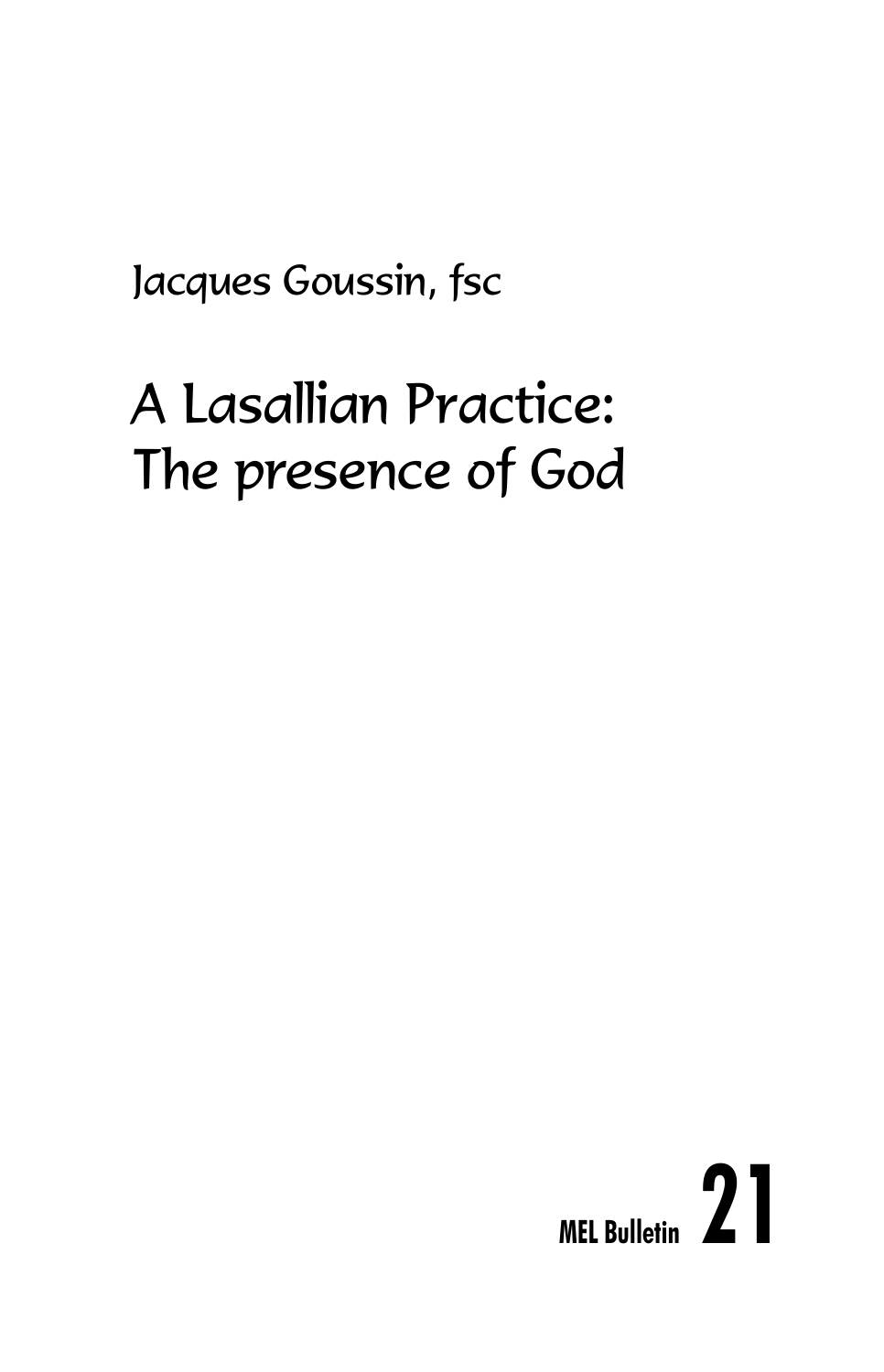Translator: Br. Keith Watson

Brothers of the Christian Schools Via Aurelia 476 00165 Rome, Italy

October 2005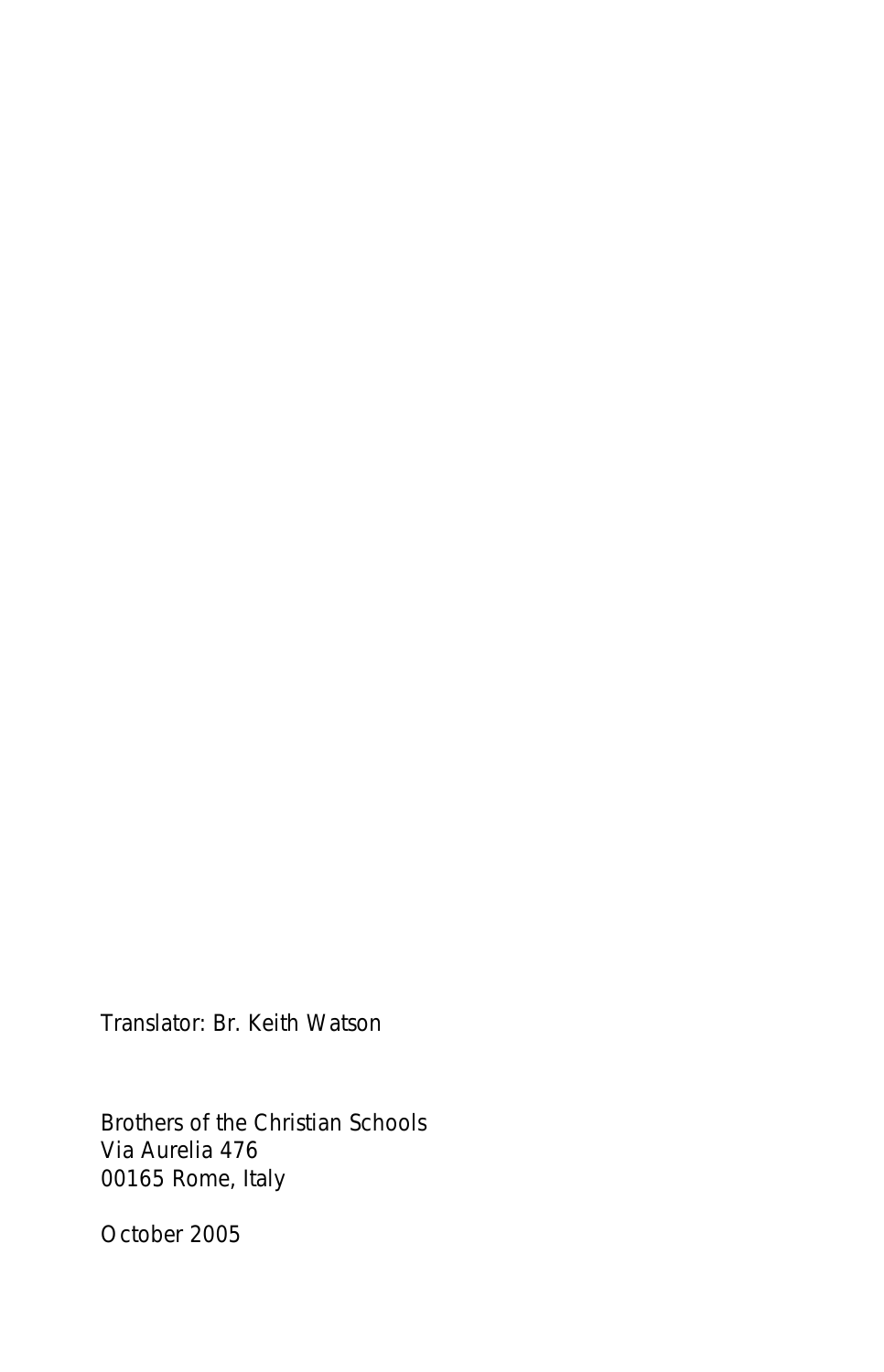It was the beginning of October. I had spent the whole day in Providence on the east coast of the United States. Accompanied by Br. Charles Kitson I had visited educational and school centres fully devoted to young people being personally and socially reconstructed.

The evening was drawing to a close when Br. Charles invited me to spend two hours with him and a group of a dozen mothers, in a centre of the neighbourhood.

Every week these women take two hours from their meagre personal time in order to meet, far from family pressure and the haunting cares of work, management, education. These are women who have been through hard times and who have considerable lived experience. For two hours - in the presence of Br. Charles, who barely intervened - they listened to each other, encouraged each other, jostled each other, cried, played, laughed… then they prayed out loud, sharing their worries, their anguish, imploring, giving thanks… it was life flowing like water.

When it was time for us to leave they asked me, "What have you to say to us?" I replied, "Why do you meet each week in the presence of the Brother?" As if it were obvious, they replied: "The Brother taught us the presence of God. Now we know what the presence of God means; and wherever we are or whatever we are doing we know that He is there and we have learned to speak to Him in every circumstance. That is what is meant by being Lasallian and we are Lasallians."

A magnificent experience which expresses one of the strongest characteristics and which is our common Lasallian heritage.

In the course of my travels around the Institute I am more and more struck by the persistence of this custom in which we recall the presence of God at the beginning of classes or activities; both with adults and with the young.

Some years ago some of us might have thought that this practice had disappeared, carried away by the many changes which had affected our societies. I notice on the contrary that the custom has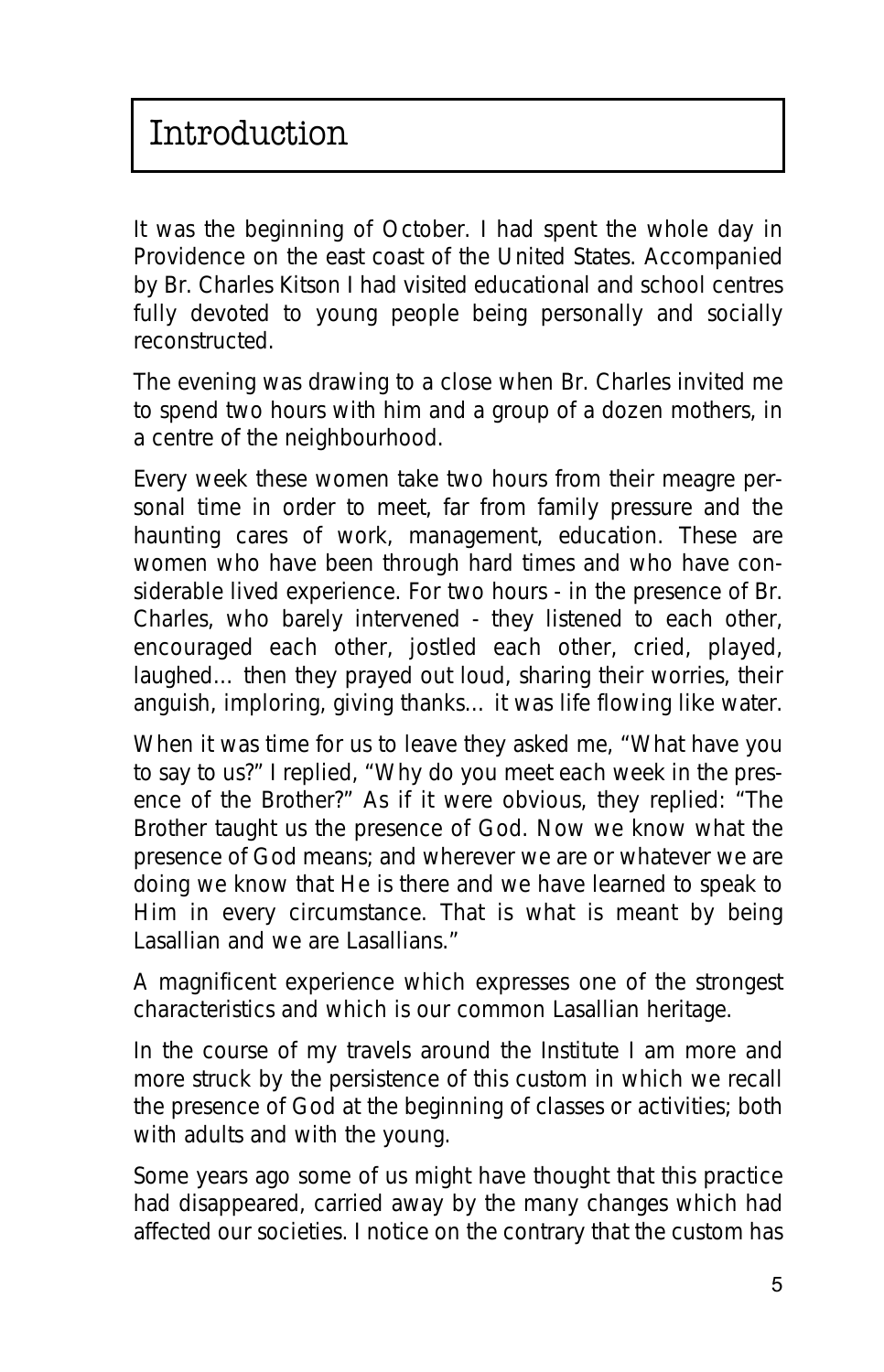acquired new vigour almost everywhere with the exception of Europe which has been strongly warped by a secularisation which is suspicious without exception of all dogmas of revealed religions and of the needs for spirituality which are at the heart of every human person.

Wherever I come across it, this practice presents itself as a short, simple, spontaneous invitation, which uses varied and adapted forms. It is a proposition made to persons who commit themselves to it according to their degree of spiritual adherence. It gives a kind of breath to the action and educates both young and adults by little imperceptible touches: each one gets back into his centre, where his heart is. Perhaps he will be touched? Perhaps… perhaps not... what does it matter, there is no hurry. The fruits will appear soon - tomorrow - in 10, 20, 30 years… it is the secret of hearts of which the educator needs to know nothing.

Br. Jacques Goussin, a French specialist on the  $17<sup>th</sup>$  Century, knows the texts of our Founder very well. He enthusiastically agreed to show us all that John Baptist de La Salle wished to say through this practice of recalling the presence of God and how much he made it into an authentic path of spirituality - simple, accessible to all, common to both the young and their educators.

The contribution of Br. Jacques Goussin is sufficient in itself. However he wished to have it prefaced by some present-day testimony from Lasallian educators. The District of California, on being asked, and Br. Luke Salm, happily responded to the request made to them. You will read these seven accounts which say, each in their own way, how this custom is lived today within educational action. And you will see that it is truly a source of nourishment accessible to all, proposed by our spiritual family to nourish the faith so that it will overflow into zeal.

I would like to thank Br. Jacques Goussin.

I would like to thank the Lasallians of California and of New York.

*Br. Nicolas Capelle*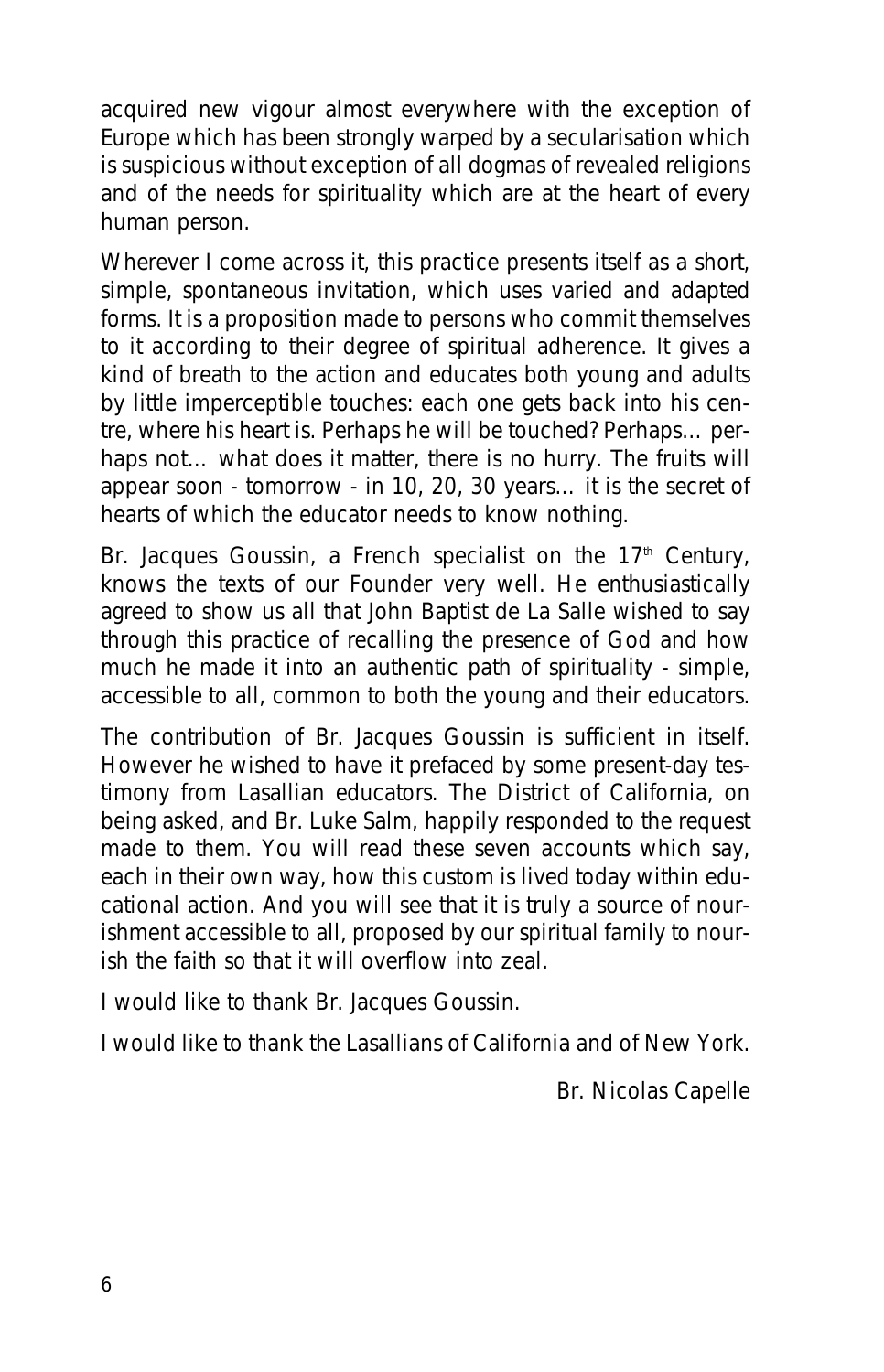#### The Presence of God & The Front Steps

#### **Br. George Van Grieken**

*(Brother George Van Grieken, FSC, is the Director of the Brothers' Community at Christian Brothers High School in Sacramento, California. He is a graduate of the Lasallian Leadership Institute, a presenter annually at the Buttimer Institute of Lasallian Studies, and a member of the District Mission Council).*

For the last year and a half, I have stood on the front steps of the school each morning to greet students as they arrive. What started as only a first-day-of-school occasion stretched into a week, then became a month, and finally turned into a daily ritual. Somewhat to my surprise, people began to express how much they appreciated the fact that I was there, rain or shine, foggy or fair, roasting or shivering. I quickly became a "fixture" in their daily routine of coming to school. They came to expect me to be there, and now I expect myself to be there as well, despite whatever other obligations and responsibilities await my attention that day. When I stop to think about it, the situation calls to mind our Lasallian prayer: "Let us remember that we are in the holy presence of God." Not only am I remembering and encountering the presence of God in those entrusted to our care each and every day, but in a very small way I am a reminder to others of how God is present in their lives each and every day, rain or shine, foggy or fair, and they have a choice of whether or not to recognize it, pay attention to it, and perhaps even encounter it.

The Lasallian invocation "Let us remember..." that begins each prayer and many activities in the Lasallian world has such evocative power for us because it's something that has grown to become both familiar to hear and challenging to do. On the one hand, it is something that we hear so often that we rarely hear it at all. Like the greeting "Good Morning," it is easily dismissed as incidental, rote, and harmless; not something that requires real attention. On the other hand, if taken seriously, "Let us remem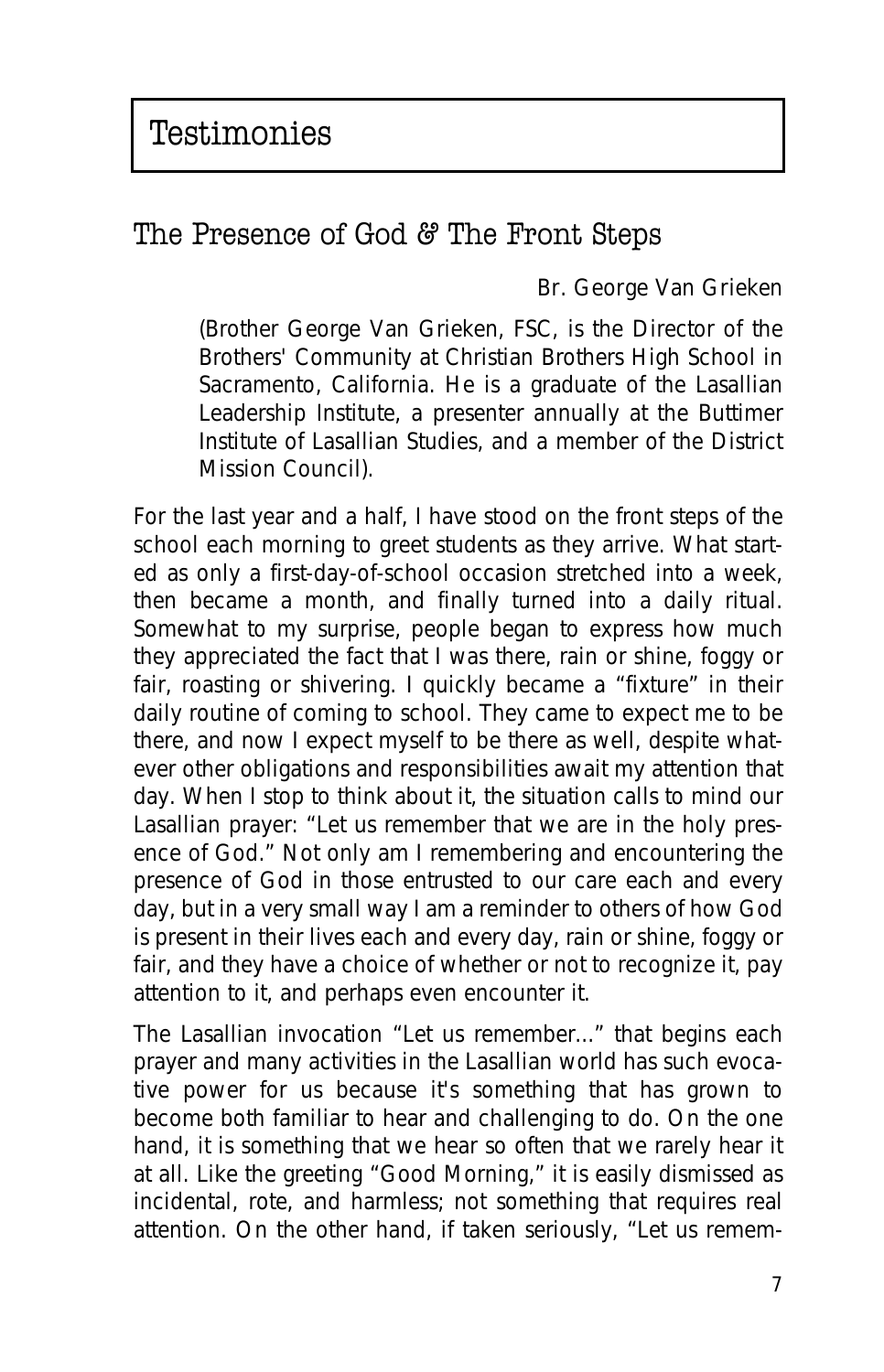ber..." may be quite challenging, calling for an authentic and active awareness of God's presence within a particular context. Ideally, when we use that invocation, we should take a few seconds to do what we are saying; that is, quietly remember that we are in the presence of God (Recall that De La Salle provides six ways to do this in his Method of Interior Prayer). Something rote is transformed into an invitation to be in a relationship. A similar situation occurs with the common polite question, "How are you?" When Kathryn Hepburn was asked that question, she would frequently respond: "Fine, if you don't ask for details." Her rather clever response recognizes the fact that different levels of encounter are possible when certain words or phrases are bounced between individuals. We make a choice of either taking these words or phrases seriously or simply moving on. And most of the time, no matter the words, we simply move on.

In my early morning greetings to students, one of the reasons for my growing involvement was the fact that something rote quickly became an invitation to be in relationship. You simply can't say "Good Morning" hundreds of times and mean it without something else going on at the same time. What at first was thought to be rather simple and non-consequential gradually became a personal challenge. The two or three-second encounters with each student arriving for school, done over a period of weeks and months, built up into genuine, if limited, relationships with readily identifiable personalities. Each person had a specific approach, response, or attitude toward being greeted. It came to the point where I would design a long-term strategy for certain individuals whose sole apparent interest seemed to be to build up my tolerance for rejection, a long-term strategy based on those brief daily observations of their personalities. Over a period of weeks or months, their defenses or shyness or simple lack of attention could be incrementally addressed until, at the right time, they could be stopped for a short, profitable conversation. After that, they were hooked and discovered that responding wasn't, and isn't, such a difficult thing after all. Key elements for success included knowing just when to greet them as they walked by, using the right inflection and loudness in one's greeting, learning their names, smiling, and so on. But the most important element was, and is, eye contact. Once others make eye contact, there has to be some reaction, because a lack of reaction or response at that point puts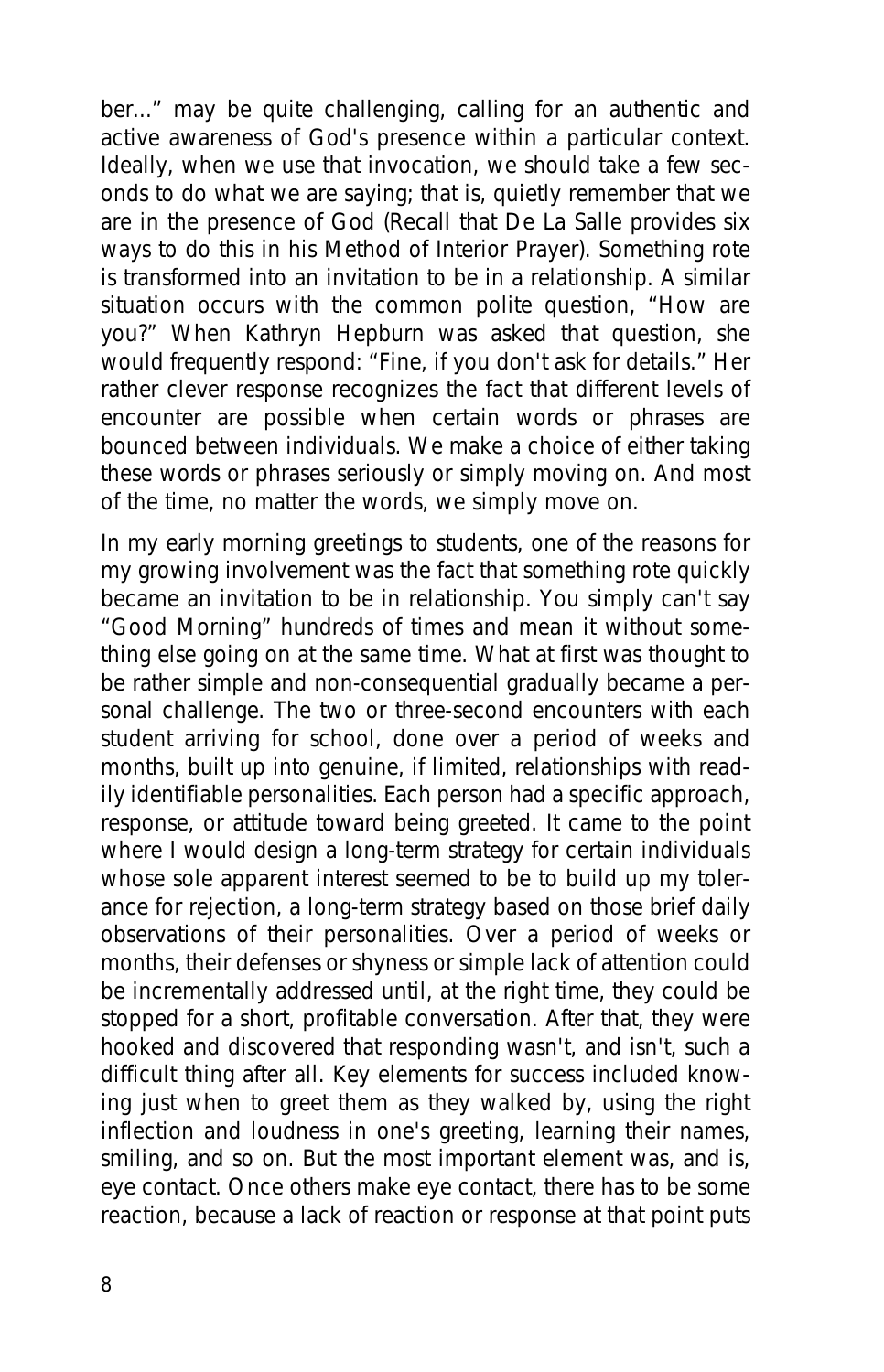the responsibility squarely into their court. The words and gesture now become a real invitation to them - all of a sudden it's no longer dismissible, it's personal.

The parallels with the way that God is present in our lives are no doubt fairly obvious. God also stands at the front steps of our lives, greeting us, rain or shine, foggy or fair.

God greets us daily in the people we meet, the situations we face, and even the challenges we encounter. C. S. Lewis wrote that God "whispers to us in our joys, speaks to us in our conscience, and shouts to us in our pain." And God's care is such that there is no giving up. Over a period of weeks or months, our defenses or shyness or simple lack of attention are incrementally addressed until, at the right time, we can be stopped for a short, profitable conversation. After that, we are hooked and discover that responding wasn't, and isn't, such a difficult thing after all. Once God has made "eye contact," the responsibility rests squarely in our court. God's words and gestures now become a real invitation for us - all of a sudden it's no longer dismissible, it's personal.

The interesting question of course is finding out where that crucial "eye contact" with God occurs in our lives. Is it liturgical, interpersonal, aesthetic, kinesthetic, communal, quasi-mystical, or is it more like paying attention to whatever, or whomever, is before us at any one time? I would venture that God's eye contact, God's presence that can't be ignored, is uniquely shaped to touch the heart of each individual - a familiar notion in the Lasallian world.

My short daily encounters with students each morning are a microcosm of teaching for me. They are also a daily, unpredictable, and rather intense encounter with the presence of God. The wide spectrum of personalities, reactions, situations, and short conversations carry a life that shines out with the richness of God's grace even as they also sometimes reflect a genuine hunger for that same grace. I've been blessed by the experience - in fact have become rather addicted to it, I'm afraid - and at the same time I continue to find myself stretched and challenged in unforeseen ways. But that's no doubt part of taking an encounter with the presence of God seriously. There's no need for "Let us remem $her.$ "

"Most Christians look upon decorum and politeness as merely human and worldly qualities and do not think of raising their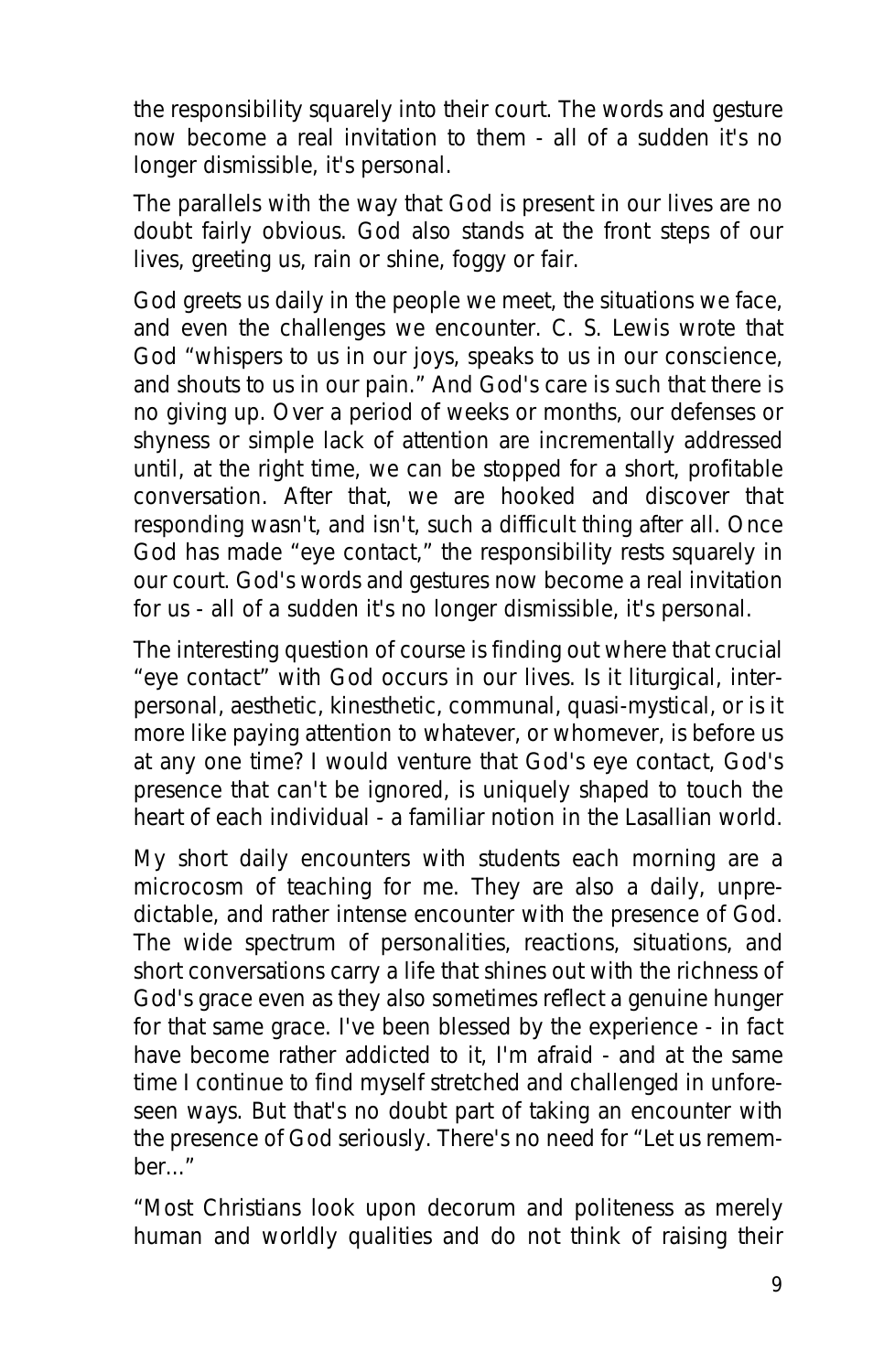minds to any higher view by considering them as virtues that have reference to God, to their neighbor, and to themselves... [Teachers] should carefully lead them to be motivated by the presence of God... In other words, children should do these things out of respect for God in whose presence they are." - Preface of *The Rules of Christian Decorum and Civility.*

"Do you act in such a way as to have as much kindness and affection for those you teach?... The more tenderness you have for the members of Jesus Christ and of the Church who are entrusted to you, the more God will produce in them the wonderful effects of his grace." (Meditation 134.2)

# The Holy Presence of God

#### **Ms. Deb Fagan**

*Ms. Deb Fagan is an Admissions Counselor and mathematics teacher at Totino-Grace High School in Fridley, Minnesota. She participated in CIL in October and November 2004 and is a graduate of the Lasallian Leadership Institute.*

I can remember the first time I recognized the Presence of God. It was the summer before I entered the  $7<sup>th</sup>$  grade, and I was a camper at Waves of Fun church camp. One night during chapel I experienced God in a way I had not known before. I was raised a Christian and learned "Jesus Loves You" at a young age, but this was different. It was like I realized for the first time that God's love was for me. From that point on my faith became my own, a true confirmation, so to speak. I no longer attended church, prayed and communed because I was supposed to, but rather because I chose to. I accepted the vows my parents had made at my baptism and truly took responsibility for my own relationship with God.

That youthful experience was moving and powerful to say the least; in fact, it is what was referred to at camp as a "mountaintop experience." I have found "mountaintop experiences" to be enlightening on my faith journey through life. Generally, "mountaintop experiences" are times of retreat and reflection where prayer and spirituality are explored. When I am "at the top," I am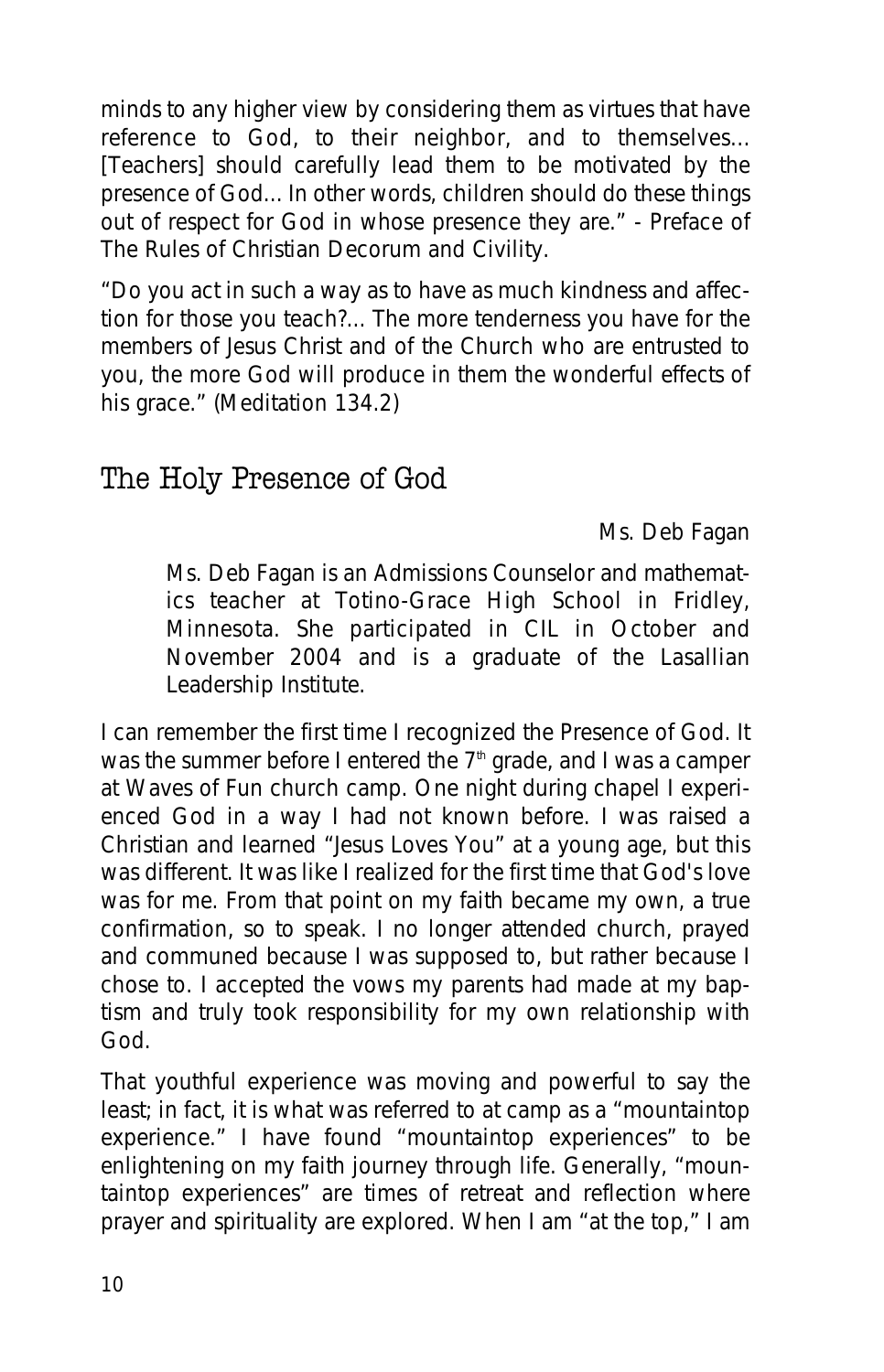able to look back and reflect on where I have come from and how far I have journeyed. Through easy and difficult times, through failures and success, I thank God that I've made it this far. On the mountaintop, I also have the opportunity to see what lies before me. There are a lot of things I do not yet know, and although the vastness is overwhelming, it is also exciting. However, I realize that virtually nothing grows on the mountaintop. It is down in the valleys where the meadows boast of fragrant flowers, the deer drink from the bubbling streams and where life is growing and green. I cannot live on the mountaintop, but I can reenergize from these experiences.

The Presence of God is evident on the mountaintop, but what about in everyday life? Can God be present and experienced in the life I lead from day to day? Now, 20 years since first experiencing the Presence of God, I know the answer is yes. God is not only present when we seek to experience and be close to God, but God is present always. As a Lasallian educator, I begin class daily with the words, "Let us quiet ourselves and remember that we are in the Holy Presence of God." It is in quieting myself during my busy and often hectic schedule that I can recognize God's presence. I see God in the joys and pains that my students share during prayer in class. I see God in the laughter of my toddler and the cry of my newborn son. God is present in the gentle rain, in the changing of seasons and the raging seas. God is waiting for me, for you, for us... to remember.

And so let us quiet ourselves and remember that we are in the Holy Presence of God.

#### Let us remember that we are in the Holy Presence of God…

#### **Br. Larry Schatz**

*Brother Larry Schatz, FSC, is the President of San Miguel Middle School of Minneapolis, in Minneapolis, Minnesota. He is also a presenter at the Lasallian Social Justice Institute. He also serves his District on the Mission and Ministry Council.*

How many times have I heard and said those words in my 25 years as a Brother? I never get tired of them, though, because they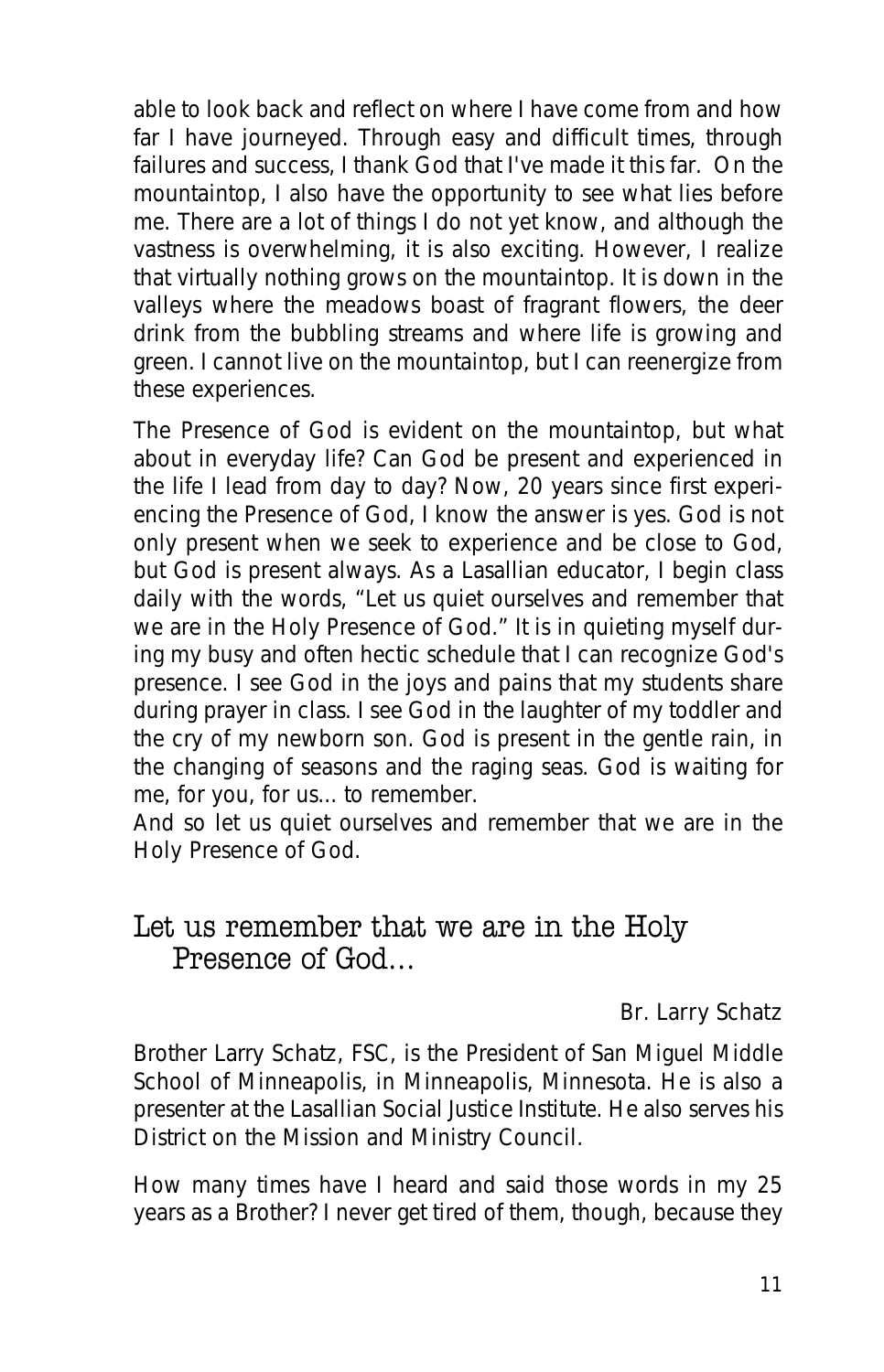really are a powerful reminder of what we Lasallians are called to. What I love about this phrase is that it is always true, that it can never not be true.

As I go through my day at San Miguel Middle School, the Presence of God looms large. God's Presence is most evident –and at times, most challenging– in the faces of our students. They are full of energy, full of potential. They are the reason I do what I do, and their success is what the founding of this new Lasallian ministry is about. They keep me grounded. They are dynamic manifestations of God's Presence.

The staff is another powerful reminder of the Holy Presence. These dedicated individuals are there for one reason only: to serve the young people entrusted to our care. Their commitment, their hard work, their patience, their simple loving presence is what sets San Miguel apart. Each of them, in his and her own way, shows forth the Presence of God. They are witnesses to God's compassion.

I look out of our big classroom windows, and see the world "out there". Nature  $-$  no matter what time of year- is a constant reminder to me of the Presence of God. In fact, sometimes the image of a bright moon in the winter sky, the warm sun flowing through classroom windows, and the huge trees that line our block all call me to pause and to gaze in wonder. Wonder at the wonder-full God who seems to shout Presence on almost every street corner.

Today we celebrated the Feast of San Miguel, and during our mass, there were so many reminders of the Presence of God. In the Eucharist, of course, but also in the voices of the students serving as lectors, singers, and musicians. In the faces and presence of our supporters who came to celebrate with us, and without whose support we would not exist. In the retired Brothers who braved the winter weather to join us as we honored St. Miguel. And the church building itself, an older church filled with soaring arches and lovely stained glass, exudes a sense of reverence that calls to mind the abiding Presence of God.

Two of our volunteers received awards to recognize their many hours of volunteer service, and both men brought with them their wives and children. And in the faces of those little ones, God was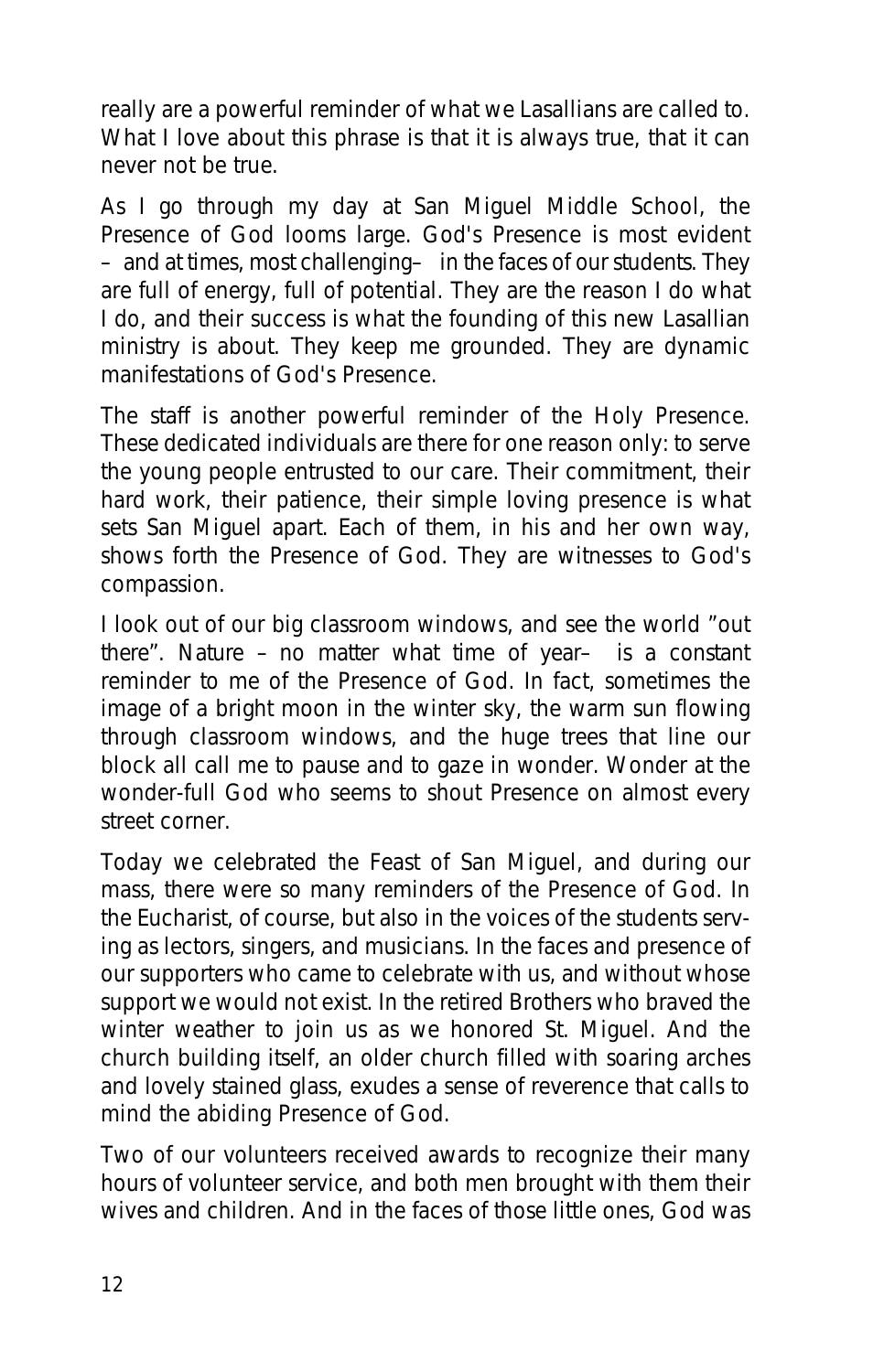clearly smiling and reminding us of the great blessing that children are as they call us to take delight in the little things.

As the school day ended, parents and relatives came to pick up their children, and their dedication to their children and their love for them is yet another reminder of the Holy Presence of God.

The wonderful thing about the words "Let us remember…" is that they call us simply to open our eyes to what is already surrounding us- the Holy Presence of God. God doesn't come to us; rather we come to God by being present to the Presence, by allowing ourselves to gaze in wonder at the countless manifestations of God's Presence in the course of a single school day.

#### The Presence of God

#### **Br. Ed Siderewicz**

*Brother Ed Siderewicz is the President and co-founder of the San Miguel Schools in Chicago, Illinois. He is a current Lasallian Leadership Institute participant.*

I sometimes feel God's presence in moments of inspiration or comfort; I also sometimes feel God's presence via God's absence, a feeling of being left alone, a feeling of abandonment. It is like a masterful piece of music, the genius of which comes from its wellplaced silences as well as its well-arranged notes. When the notes and silences are placed side-by-side, they have the power to take one out of oneself and transcend the moment.

There have been several moments recently that have given me reason to pause and reflect. These are stories of our San Miguel students and stories that have touched my heart, stories that have challenged me, stories that have inspired me, stories that make me grateful, stories about lives which reflect for me the presence of God - sometimes via a sign of the resurrection, sometimes via the presence of evil. These are stories of kids who come from impoverished neighborhoods that have the highest dropout rates in the state, and among the highest in the United States.

The first story is when Jameshia, one of our spunky  $5<sup>th</sup>$  grade students, passed by my office one day last week. She saw me working quietly at the desk, came right in, put her arm around me, and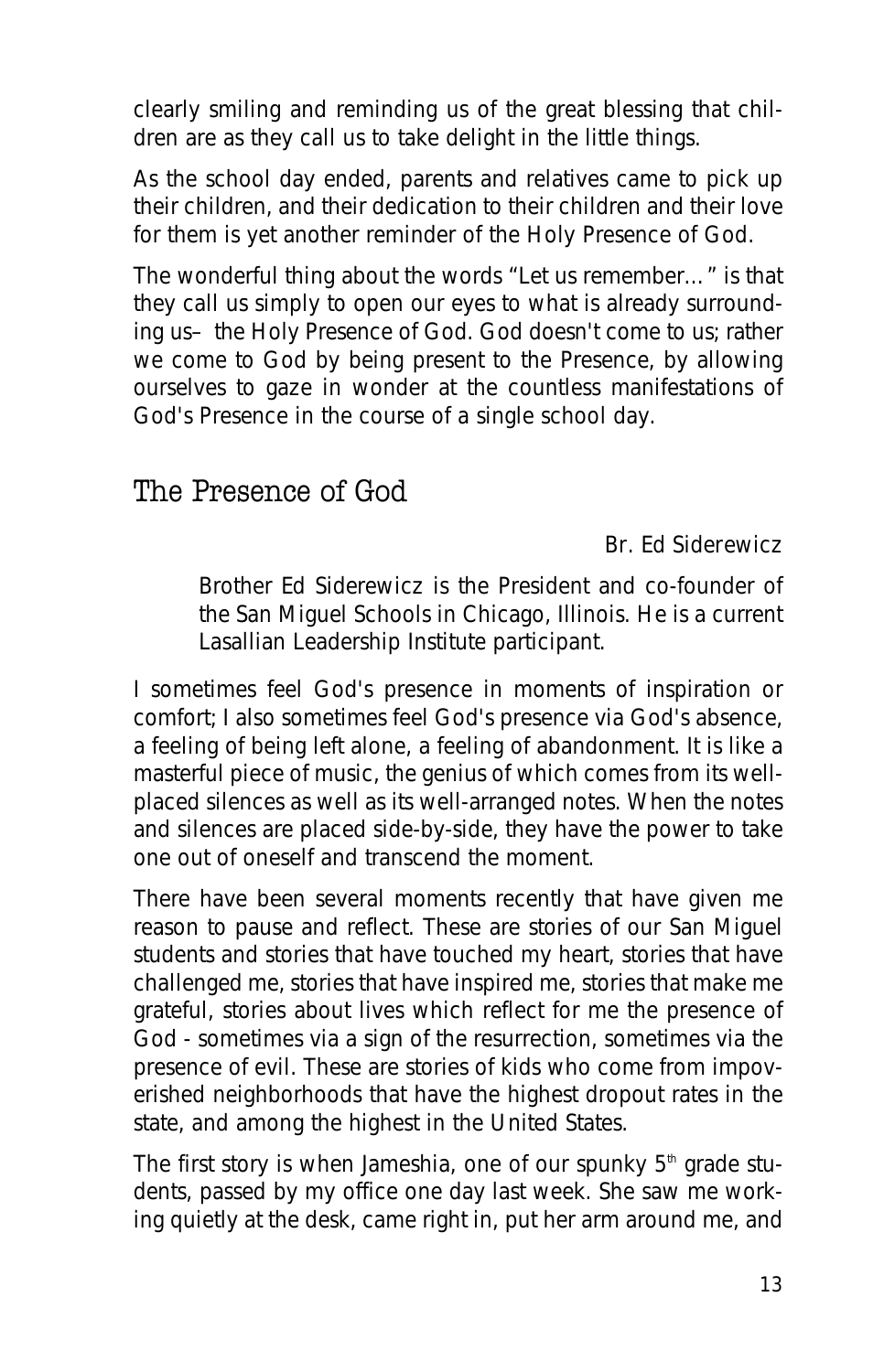asked me how it was going. "Great", I said "and what about you, Jameshia, are you shooting for the stars today?" Without skipping a beat, Jameshia charmed me with her smile and with full confidence replied "I'm shooting beyond the stars". A great attitude for a young girl who entered San Miguel several years behind grade level.

Another story is when I was talking with one of our teachers, Renee Clark. During the course of our conversation, Renee said: "Brother Ed, I have to tell you something. Yesterday, Carey Gates (one of our  $6<sup>th</sup>$  graders) came up to me and told me she wanted to study at Michigan State University one day." As Renee continued giving me the details, she started welling up with tears. You see, Carey started at San Miguel last year in the  $5<sup>th</sup>$  grade, performing between a  $1^{\text{st}}$  &  $2^{\text{nd}}$  grade level. She also has needs of a special education student. The inspirational thing here is that Carey is giving it everything she has and somehow she has come to believe that she could end up studying at one of the top universities in the country. I left inspired not only by Carey, but also by Renee being inspired by Carey.

Another incident happened last week three blocks away from our Back of the Yards campus. In the middle of the afternoon while we were still in school, we saw and heard three helicopters flying overhead and unsettling messages quickly reached us. There were multiple shootings three blocks from school. This is a story that is beginning to sound like a worn-out record. You could predict the script. Though nobody really had many details, including the 5:00 pm news that reported it as their lead story, the common word on the street was that a van had run over a gang member repeatedly, hit a fire hydrant which opened up and flooded  $47<sup>th</sup>$  street - a major artery - and cuased havoc, and some cars started shooting at each other.

While this was happening, one of our teachers happened to be at the dentist's office on  $47<sup>th</sup>$  street, right beside where this incident was taking place. She came back to relate some of the gory details of the gang warfare, including 2-3 young men who were shot and killed. The most unsettling thing of it all? Nothing in the newspapers the next morning… nobody in the 'hood was talking about it… nobody even seemed to be inquiring what happened or any other details. The entire incident seemed to get pushed under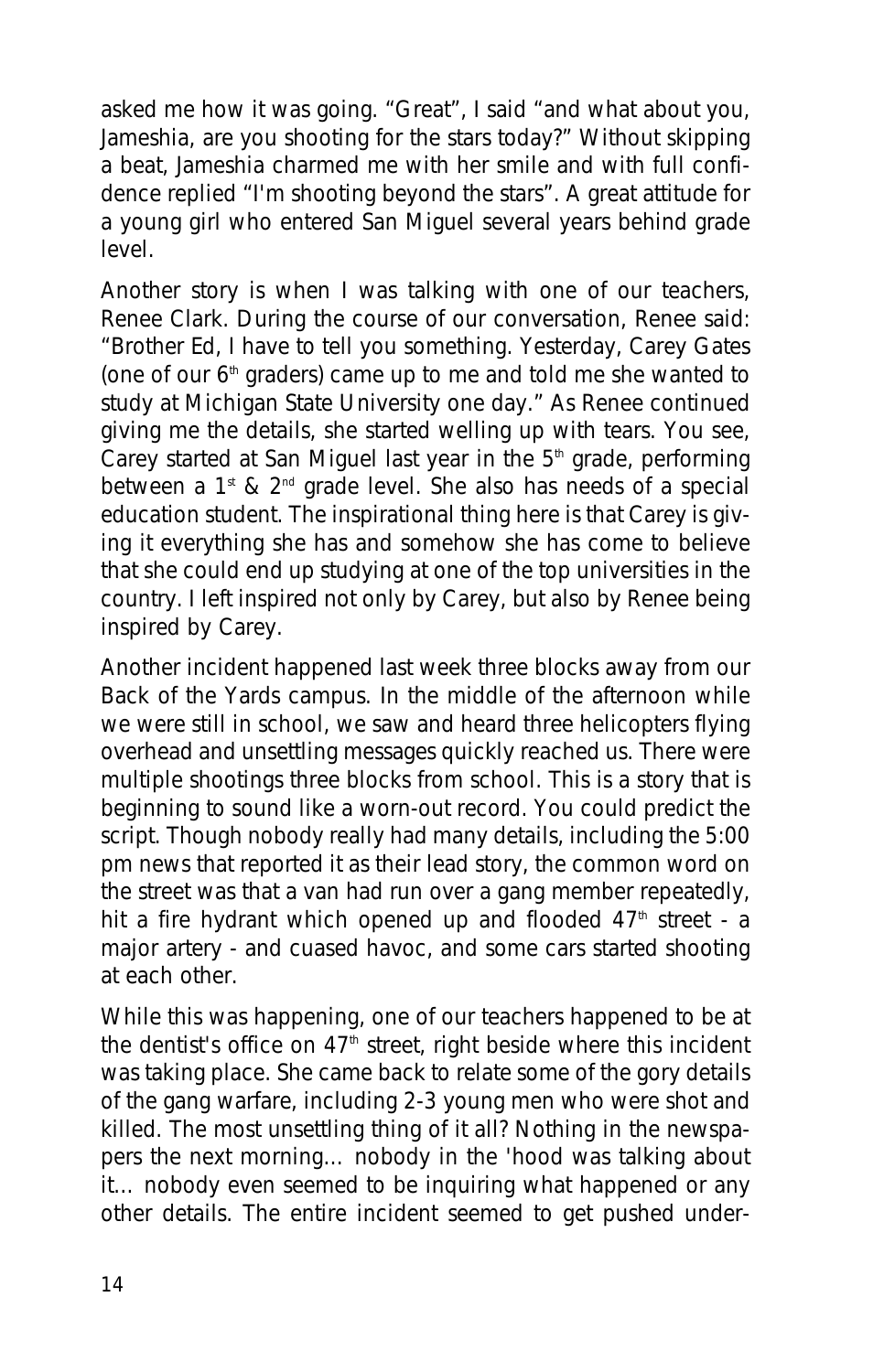ground and blocked out of consciousness. The devil has dulled our senses. Despite this culture of death, I see daily examples of courageous students and teachers that daily are signs of the resurrection.

This next story brought me to tears. The day before Thanksgiving, one of our teachers asked students to write an essay with the lead "I Am Thankful For…" One student by the name of Shaquille, all 4 foot of him, responded with clarity and wisdom:

"*I am thankful for God. God is the one I am thankful for. If God wasn't real and just we were, I would have no one to take care of me. My mom died and I don't know where my father is. So my cousin is taking care of me. That's why I'm thankful for God*."

The inspirational thing here is that when Shaq comes into school in the morning, he frequently will hug his teachers rather than shake their hands. And it is a hug with lots of affection. My question is how can a 10 year-old who has taken some pretty significant wounds in his life, folded them into who he is and what he wants to become, be loving and compassionate with no apparent signs of an edge, and be grateful for what he has?

Yet another story is about José Lagunas, a San Miguel graduate now studying at Lewis University. José stood up recently at a Latino Conference at Lewis and delivered an introduction that was most inspirational. He began:

*The time for excuses is over! The time to point fingers is dead, and from the ashes, a maturity must rise. From those ashes we must take control of our fate and break the cycle we are, as Latinos, placed in. We are expected to drop out, join gangs, and die before the age of 18 with our 15 minutes of fame in the obituaries. No excuses!*

*Coming in as Latinos, we're already at a disadvantage. We are in a struggle for survival with our hands weighed down with weight, heavy enough to prevent any fair chance.*

*Now, there are two struggles we are in right now. One is the battle against racism. A struggle against "Can you speak English?" But the other is a much greater struggle. It's against ourselves. We need to be able to step back and look at ourselves critically. We need to first of all, pull our pants up and check that gang garbage at the*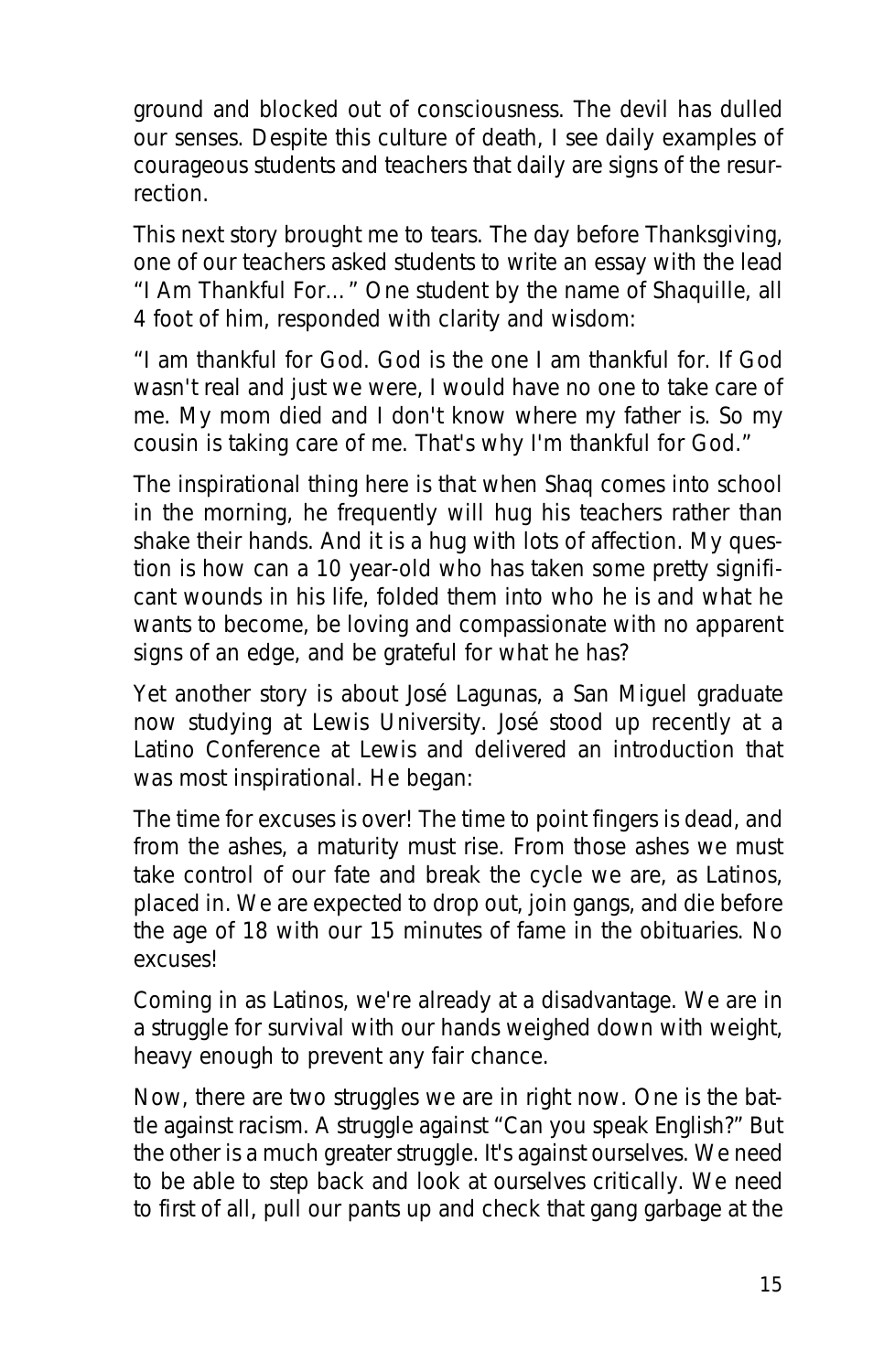*door. We need to be taken seriously. We are gonna be a joke until we realize how stupid it is to die over colors. No excuses.*

*We are in this together, and we need to start taking responsibility for our actions. I'm telling you, the opportunity to go to college is in your hands. As the generations go on we need to make progress in all aspects of our lives. We need to shoot for the stars instead of settling for "barely making ends meet." In this case, the stars include being doctors, lawyers, anything.*

Finally, I was chatting last week with Fr. Brigham, the pastor of Our Lady Help of Christians - the parish in which San Miguel's Gary Comer campus is located. We were walking down the hall in school and he was looking at the photos of our  $7<sup>th</sup>$  graders that adorn the hall. He stopped half-way down the hall, started laughing, and talking about just how far these kids have come in just over two years. Then Fr. Brigham said something that was both profound in its simplicity yet revealing of the truth:

*"These kids are normal… they are just normal kids… but that is an extraordinary thing for these kids."*

Light over darkness… the resurrection laughing at death… the poor are having the *Good News* preached to them… the last are becoming first. God's presence and the Spirit of the Living God are alive and well in our world today, and acting powerfully through the very beautiful gift of our Lasallian charism.

#### Green Grass Sign of Faith

#### **Ms. Rory Dorman**

*Ms. Rory Dorman Tira is a Spanish teacher at Christian Brothers High School in Sacramento, California. She is a graduate of the Lasallian Leadership Institute and serves on the Advisory Board for the Lasallian Social Justice Institute.*

I work at a large, Catholic high school in a not-so-good neighborhood. It's not so desperately poor that you've never seen anything like it. You have. But nor is it the kind of place you'd want to spend much time. Or need to. It's the kind of neighborhood that people drive around, not through, unless they have a reason to be there. The kind of neighborhood some kids try to make it out of,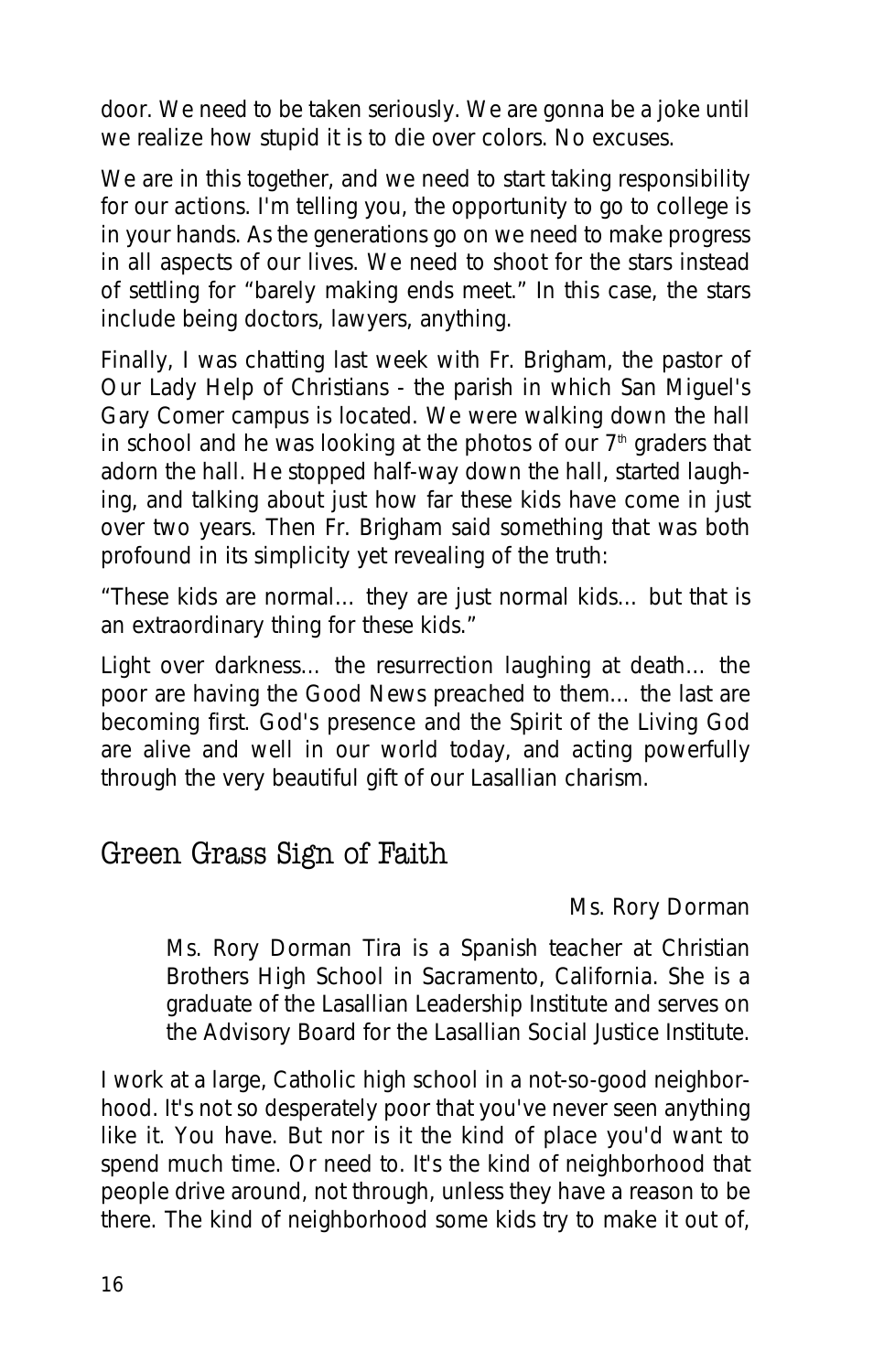and other kids are taught to stay away from. On hot days it seems oppressive, and on gray days it seems grim. The rest of the time, it sort of just gets by - much like a lot of the folks who live there.

The signs are obvious and familiar: bars on the windows, empty lots, occasional boarded up homes, corner liquor stores, subsidized housing, and Spanish billboards for beer. You see lots of families with young children, a rainbow immigrant community, and plenty of people doing their best and calling this home. Lots of baby strollers and young moms, occasional low-flying helicopters, and sadly, lots of sirens. Always, too many sirens. But today, there was a pure kind of silence in the middle of this neighborhood. Something extraordinary happened. And it wasn't the first time.

Well over a thousand people, mostly teenagers, assembled on a giant, perfectly manicured lawn. (This alone merits recognition. Green grass is hard to come by along this concrete boulevard, though rose bushes seem to bloom from the dirt in front of many homes). The crowd wasn't organized into tight rows or aisles. There was no system to the seating except that all the kids were on beach towels and picnic blankets; a giant patchwork of packs of friends. Slumped together, back to back, some people's heads resting on other people's knees and laps when they could get away with it. Guys, girls, all of them squished together, cozier and closer than most adults would want to be. A big tangled web of teenagers, hanging out on the grass, mostly-quiet in the midmorning sun. And then they began to pray.

In silence.

In unison.

And with beautiful music.

And when they do this, when we do this (as I am part of this crowd), I like to imagine that I am instead on the sidewalk. That maybe I live in this neighborhood and I am walking, say, from the market, or to the bus stop, or I'm on my way to the Laundromat. And as I pass by the parking lot and black gates, I hear something and I turn. And there, like it's the last thing one might imagine to see, is a gathering over a thousand strong, in quiet prayer, in the middle of this perfectly ordinary Thursday morning. I like to wonder, what would I think if I saw this? What do they think? Does somebody hear us? See us? Notice the grace? Do our voices reach to the corner?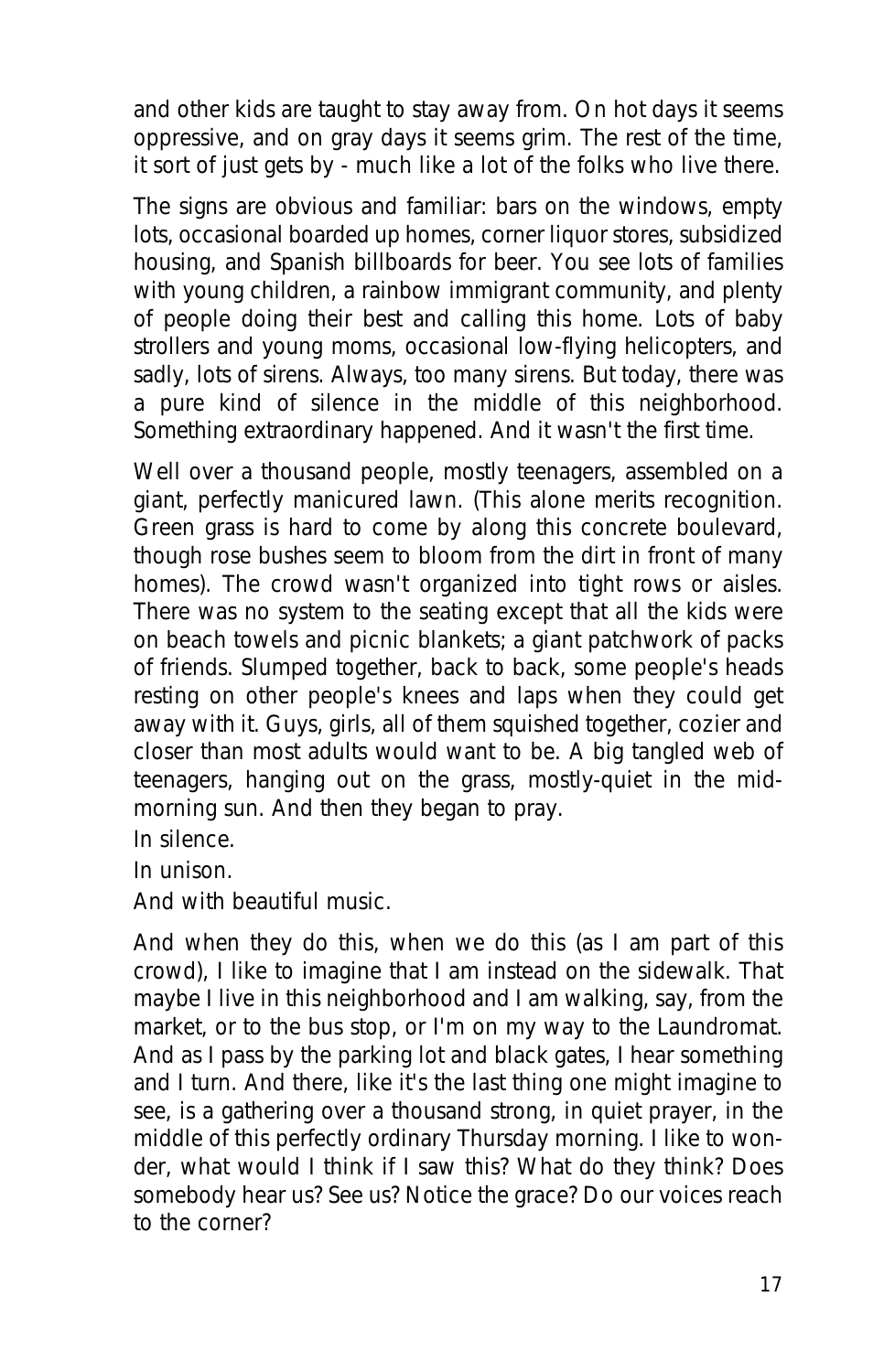I want them to.

We're not muffled by a roof and the walls of a chapel or a gymnasium. No high hedges or brick walls to keep us "in" and the neighborhood "out." We're right out there on the grass, not more than 100 yards from the street, from the baby strollers, the liquor stores, and the sirens. Sometimes I like to think we're praying with the neighbors; a kind of "come-as-you-are" invitation to prayer. I want the neighbors to hear with us the comfort in the priest's words, "Grant us peace in our day." I want them to say with us, "It is right to give God thanks and praise." I want this patchwork blanket of young people in prayer to gently stretch over the gates and down the block.

As teachers in this school, we are asked to see the face of God. It is our duty, our good faith effort when we come to work each day. Often times I don't think about this. (Though I know it happens, I haven't always recognized it as this.) Sometimes this mission seems hard or abstract. Sometimes at 3 o'clock when you don't want to see a teenager again for at least another seventeen hours, it seems near impossible.

Today it seemed easy. We were the face of God having church on the lawn. Together, we were a giant, impossible-to-miss, sign of faith in the middle of a tired, run-down street in Sacramento. How could someone not have noticed?

## Always on Holy Ground

#### **Mr. Greg Kopra**

*Greg Kopra is the Assistant Director of the Office of Education for the District of San Francisco. He is a graduate of the Lasallian Leadership Institute, a presenter annually at the Buttimer Institute of Lasallian Studies, and a member of the District Mission Council.*

> *Earth's crammed with heaven, And every common bush afire with God: But only those who see take off their shoes…*

> > Elizabeth Barrett Browning *Aurora Leigh* (1857), Book VII, line 820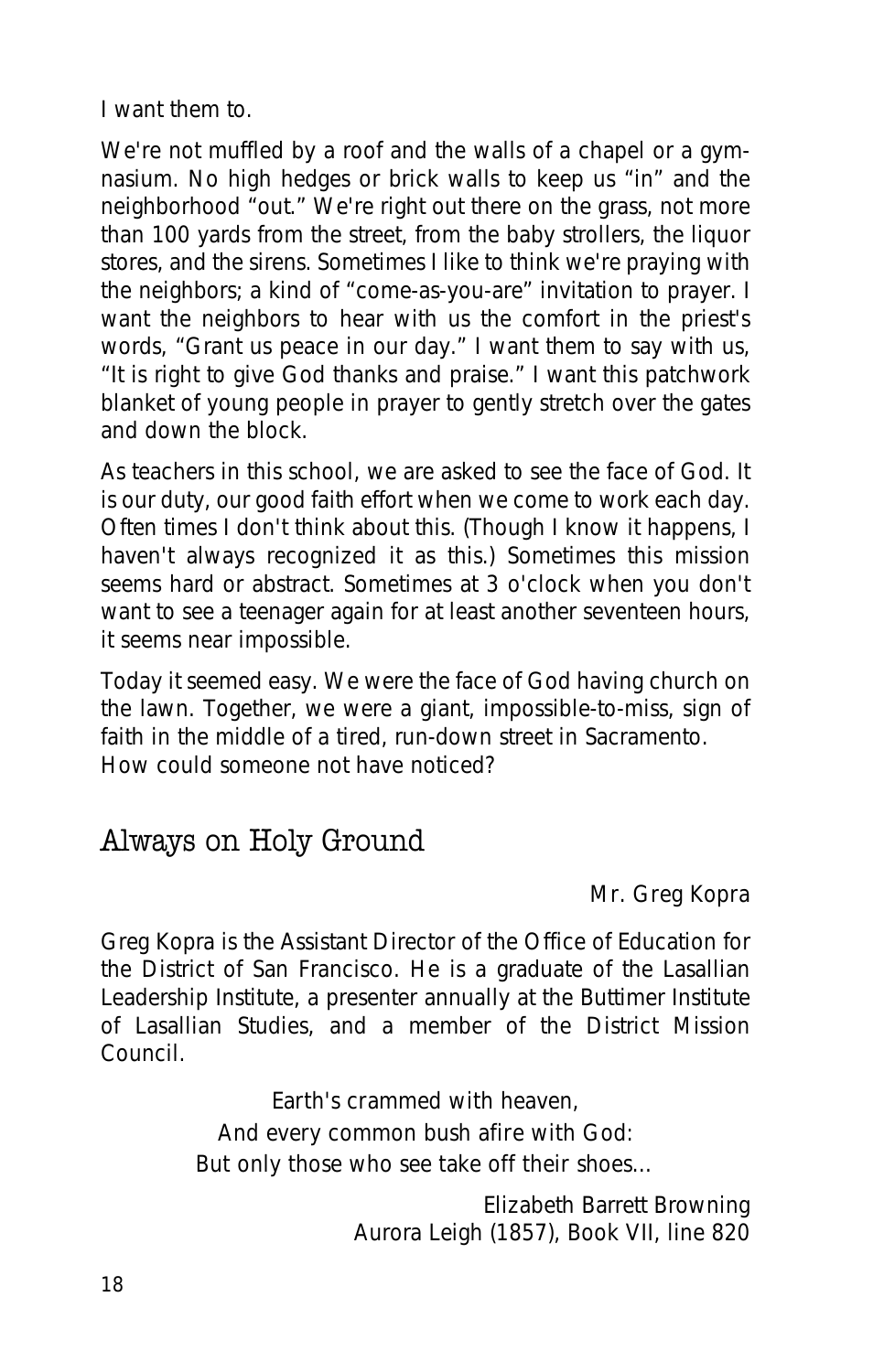#### *Wherever I go I will find you, my God; There is no place That is not honored by your presence.*

John Baptist de La Salle *Explanation of the Method of Interior Prayer* (1739), p. 59

August 24, 1983. The principal stood up, called us to order, and invited us to begin the meeting with a prayer. Silence fell over the teachers and staff assembled in the library. "Let us remember," he intoned, "that we are in the holy presence of God." Then he paused for some time so we could accept the invitation to remember. I found myself deeply moved - by the words, by the invitation, by the prayerful silence. And I began to reflect on his choice of words. *Let us remember that we are in the holy presence of God*. He did not say, "Let us *place ourselves* in God's presence," as if we were not already in God's presence. He did not say, "Let us *call upon God to be present* to us in all we do this school year," as if to say that God is only present when invited. No, he did not say these things. He said, *Let us remember that we are in the holy presence of God*. We are in the holy presence of God. Now, then, always. The challenge - the invitation - is to *remember* this reality. At that moment, I remembered, and I have never forgotten that experience.

For John Baptist de La Salle, remembering the presence of God is absolutely essential if teachers are to perform their educational duties well. He fills his writings with exhortations to remember God's presence. In the *Explanation of the Method of Interior Prayer*, he indicates that the recollection of the presence of God is the first step in preparation for prayer.<sup>1</sup> In a letter written to a Brother dated May 15, 1701, De La Salle says, "The remembrance of God's presence will be a great advantage in helping you and in inspiring you to do all your actions well."2 He instructed the first Brothers to kneel beside their desk upon entering the classroom,

<sup>1</sup> . *Explanation of the Method of Interior Prayer, by John Baptist de La Salle*, p. 25. Original Translation by Richard Arnandez, FSC; edited by and revised translation by Donald Mouton, FSC. 1995: Christian Brothers Conference, Landover, MD.

<sup>2</sup> . Letter 2: To a Brother. *The Letters of John Baptist de La Salle*, p. 20. Translation, Introduction, and Commentary by Brother Colman Molloy, FSC. Edited with Additional Commentary by Brother Augustine Loes, FSC. 1988: Christian Brothers Conference, Landover, MD.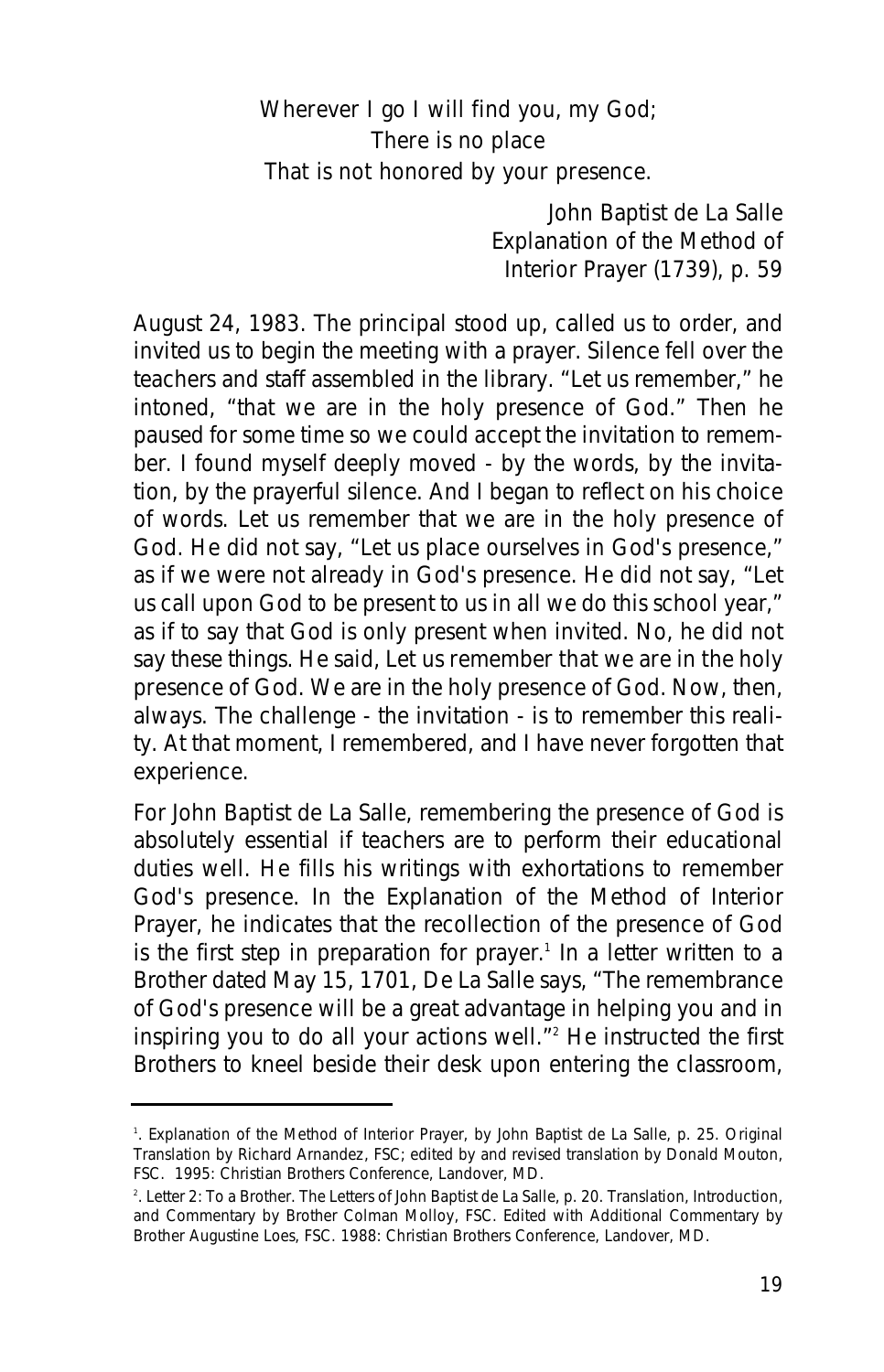make the sign of the cross, and remember God's presence. Every half hour, a student would ring a bell in class and another student stood up at his desk and said, "Let us remember that we are in the holy presence of God."<sup>3</sup> The message is clear: we are always standing on holy ground.

Why this focus on the presence of God? What difference does it make anyway? It has to do with finding what we are looking for. In his meditation for the feast of the Epiphany, De La Salle urges the Lasallians to "recognize Jesus beneath the poor rags of the children" entrusted to their care.<sup>4</sup> See beneath the surface; look beyond the presentation. The "poor rags" of our students could be a disheveled appearance, misbehavior of some sort, an "attitude," apathy, cynicism… you get the point. If we look for trouble, we will find trouble. If we look for shortcomings, we will find shortcomings. On the other hand, if we look for promise, believing that a student has potential for success, we will find the key to unlock that student's potential. We must refuse to define the student by his or her behavior. We believe there is more - all we have to do is to keep looking.

Remembering and recognizing the presence of God is a distinguishing mark of a Lasallian school. In an age in which so many young people struggle with the poverty of low self-esteem, one of the greatest gifts we can give our students is to see their goodness before they even see it in themselves, to name their goodness, and to love them so effectively that they begin to believe in their own goodness. Remembering the presence of God reminds us of the limitless goodness and potential in each person we encounter. It keeps us focused on the good. Every encounter with a student is an encounter with God.

As time has passed since that day twenty years ago in the library, I have forgotten much of the content of the in-service. But I have come to understand that my wise principal had delivered a powerful lesson in teaching: before all else - before planning any lessons, before correcting any exams, before establishing any guidelines for classroom conduct, *remember the presence of God*. If we

<sup>3</sup> . *Praying with John Baptist de La Salle*, p. 38. Carl Koch. 1990: Saint Mary's Press, Winona, MN.

<sup>4</sup> . Meditation 96.3. *Meditations by John Baptist de La Salle*. Translated by Richard Arnandez, FSC, and Augustine Loes, FSC. Edited by Augustine Loes, FSC, and Francis Huether, FSC. 1994: Christian Brothers Conference, Landover, MD.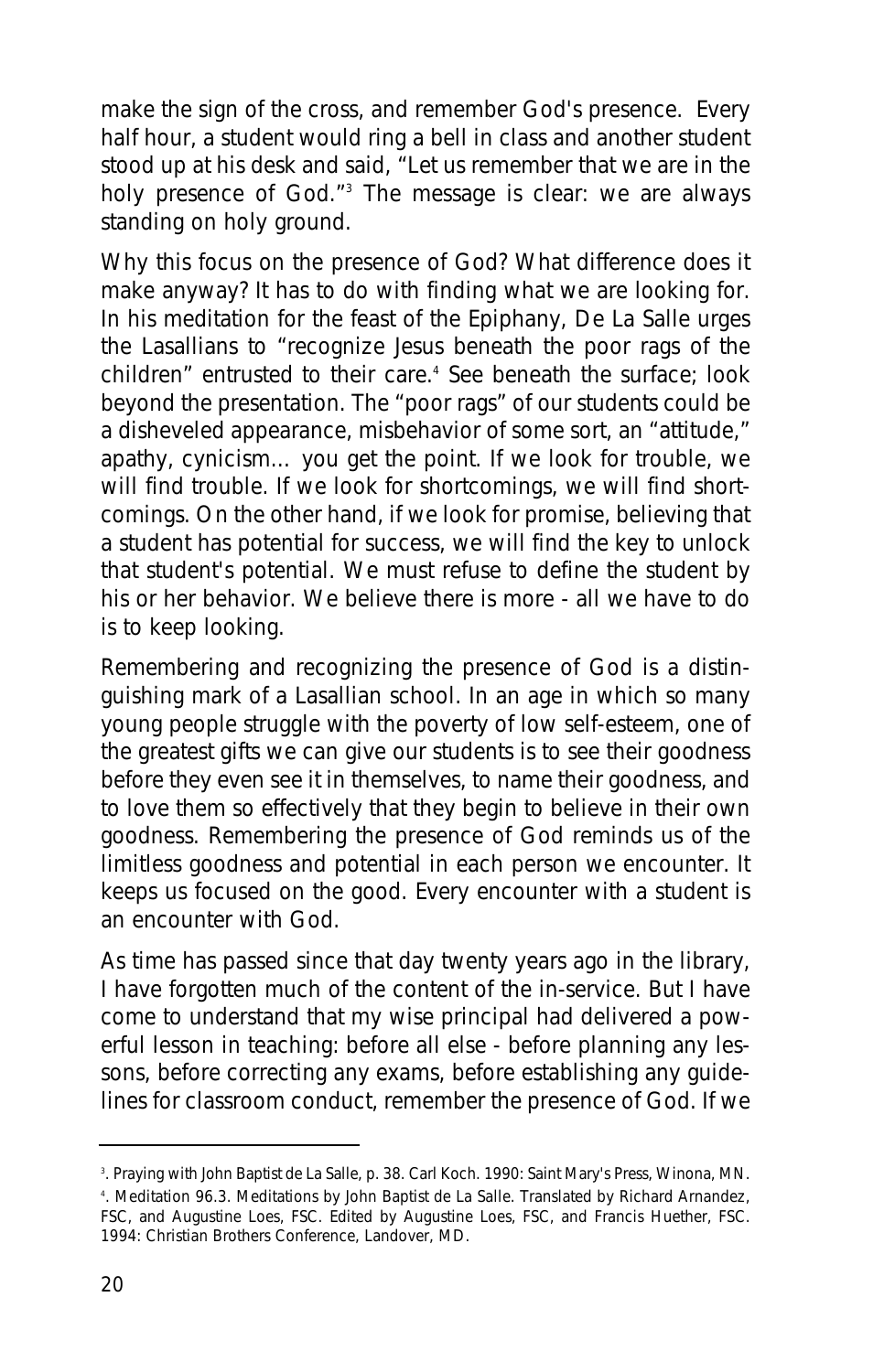fail to do this, we fail the students entrusted to our care. They deserve our reverence, our respect, our love, our concern.

Elizabeth Barrett Browning said it best: Earth's crammed with heaven. Amen.

#### A traditional practice

#### **Br. Luke Salm Manhattan College New York**

If there is one prayer that is familiar to Lasallians everywhere, Brothers, associates, teachers, students and former students, it is "Let us remember that we are in the holy presence of God." This prayer, or rather this invitation, derives from St. John Baptist de La Salle himself, who prescribed that it be invoked at certain times throughout the school day. It is significant that in the Founder's time it was used in the school situation as a reminder, usually voiced by a student, to the teachers and students of the significance of what they were doing in the educational enterprise. As such, the formula does not appear in the exercises of piety the Founder composed for the Brothers in their community prayer. All the more reason why it can easily become the signature Lasallian prayer for the associates and partners of the Brothers, as well as for their present and former students. There might be some benefit, then, both for the Lasallian partners and the Brothers. to revisit the origins out of which the tradition for this prayer arose, to offer some reflections on the theological implication of what it is we are asked to "remember", and finally some practical suggestions to help the prayer achieve its purpose.

The prayer is authentically Lasallian because it so perfectly reflects the distinctive spirituality of John Baptist de La Salle it might be said of De La Salle that he was constantly aware of the presence of God. Like Jesus himself, he often withdrew into solitude to devote long hours to prayer in the presence of God, either alone late at night or before the Blessed Sacrament, or during the spiritual retreats that he frequently made. In a list of resolutions he made on one such occasion, he determined that every time he traveled to a new location he would spend fifteen minutes concentrating on the presence of God in that place. When the Cardinal Archbishop of Paris threatened him with exile, he made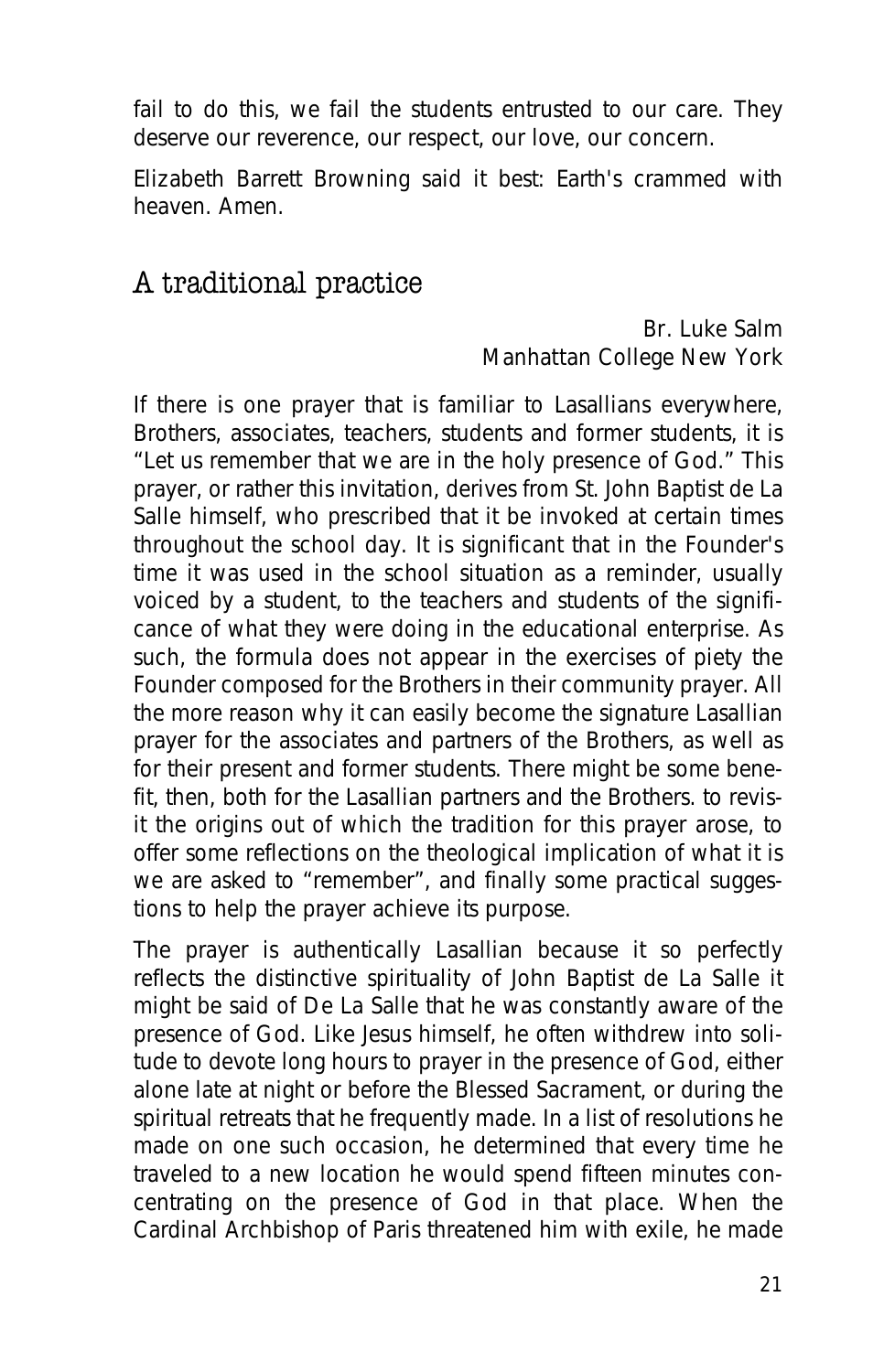no objection. saying that he could find God anywhere. He saw God's presence in the events that affected him, whether for good or for ill, exclaiming characteristically "God be blessed!" On his death bed he prayed, adoring God present as a guide in all the events of his life.

If the life of the Founder was saturated with an awareness of the presence of God, so was that of the early Brothers. The primitive Rule of the Brothers was emphatic on the need to attend to the presence of God: "They shall pay as much attention as they can, to the holy presence of God, and take care to renew it from time to time. being well convinced that they should think only of Him and of what He ordains, that is of what concerns their employment" (Rule of 1718. Chapter 2, article 7). And again "They [the Brothers] shall kneel to adore God present in all parts of the house. on entering to stay and upon leaving, except in the parlor and the refectory..." (Ibid. Chapter 4, article 13). The Founder considered the presence of God as one of the four interior supports of his Institute (Ibid. Chapter 16, article 8).

The daily community schedule was designed to implement these principles In addition to morning and evening vocal prayer and a series of prayers at noonday, the Brothers devoted a half-hour before Mass in the morning and before dinner in the evening to meditative prayer. The Founder urged the Brothers to begin this period of prayer by placing themselves in the presence of God. offering them six ways in which to think of God as present: in a place, either 1) because God is everywhere, or 2) in the community gathered in God's name; in ourselves. either 3) as sustaining us in existence, or 4) by grace and the Holy Spirit; in church, 5) a:; the house of God, or 6) by reason of the presence of Christ in the Blessed Sacrament. Depending on their capabilities, De La Salle suggested that the Brothers be attentive to God's presence either by multiplied reflections, by a few but prolonged reflections, or even by simple attention without reflections. (See his Explanation of the Method of Interior Prayer, passim).

Finally, De La Salle's spirituality, his own and the spirituality he urged on his teachers was especially attentive to the presence of God in persons, first of all in themselves, as noted above, and then in a special way in the students entrusted to their care. The seal of the Institute with the star and the motto Signum Fidei (Sign of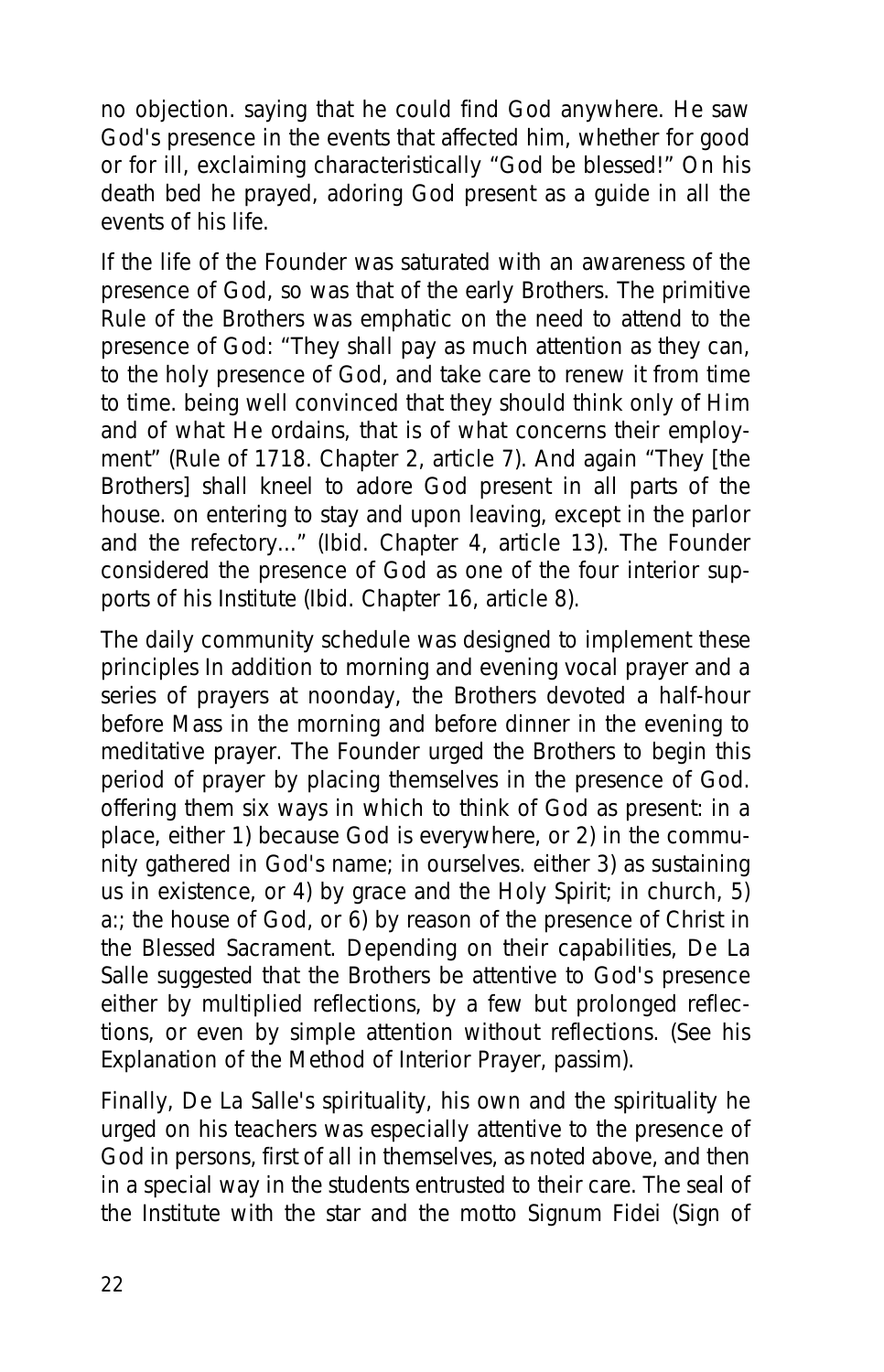faith) is a constant reminder of the founder's meditation for the feast of Epiphany. Since it was by faith that the Magi could recognize the presence of their King and God beneath the swaddling clothes and humble circumstances of the birth of Jesus, De La Salle writes: "Recognize Jesus beneath the poor rags of the children who you have to instruct. Adore Jesus in them." Again, in the introduction to his Rules of Decorum lie writes: "...teachers should urge [the children] to show others those signs of consideration, honor, and respect appropriate to members of Jesus Christ and living temples of God, enlivened by the Holy Spirit."

It should be remembered that the teachers De La Salle was addressing were simple men. They were barely educated without the formal training required of today's teachers. They were quite young, busy all day preparing lessons, with religious and manual duties in the community house, and then teaching in classrooms that might contain as many as 80 or 100 students Yet De La Salle did not hesitate to ask them to make the presence of God in the community house, in the school, and in their lives as their constant preoccupation.

Lasallian spirituality is always apostolic, mystical realism as Michel Sauvage has called it. What is experienced through the spirit of faith overflows into zeal for the mission. Thus the presence of God recalled in the religious community was expected to carry over to the invitation to recall the presence of God in the Christian school. The Brothers were to bring their own sense of the presence of God to the school situation as something to be shared. In the context of our contemporary understanding of shared mission, the Lasallian teacher is invited to cultivate an awareness of the presence of God in her or his daily life.

The oft repeated "Let us remember that we are in the holy presence of God" is a reminder that sharing the mission includes sharing a constant awareness of the presence of the God in whose name the mission is carried out. It is an invitation to put God at the center of what goes on in the principal's office, the classroom, at faculty meetings, or Lasallian gatherings of any kind. Fortunately the use of that prayer seems to be more widespread now than in the recent past, linking the present generation of Lasallians to the generations that responded to the invitation over the course of more than 300 years.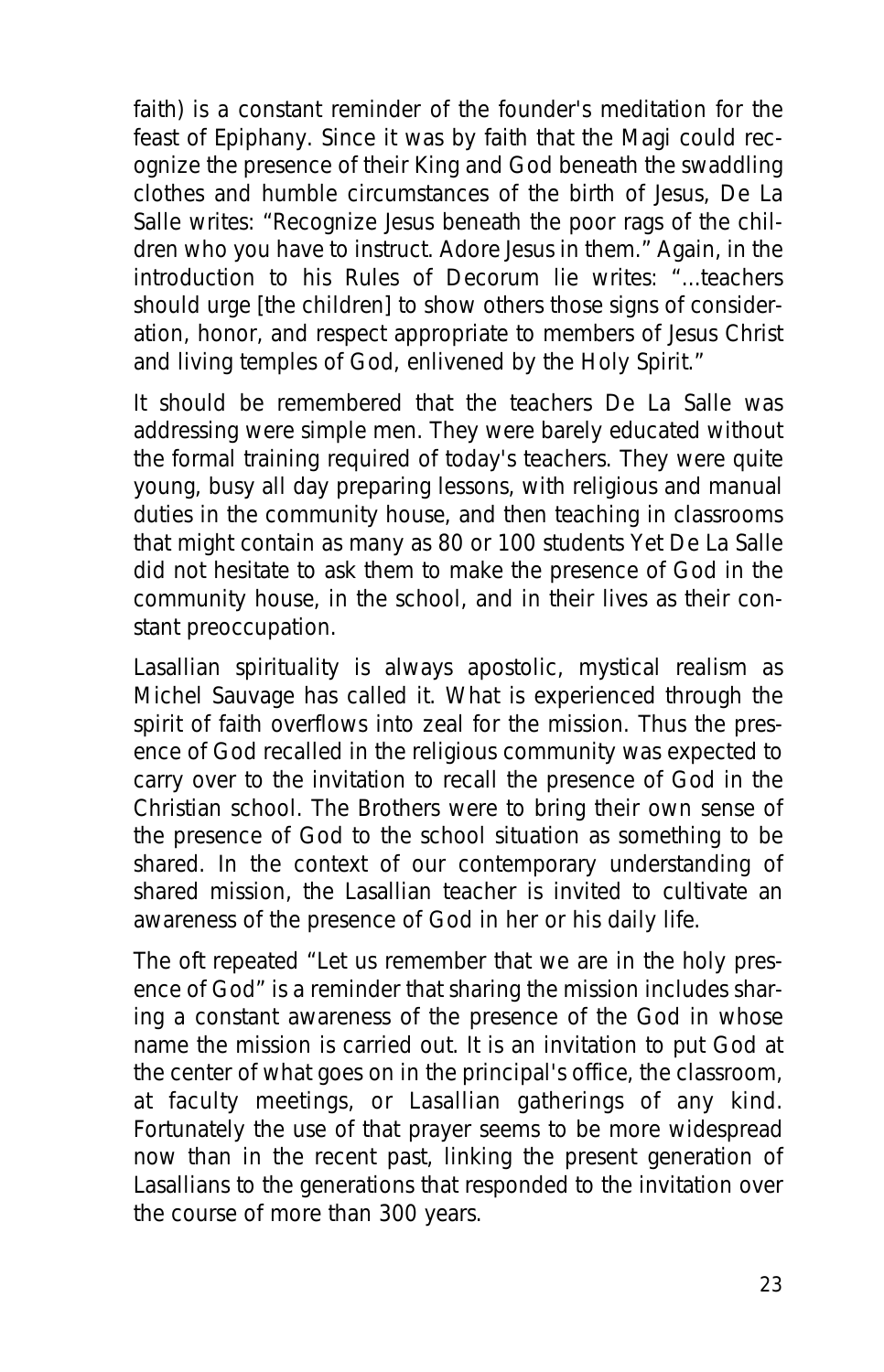The problem with any formula is that is repeated so often is that it loses its meaning and may become something that can be taken lightly or treated as routine. A moment's thought might open up the implications of what the brief exhortation is asking us to do.

Let us remember. The word "remember" presumes that one is not addressing the presence of God for the first time. It implies that we, have forgotten something and of course we have. In the business of running a classroom or a school, in the rush to get to a staff meeting on time. or- while preparing to participate in a workshop God can hardly be at the forefront of our immediate concerns. Time out, then, to remember what and Who is central to the entire enterprise.

**We are in the holy presence**. "We" means each one of us, individually and together as a community. "We" also implies that we are persons and therefore the presence is a personal presence. Personal presence differs from the way we are present to things "the furniture" or even to other people with whom there is no personal relationship (as in crowd). Our awareness of the presence of God is the sort of person-to-person presence that Martin Buber would call an I-Thou encounter. And the presence is holy, in another word "awesome", because of the Person to whom we are present and we are made holy by recalling it.

**The holy presence of God**. We, who are limited in space and time, are being asked to grasp in faith and experience a real God who is outside, who is present not only to us but to God's entire created universe; the God who is absolute mystery and at the same time is at the very ground of our existence: the God whose very self is communicated in grace to us who are God's rational creatures. To remember the presence of God in that sense puts us in touch with the source of our identity as human persons and with the ultimate goal that is our eternal destiny.

Thus the invitation to remember the presence of God is an invitation to do some theology. Theology is not only for professionals. Theology is reflection (logos) on the mystery of God (Theos). Theology in this broad sense does not require seminary training or an academic degree. Theology can be sophisticated (Karl Rahner) or naive (a child writes letters to God), biblical (Father. Incarnate Son, Holy Spirit) or magisterial (Nicene Creed), intellectual and objective or prayerful and personal. Yet none of these theologies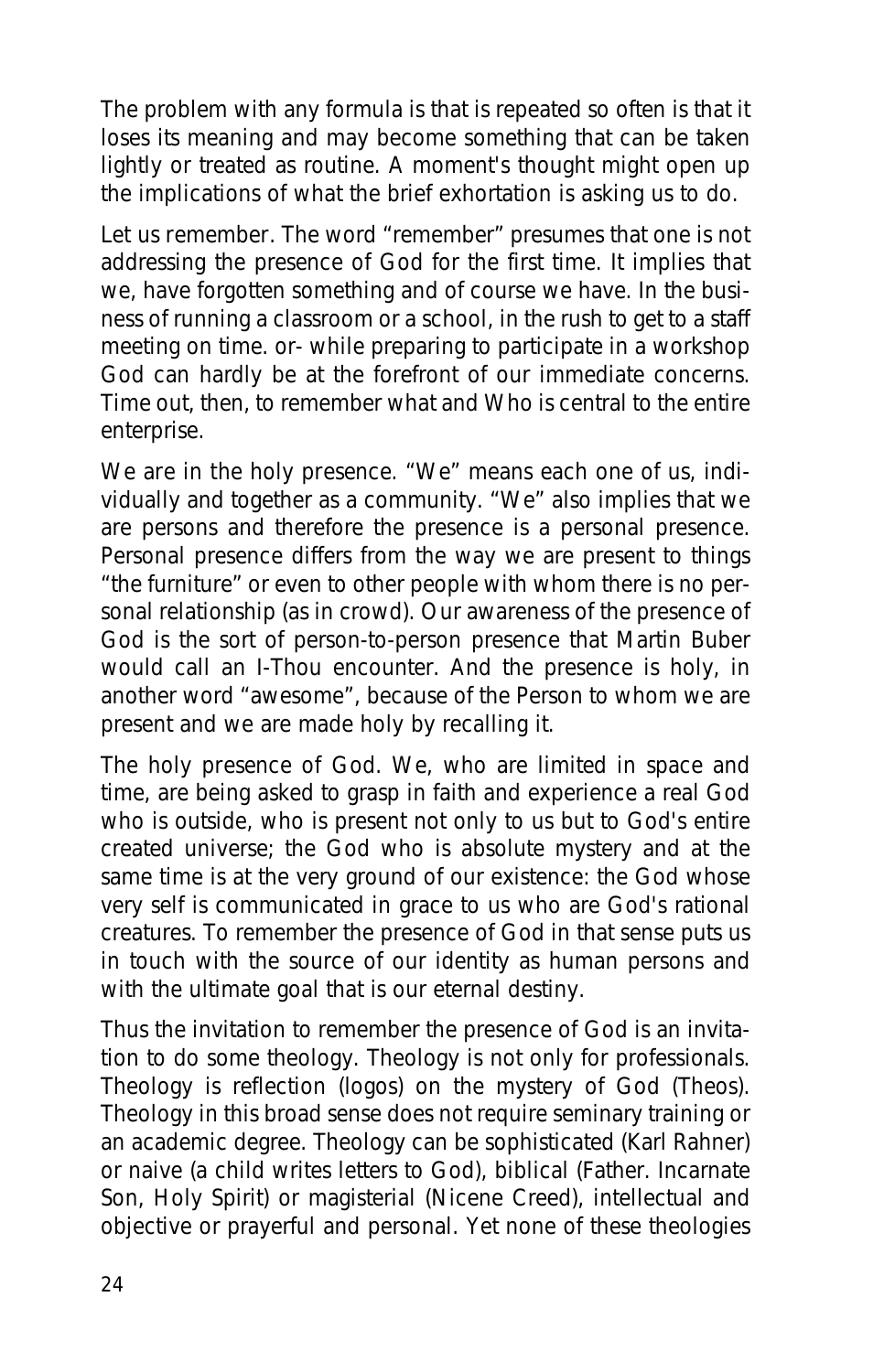can be adequate to the reality of the God that is its object. Even so, the invitation to remember the Presence of God is an invitation to reflect on who the God is in whose presence we find ourselves. Who is God as God? Who is God for me? For all of us gathered in a Lasallian meeting? For the students entrusted to us in the Lasallian mission? Such is the challenge when we use the words "presence" and "God" in the same breath. It takes some sort of preparation and effort if those words are to become the occasion for a genuine religious experience.

This gives rise to some practical questions about the use of this prayer that Lasallians who use it so often might want to consider. The principal question concerns the amount of time and spiritual energy needed if we ever hope to experience the faith that we are indeed in God's presence. It seems that some practices that have developed in the use of this prayer, militate against its having its full effect. Most of these concern the practice of developing a verbal response to the invitation. In some European countries the response to the invitation has become "and let us adore him" (et adorons le), an addition that does not date from the Founder's time. In at least one District in the USA, the response is followed immediately by the sign of the cross, even though the original practice in the schools was to have the sign of the cross come before the invitation to recall the presence of God. In some places recently, since the formula is so familiar, it has been broken up into the versicle-response format: V) "Let us remember" R) "That we are in the holy presence of God" The problem with all these practices is that they evoke an immediate vocal response that may leave little, or in some cases no time to reflect on what is being remembered.

For Lasallians today, perhaps the best model for this traditional prayer is what in time became known as the half-hour prayer. The "hour" prayer in the schools began with the sign of the cross, the invitation to recall God's presence, and was then followed by a somewhat extended vocal prayer. At the "half-hour" prayer, by contrast, a bell would tinkle, the invitation was expressed, followed by some moments of silence. This practice would seem best suited to the challenge of the invitation, to give time to let the awesome reality sink in, to make it a true prayer in personal contact with God. This would be similar to the advice given to the celebrant of the liturgy that, before expressing the content of a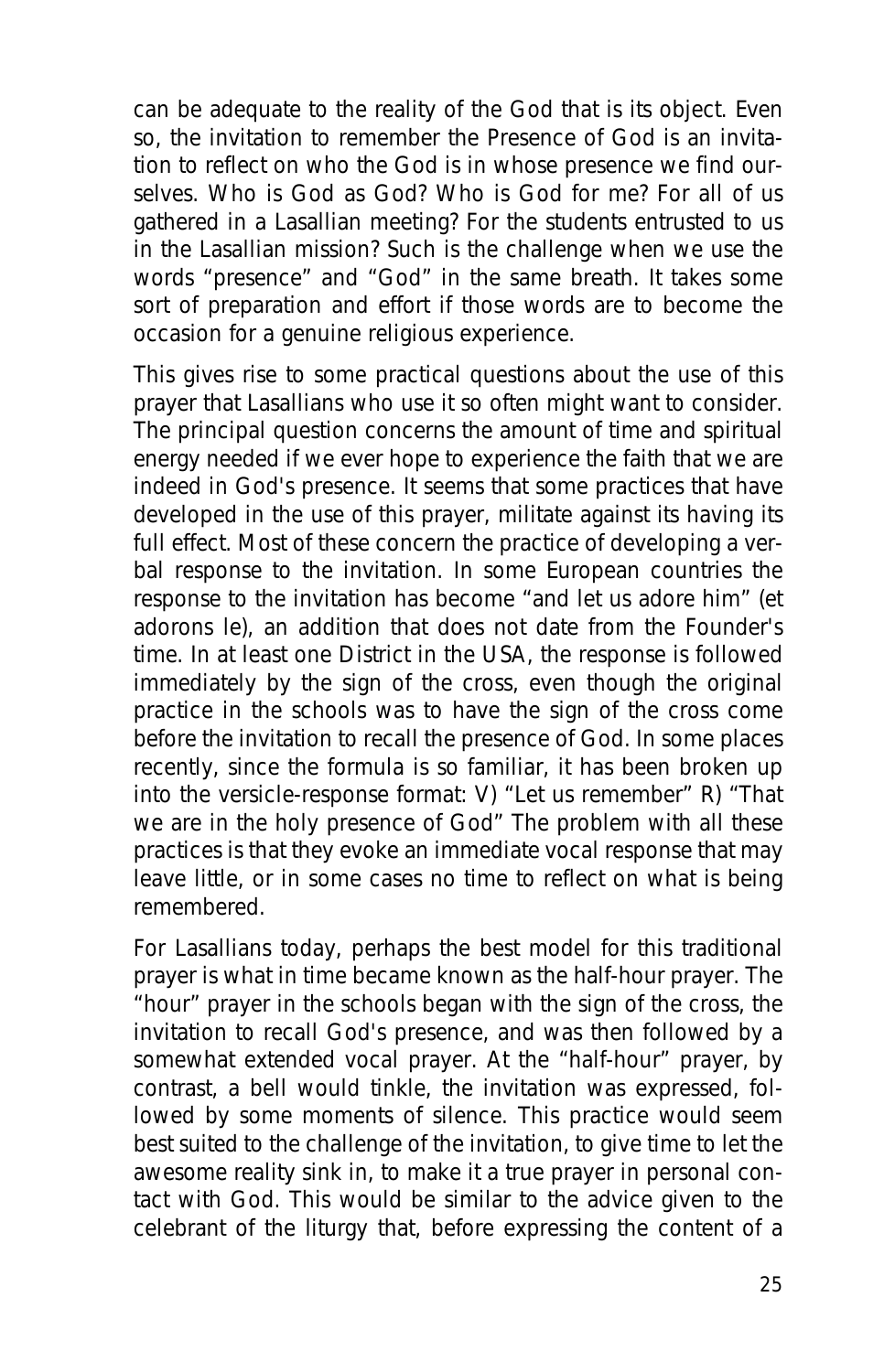prayer. there be a pause for silent reflection after the invitation "Let us pray" (Oremus). In these cases, silence is truly golden.

The pause in silence after the Lasallian "Let us remember that we are in the holy presence of God" could also allow for variation, longer or shorter periods, depending on the circumstances. In the classroom the pause would have to be relatively short. But in prayer services at Lasallian gatherings, or as an opening prayer at formal meetings, it could be somewhat more prolonged, terminating simply with "Live Jesus in our hearts." It might even be developed a bit and made more specific. For example, after the initial invitation and a suitable pause, the presider might say Let us think of God's presence in this room or this assembly. Even better, "Let us think of God's presence in one another, or some other person in this room, or even in oneself." Such variations would help overcome routine, provide that the initial invitation to recall God's presence be followed by a suitable period of silence.

Finally, it must be remembered that if this traditional Lasallian invitation is to be truly an experience of God's presence in prayer, it cannot rely on human ingenuity and effort alone. In the long run, every experience of prayer depends on the initiative and the action of God's Spirit within us. And once the Spirit has enabled us to pray in God's presence, it is the same Spirit that will give efficacy to our work in the Lasallian mission. As De La Salle himself reminds us in his Meditation for Pentecost: "You carry out a work that requires you to touch hearts, but this you cannot do except by the Spirit of God."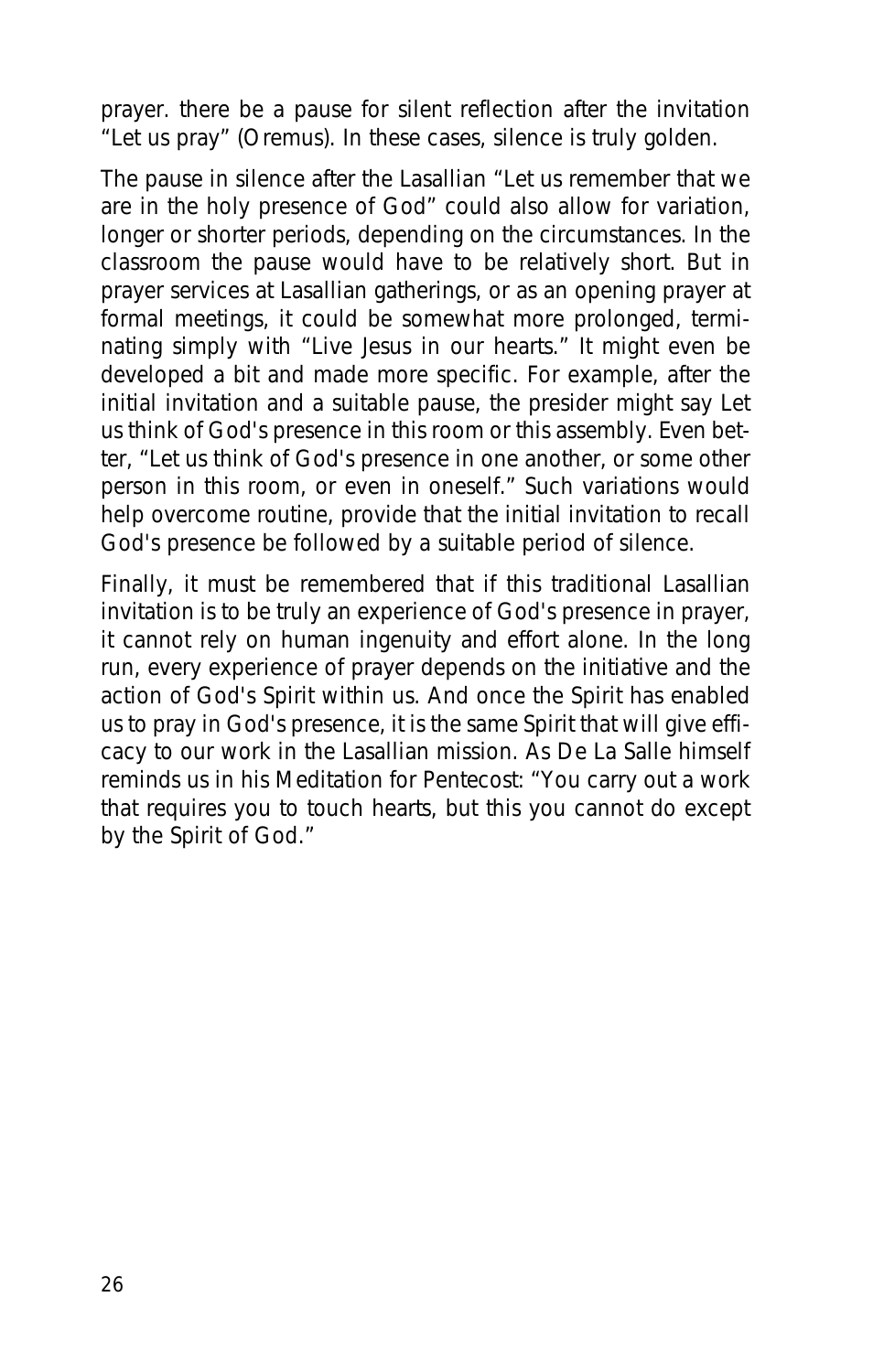# Part One: The presence of God

# 1. A multiple presence

I had gone into a self-service run by Moroccans. I had filled my plate but when I came to the cash register there was no one present. I waited for a time that exceeded my patience (I was hungry) so that when the cashier returned I could not refrain from saying (even if it was half-smiling), "In your absence I was inclined to go through without paying". He looked at me seriously and then replied, "But, sir, up above you there is Someone who sees you". I don't know whether this person was a Muslim or a former student of the Brothers but I admired his faith, asking myself how many Frenchmen under the same circumstances would have made the same comment to me.

John Baptist de La Salle had received this sense of God's presence along with other principles of the school of Bérulle at the seminary of Saint Sulpice and he was so marked by it as to make it a specific exercise both for his own spirituality and for that of his **Brothers** 

1.1. It begins from a conviction of faith related to God's presence everywhere, giving priority to his omnipresence, a truth so wonderfully expressed by Psalm 139: "I believe, O my God, that wherever I go I will find you and there is nowhere which is not honoured by your presence" (CI 14,38).

"Wherever I go, however far away and hidden from men's eyes, God is found there and His presence cannot be avoided": (CL 14,7). "God is everywhere, He fills heaven and earth, which for all their extent, cannot enclose Him. He is in everything by their very nature" (CL 20,16).

This last citation presents the concern to emphasise the natural character of God's omnipresence, a necessary effect of His essence: by the very fact that He is, He is everywhere. This kind of presence does not need any particular decision on His part, any willful act, or, to speak in human language, any effort, however small it might be. It is sufficient for Him **to be** to occupy the space.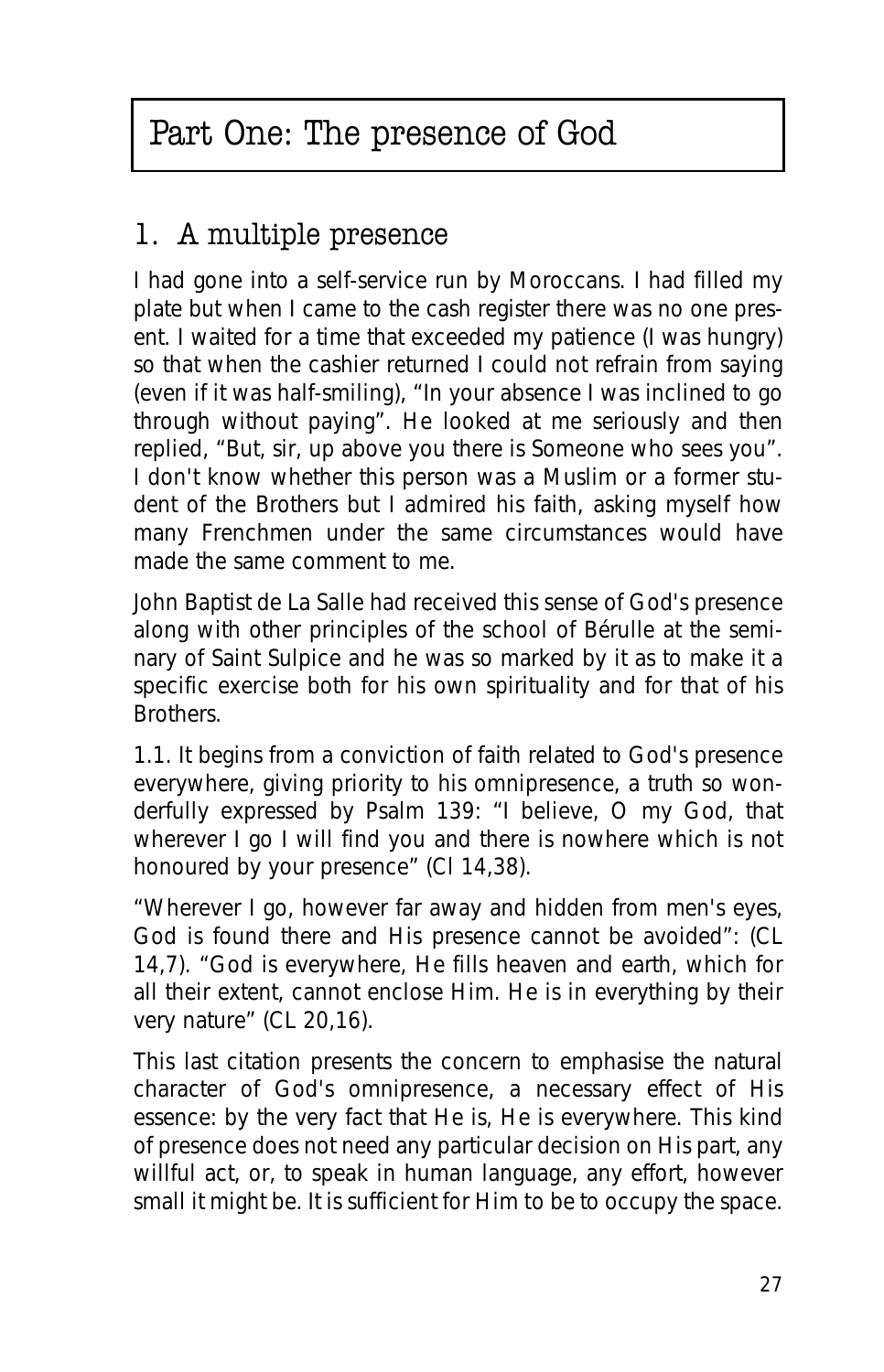This is not the case with other modes of the divine presence that could be called "intentional" because they depend on the sovereign design of God, such as Creation, Covenant or the Incarnation.

1.2. A consequence of the action of the Creator: "God is present in us to make us exist" and in glossing on the discourse of Saint Paul before the Aereopagus of Athens (Acts 17,28), John Baptist de La Salle continues, "We have being, movement and life because God is in us and communicates them to us for us to communicate them, in such a way that if God ceased to be in us and to give us our existence, we would fall into nothingness. What a grace God gives us therefore in making us part of Himself and by His residence in us making us who we are" (CL 14,12).

1.3. With regard to the Covenant, its first application is the real presence of God in the soul, something which is usually given the name of the divine indwelling: "God is in us by His grace and by His spirit according to what our Lord says in Luke 17 the Kingdom of God is in you. For it is by His Holy Spirit that God reigns in you, it is indeed by the residence of the Most Holy Trinity in you, according to what the same Jesus Christ says in Saint John 14,23, Whoever loves me keeps my word and my Father will love him and we will come and make our abode in him" (CL 15,16).

The Hebrew language, lacking as it does abstract expressions, concentrates and makes concrete the idea of 'presence' by the word "face", a word met with when it is applied to God in the Prophets and Psalms: "It is thy face, O Lord, that I seek" (Ps 27,8); "You hide your face and I am shattered" (Ps 30,8); "Shine on us the light of your face" (Ps 4,7).

But the Founder, whose vocabulary is enriched more from the New Testament than from the Old, has recourse to it only twice: "The Saints present our prayers to God and we should wish to be living holocausts before the Lord's face" (Med 184.2); "The very severity of the Judge who will render to each according to his works will act so that those who are present will not dare to see His face" (Med 1,1).

1.4. With **the Incarnation of his Word**, God gives himself through new ways of being present. Thus it is that "We can consider God present in the churches because Our Lord Jesus Christ is always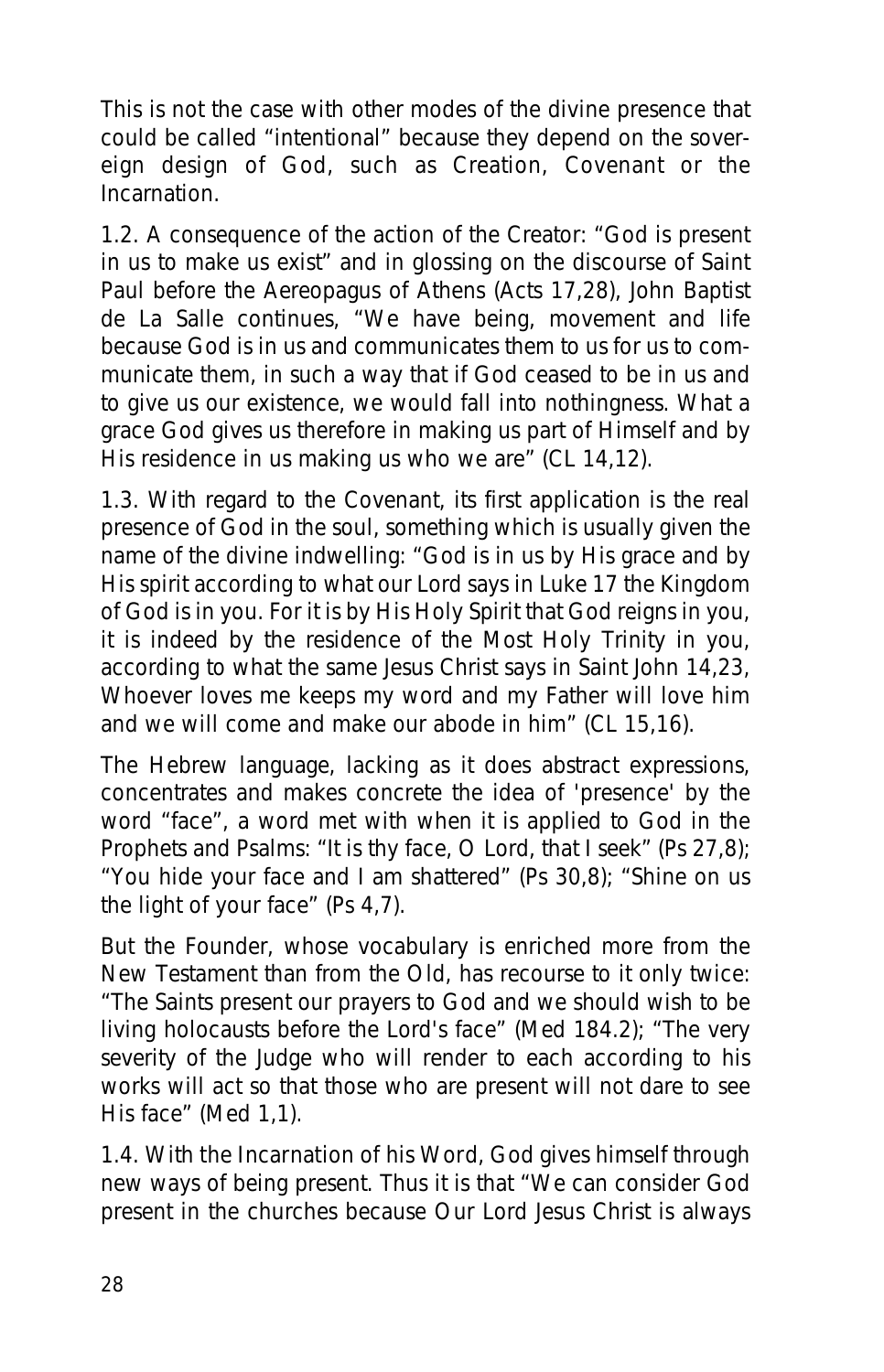resident in the Most Holy Sacrament of the Altar; it is He who sanctifies the temples in which He is always really present to fill with graces those who adore Him; that is why it is right to attribute to these holy places these words of the Apocalypse: Here He has established His tabernacle among men and He will dwell with them and he will be their God" [Apoc 21,3] (CL 14,23).

But this humble dwelling, indicated only by a simple red lamp in no way exhausts the plan which has led the Paschal Lamb to become Bread and Wine. He wishes to be above all and before everything else, food. It is undoubtedly true that His presence in the body which receives the host lasts no longer than the time of the accidents: "When the appearances are destroyed in our stomach, Jesus Christ ceases to be in us in bodily form but He remains in us by His grace so long as we avoid offending God by mortal sin" (CL 20,248). The effects of communion are not, according to the words of Paul Claudel "things that have a beginning or an end". This can be seen in the request made in 'Instructions and Prayers': "By your presence in me, make me become now something quite other than what I am"(CL 17,271).

1.5. The sacramental presence of the Word incarnate in each of His disciples at the moment of communion simply makes personal his presence promised and realized in the Church which is His Mystical Body. "Our Lord says in Chapter 8 of the gospel of Matthew that whenever two or three persons gather in His name He will be in their midst" (CL 14,9). And Saint John Baptist de La Salle makes an immediate application to the community life of his Brothers, an application developed over a page that needs to be cited completely.

"He is in the midst of His Brothers in order to give them His Holy Spirit to direct them by him in all their actions and in all of their conduct. He is in their midst to bring them together, accomplishing Himself what he asked for them from his Father before his death, by these words of St. John, chapter 17: May they be one in us, as you, Father, and I are one, that they may become perfectly one. That is to say, so one and so united, having only the same Spirit which is the Spirit of God that they may never become disunited. Jesus Christ is in the midst of the Brothers in their exercises, in order to give them the spirit of their state, and in order to keep and strengthen them in the possession of that spirit, which is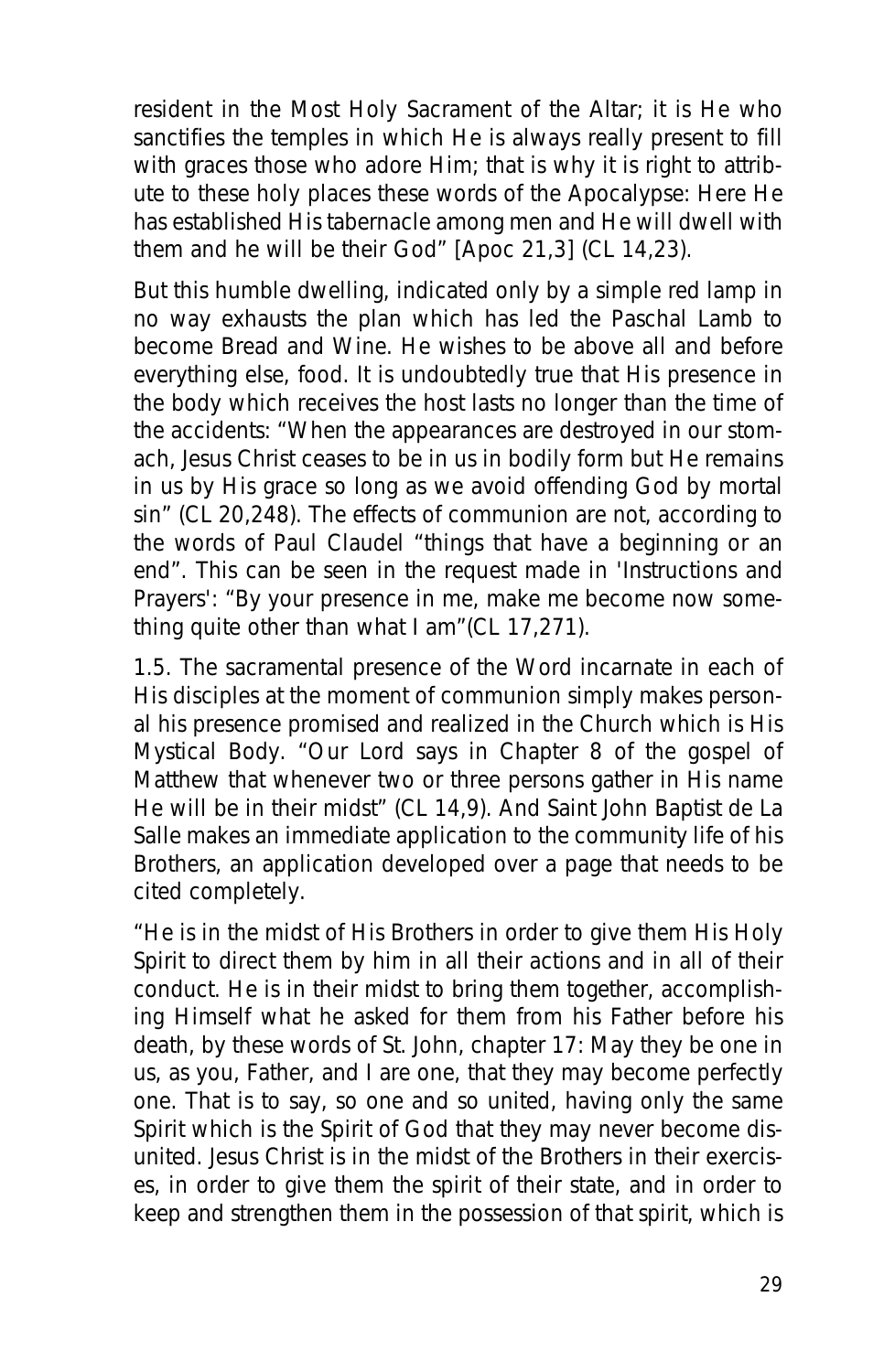for them the source and strengthening of their salvation, if they possess it always staunchly and without alteration. Jesus Christ is in the midst of the Brothers in order to teach them the truths and the maxims of the Gospel, in order to penetrate their hearts intimately with them, and to inspire them to make them the rule of their behaviour, to make them understand them, and to make them learn the way of putting these truths and maxims into practice which may be for them the most agreeable to God and the most conformable to their state. Jesus Christ is in the midst of the Brothers in order to commit them to making the practice of the same maxims of the Gospel, uniform in their society, in order that they may always maintain an entire and perfect union among them. Jesus Christ is in the midst of the Brothers in their exercises in order that with all of their actions tending towards Jesus Christ as to their centre they may be one in Him through the union which they will have with Jesus Christ acting in and through them. Jesus Christ is in the midst of the Brothers in their exercises in order to give them their completion and their perfection. For Jesus Christ is in relation to them like the sun which not only communicates to plants the power to produce, but also gives to their fruits the goodness and perfection which are more or less great in proportion to their greater or lesser exposure to the sun's rays. It is in this way that the Brothers perform their exercises and the actions in keeping with their state, with more or less perfection in proportion to their greater or lesser contact, conformity, and union with Jesus Christ. (CL 14,9)

What a truly Lasallian tableau of "this Church of Jesus Christ" (according to Saint Paul's expression) is our community (Med 169.3).

# 2. A discreet and welcoming [engageant] presence

Contemporary French dictionaries define the word *engageant* by the expression 'wishing to enter into relationship'. Could we not see here the most delightful quality of God which, paradoxically, is in best accord with the idea of discretion? For God makes no noise, does not impose himself, respects the free judgment of His creature at the very moment when He makes himself His closest companion, His most interior guest: "Truly you are a hidden God" (Isaias 45,15).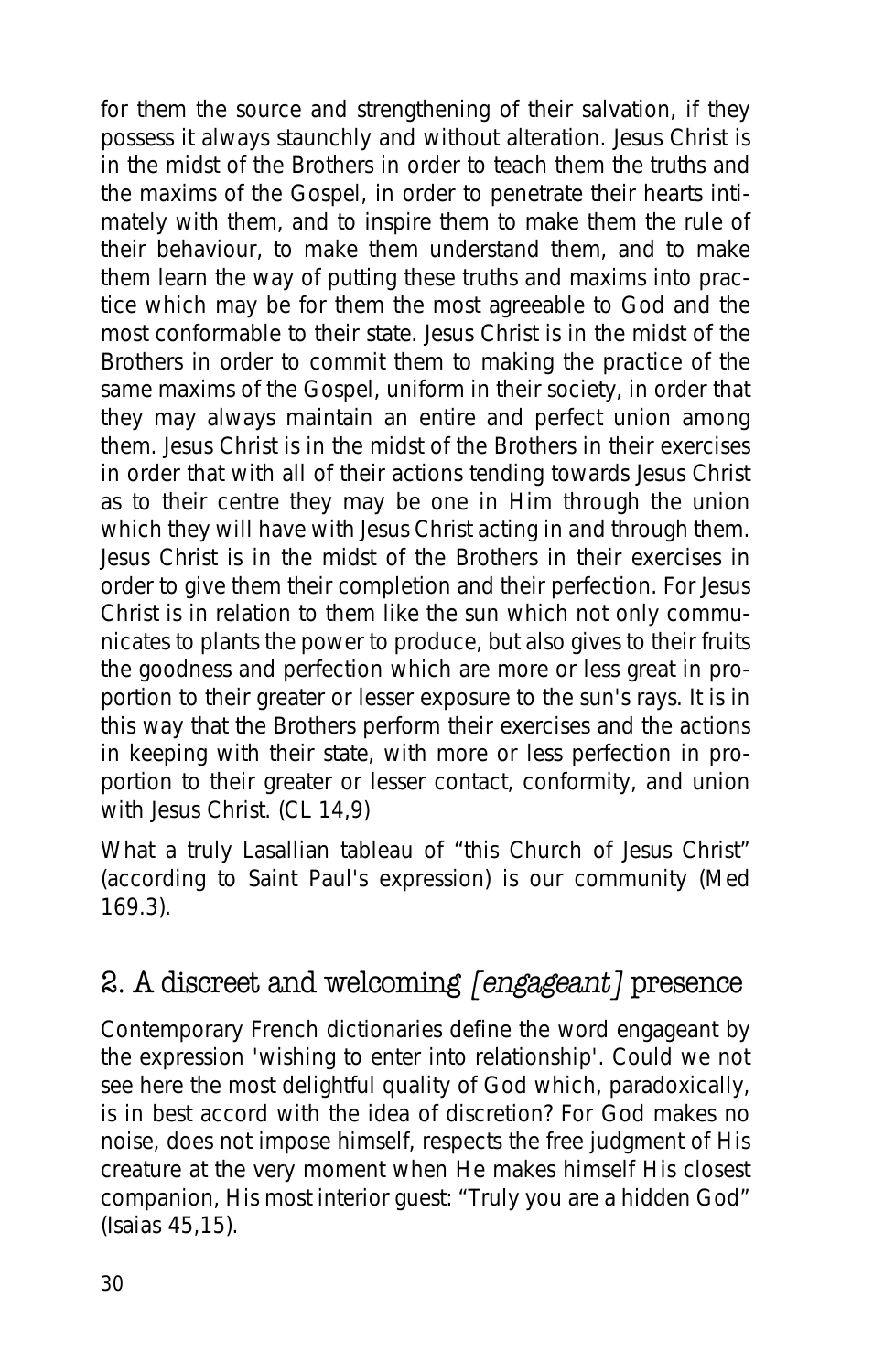Confronted with this presence of God which completely pervades him but with a face never to be seen, how is man going to react? Taking this into account, Saint John Baptist de La Salle, having recourse to the psychological vocabulary of his time, sets out and names different attitudes of spirit and soul: view, attention, occupation, application and affection.

2.1. From an intellectual standpoint, **"view" is nothing more than a thought**. For the Christian, everything begins therefore by becoming aware that God, mysteriously is there, in him and around him, on condition at the same time, that this first gesture does not become enclosed in a strictly rational approach but is open to the light of faith: "After being convinced in spirit with the view of the presence of God, it is appropriate to make an act of faith on this truth that God is present to us" (CL 14,37). And the most excellent way of coming to this view of faith is by using Holy Scripture: "being the words of God, according to which makes us know them, they, by themselves help us to have God's view" (CL 14,45), and especially to keep ourselves "in a spirit of interior adoration by a simple view of faith in His holy presence, of His supreme greatness and infinite excellence" (CL 14,122).

We should note in passing hat the word "view" also has a final sense when used "in view of". For example, "They should act only in view of God" (Med 75,1); "it should only be with the sole view of pleasing God and of being pleasing to Him that you do your actions" (Med 75,3); "that your view should be to do the will of God" (L1,2); "I wish to have only you in view in all my actions" (CL 17,213); Distinguish well therefore "the view of God" from the object of our study here "the view of the presence of God".

There still another prayer to crown this paragraph: "Give me the grace, O my God, that the view of your holy presence fills me always so that as I am always in your holy presence, there is not a single moment without thinking of you".

2.2. **Attention presupposes a time for pausing and reflecting**. Interest is awakened and appeals both to the will and the intelligence in order that the spirit and the soul remain turned towards what constitutes their profound reason. God is now present to them. But this result is not maintained without a strong effort. First of all, it is an effort towards conversion: "It is necessary to have one's spirit and one's heart completely disengaged from what is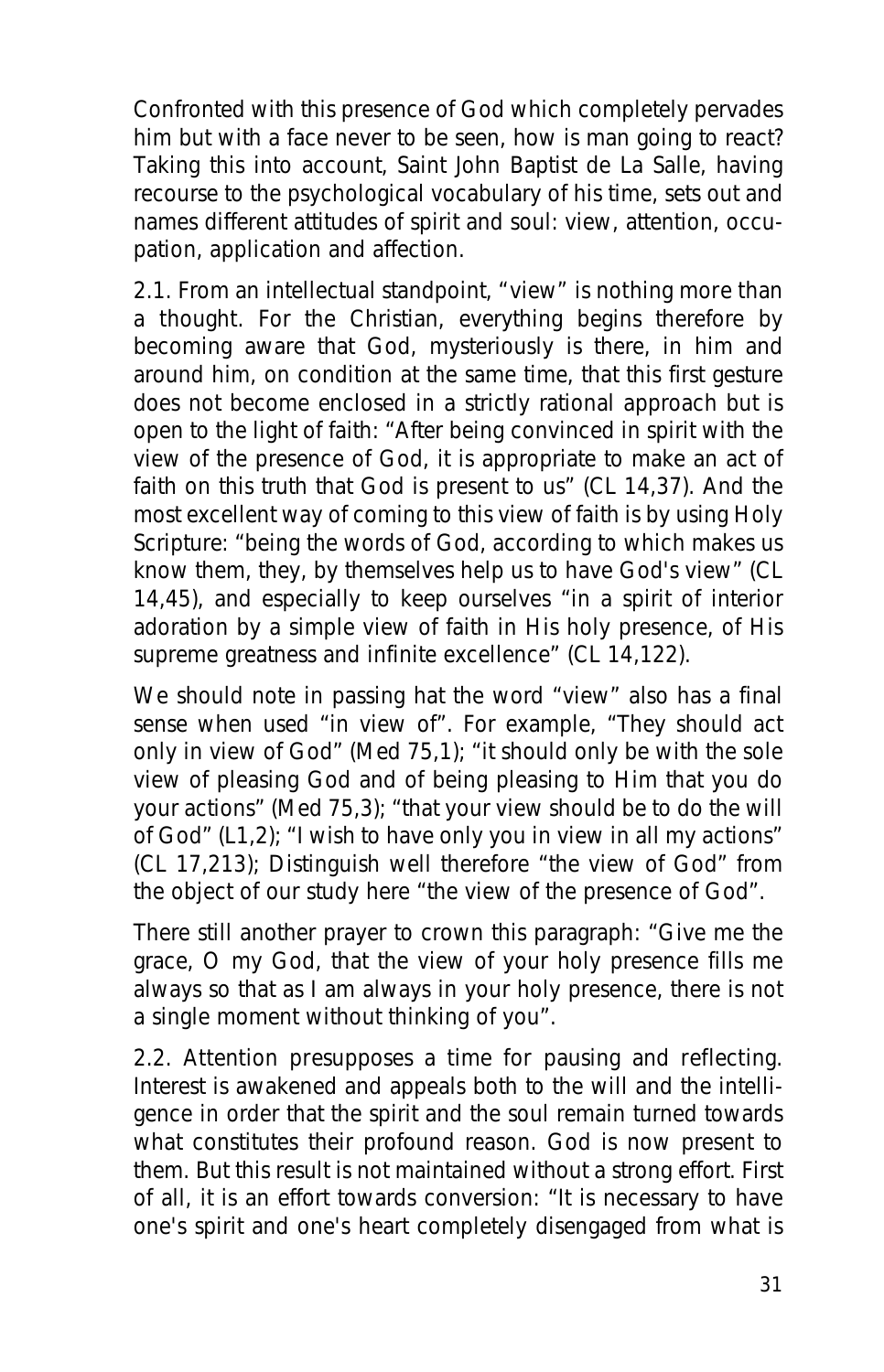the ordinary attention and pleasure of human beings" (CL 17,278); it is especially also an effort of consistency: "It is necessary to do all one's actions with attention to God" (CL 20,489); The Collection offers the recipe: "What is it to pay attention to God in doing something? It is to think actually of God's presence" (CL 15, 43;Collection 81,4). The reader will have noted the force of "it is necessary" on which John Baptist de La Salle constructs these two sentences cited above, in order to emphasise the radical character in its double aspect of the spiritual effort to which it commits the Brothers. All the more reason therefore that he offers a final encouragement: "You need to ask God for the grace to walk always with Him, attentive to His holy presence" (CL 2, 1 271).

2.3. After 'view' and 'attention' come **occupation and application**, two terms relative to the same reality to the point where the Founder uses them equally, one for the other: "interior prayer is an interior occupation, that is to say an application of the soul to God" (CL 14,3). What is being discussed at this level is the meeting in the deepest part of the conscience of the faithful person seeking God and the God who wishes to be present to him. If it becomes absolutely essential to establish a fine point of difference between the two words used, it could be said that "application puts more emphasis on man's effort to adhere as closely as possible to the divine presence" whereas "occupation takes greater account of the impetus which pushes God to unveil Himself to the believer so as to penetrate his heart and occupy it". These are two convergent movements just like the answer that makes you return to the question, or the gift that fulfils the request.

But "that the spirit pass suddenly from its occupation with things perceived to things that are spiritual appears very difficult to very many" (CL 14,33). Saint John Baptist de La Salle in treating of the disposition of the soul for interior prayer, sheds light on the problem by providing the key: "Men's spirits being ordinarily applied during the greater part of the day to things that are exterior and perceptible, goes out in some way outside of themselves and is diminished, at least in a little way, from the quality of the things with which they are concerned. It is because of this that when you wish to apply yourself to interior prayer, you need to begin by withdrawing yourself from application to external and perceptible things and by applying yourself only to spiritual and interior mat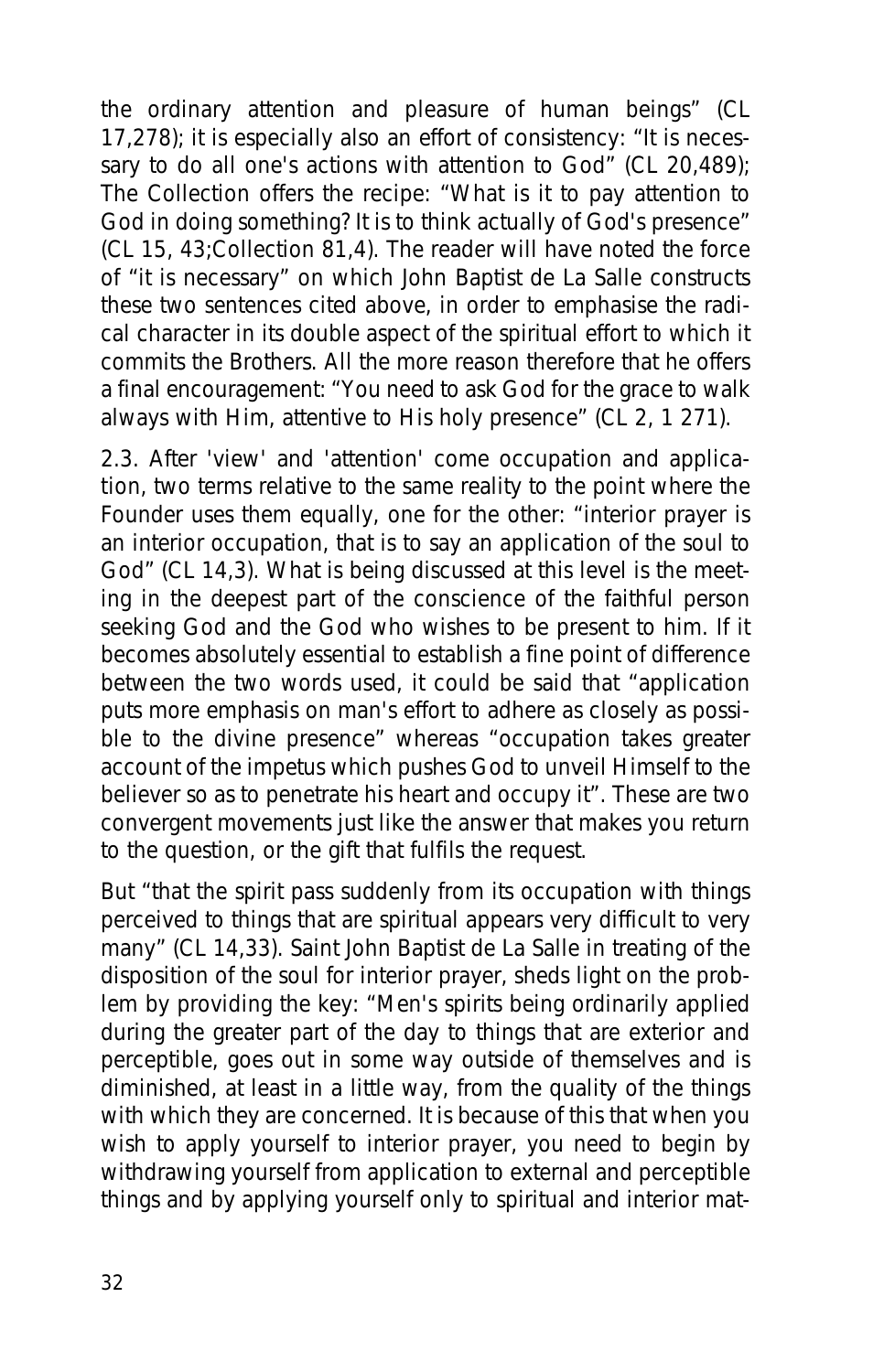ters and it is for this reason that you begin by applying yourself to the presence of God" (CL 14,4).

If the Founder is so insistent on this point, it is because of the natural incompatibility even to the point of opposition between the creature and the creator. Just as "you cannot serve God and Mammon" (Matt 6,24), in the same way "application to external things destroys in a soul concern for those things concerning God and His service" (Med 67,2), whereas "application to the presence of God withdraws the spirit from exterior things in order to occupy it only with those things which alone are within itself, and so to make it interior" (CL 14,5). These two citations among very many others, taken together, give an exact account of the deliberate act in which the soul invests itself. While application stretches its energy, excites its zeal and focuses its concerns, occupation opens it up completely and makes its receptive in its very depths. Finally, as a result of this, the spiritual quest leads beyond knowledge to a loving possession.

2.4. It is indeed this meaning that we would like to retain for the last of these psychological attitudes we have to study here, "-**affection"**. This is the final link in the chain, which beginning from "view", the believer has to traverse to what his (De La Salle's) epoch called its "powers", that is to say, its capacities and strengths of spirit, of heart and of soul. It is the end-point of the effort required and which has been led by it. In affection, the act of faith is reached and is expanded, piety is nourished and devotion expressed. Once again, it is important to really understand the word that describes it, for this word has not ceased to evolve and to be enriched with multiple meanings in the period of transition between the 17<sup>th</sup> and 18<sup>th</sup> centuries, the literary period of Saint John Baptist de La Salle.

In its root, the word means "very strong attachment". You could therefore consider that the nature of affection consists in the firmness and determination and its principal effects in every form of fidelity and perseverance. Now the domain of attachment is a triple one since it can be exercised at the levels of will, judgment or heart.

**Attachment of the will**. In the writings of the Founder, in the 244 sentences where the word "affection" is found, more than two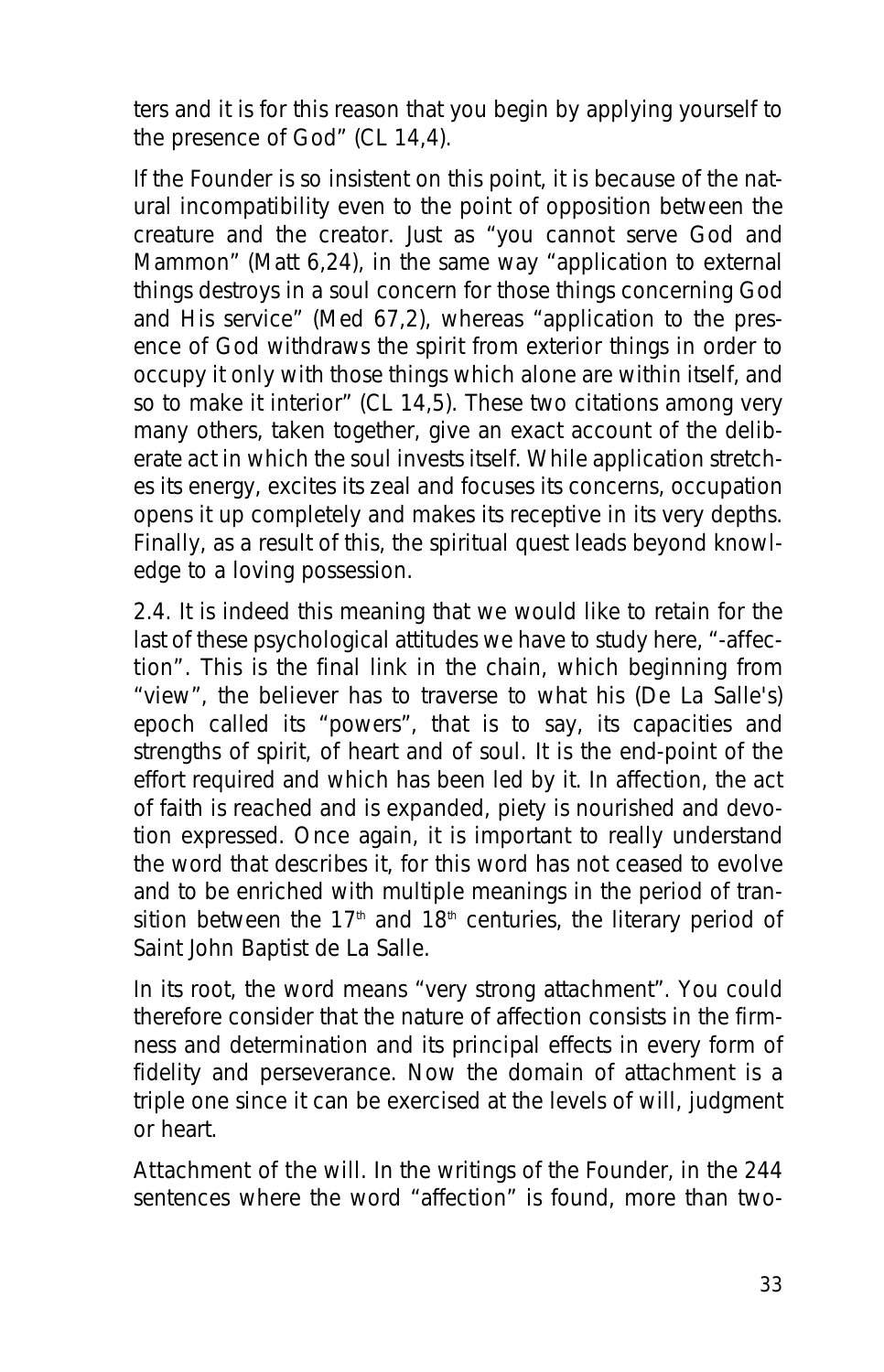thirds are classified under this title. For example: "Prayer disposes us to unite ourselves intimately with God by conformity of affections so as to no longer wish nor desire anything except what refers to him" (CL 20,407); "this kind of interior prayer gently disposes the soul to the practice of virtue with the result that you conduct yourself with enthusiasm, overcoming courageously the difficulties and revulsions with which nature can meet, and embracing with affection the occasions for practising that present themselves" (CL 14, 100). [THE CONTINUITY OF MEANING BETWEEN 'ENTHUSIASM', 'COURAGE' AND 'AFFECTION' IS OBVIOUS AND ABOVE ALL, PROGRESSIVE]. "Those who hunger and thirst after justice are those who, seeing themselves a long way from the perfection that God demands of them, always animate themselves with the desire and affection which they have to arrive there" (CL 20, 191). [THE GOSPEL WORDS "HUNGER AND THIRST" CORRESPOND QUITE NATURALLY WITH THE WORDS 'DESIRE' AND 'AFFECTION']. "Maintaining the spirit and affections of the will is strictly speaking the body of interior prayer" (CL 15, 99 & Collection 193.3); "That my whole affection be to love you and to be pleasing to you in everything" (CL 17,80). Citations like this could be multiplied.

**Attachment of judgment**. The implications of the word 'affection' pass through the gamut of energy and decision to that of esteem, taste, inclination and, at the limit, to that of personal ideal. Judge this for yourself: "The teachers will inspire them with a great esteem and a particular affection for the offices of the Church" (CL 24,95); "That will give them an affection for school" (CL 24,184). [THERE IS NO QUESTION HERE OF SENTIMENTALITY!] "Throughout your whole life, you have to place all your affection in obeying" (Med 12,1); "The Brothers will make known to their Director their difficulties, temptations, affection (INCLINATION) or the ease they find in practising virtue" (CL 25,50 & Rule 12.8); "If there are any Latin books translated with the Latin on one side and ordinary language on the other, it will not be permitted for these to be read except by those who show no affection (or taste) for Latin" (CL 25,94 & Rule 26.3); "It is contrary to obedience to express some difficulty about what is commanded, to do it without any affection [TODAY WE WOULD SAY WITHOUT ANY CONVICTION], lazily or complaining or indicating some revulsion" (CL 15,31 & Collection 56.2); "May God put in their hearts a desire for their salvation" (Med 56.3).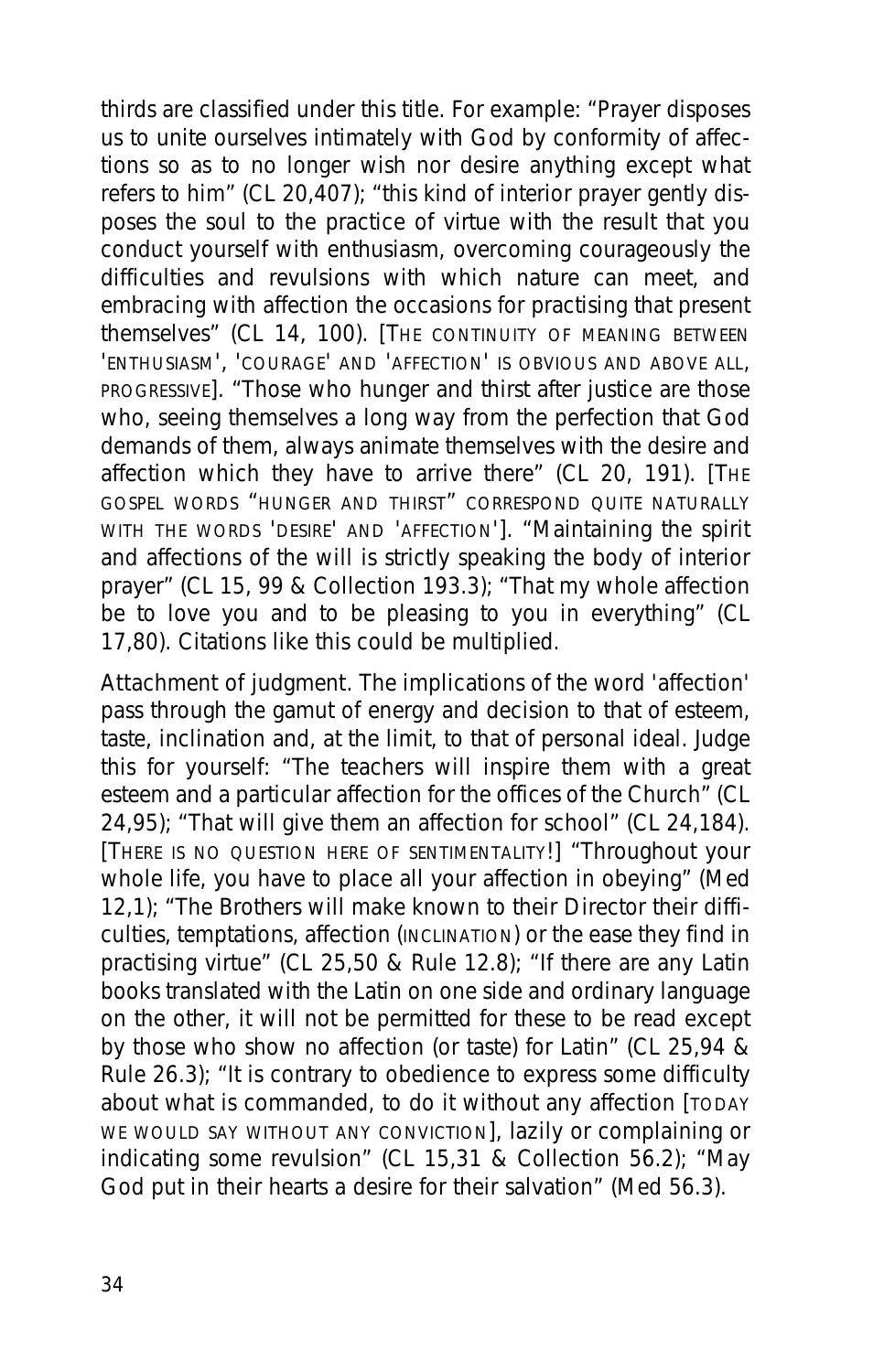**Attachment of the heart**. We come here into the domain of emotions, feelings and passions. The word "affection" here takes on its present day meaning, even if this is less frequent with Saint John Baptist de La Salle. We will meet it, in fact, only some eighteen times. Here are some examples: "The pupils have little affection for the teacher who is not welcoming [i.e. WHO DOES NOT WISH TO ENTER INTO RELATIONSHIP]" (CL 20,94); "Loving God with all one's heart, without any reservation and without giving place in one's heart to anything except God, who should possess it completely" (CL 20,94); "If we do not show any affection for those whom we love what will be our reward?" (CL 20,455); "Nothing apart from God deserves our affection" (Med 125.2); "The Brothers will have a cordial affection for one another" (CL 25.53 & Rule 13.1); "They will show equal affection for all their pupils" (CL 25.36 & Rule 7.14).

May the reader excuse this long list of citations, inevitably tedious as they are, but this is the only way, it seems to me, to take account of the great richness of the word as well as of its intrinsic ambiguity, and a source of difficulties both for reading and for translation.

What then should be retained relative to our concerns? It could be said that in the domain of the presence of God, researching 'affection' has its own rewards, a fullness of satisfaction that can only continually sharpen a continually born need, a desire never satisfied. This is what Saint John Baptist de La Salle witnesses to: "It happens for several souls who are free interiorly and free even from any created things, that God bestows on them the grace to rarely lose, or not to lose at all, the presence of God which is for them an anticipation and foretaste of the happiness of heaven" (CL 14,30). *Affection* here reminds us of a word we have already met in the paragraph on *attention*, a word that may astonish us coming from the Founder's pen, the word *pleasure* (CL 17,278).

#### 3. An efficient presence

When God grants the grace of his presence to one of the faithful, it is not a dry gift closed in on itself. On the contrary, it has beneficial effects which increase its diffusion. For it, to be is to love, and to love is "that all men may have life and have it to the full" (John 10,10).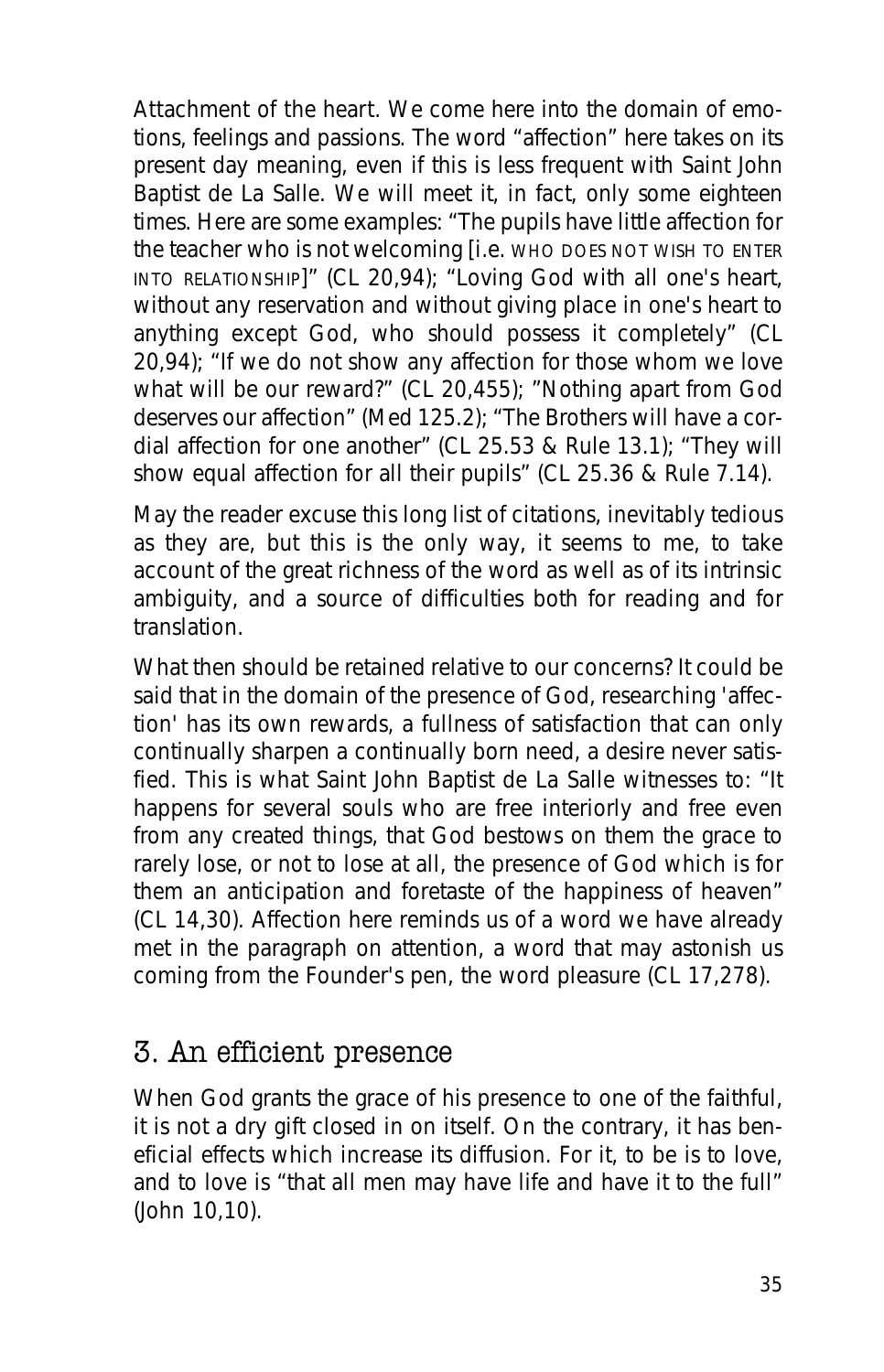In the second chapter of the Explanation of the Method of Interior Prayer, Saint John Baptist de La Salle puts forward six ways of putting oneself in the presence of God and indicates for each one, the "fruit" specific to it. Their mention in succession shows that, while indicating a daily journey of conversion, these fruits contribute in a very relevant way to the treasure and development of the Christian life.

3.1. Maintaining this sense of the divine presence has as its first effect to "prevent us from offending God when we are tempted or when we have the occasion to fall into sin, because, if we are ashamed to say some words or to do something displeasing to someone for whom we have some concern, how much more strongly should we fear to offend God in his presence, God who has been so full of love for us" (CL 14, 7,8).

Now if the initial step in conversion rightly consists in flight from sin, it brings with it as a consequence, "That we should not make use of the movement that God gives  $us -$  and which is in us continually and the actions which He does in us and with us and which we do by  $\text{Him} - \text{to offend Him}$ " (CL 14,14) but on the contrary "to take the needs of the body with the view of making God live in us, to live from his life and to live by him" (CL 14, 13). And this proper use of our body is extended to everything that our Heavenly Father has placed around us and put at our disposal for the expansion of our being in all its dimensions: natural elements or human companions.

In order to describe this practice, spiritual authors of the period used the expression "mistrust of creatures". Such an expression can surprise, even shock us to the extent that, in our day, the theology of our relationship to the world (and therefore its spirituality) has evolved in a more positive manner. It is no longer a matter of seeing earthly realities as Satan's Kingdom so as to flee from his pomps and his works. It consists simply in not attributing an absolute value to them as could happen by making an idol of oneself or by being proud of oneself, but to guard these gifts in their place as intermediate between God and us, while respecting their specific finality which is to contribute in their way to our supernatural vocation. This is what is said so neatly by Saint Paul when he asks Christians "to use this world so as not to be engrossed in them, for this world in its present form is passing away" (1 Cor 7,31).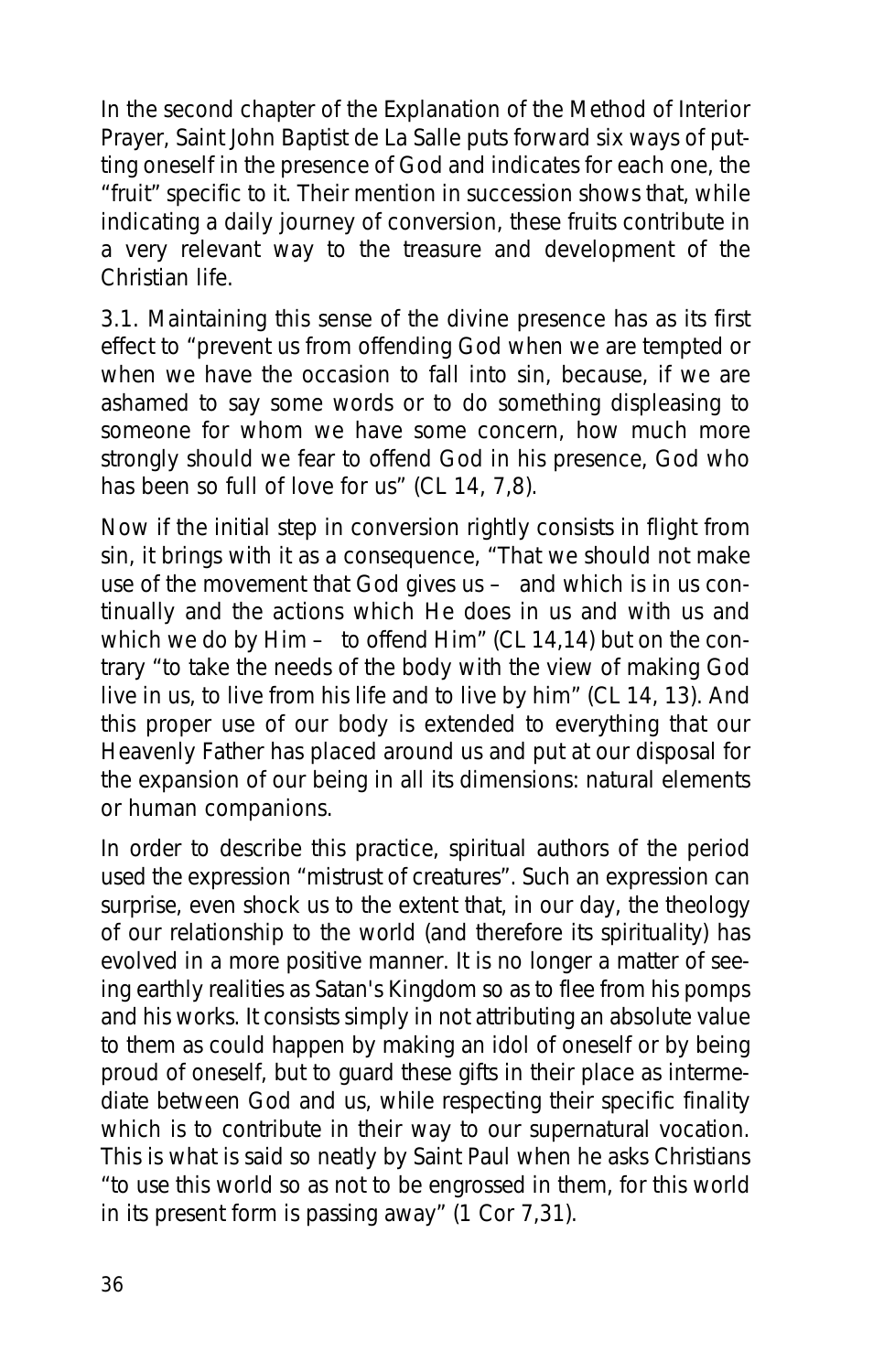3.2. Another effect is "to maintain ourselves easily in recollection and in attention to the presence of God, in movement or at rest wherever we are, even in the most distracting places" (CL 14.7).

This point has been touched on lightly in paragraph 23 and those that follow in reference to "the disposition of the soul for interior prayer" (CL 14,4), but we need to come back to it for its own sake because it takes on something of Bérullian, and consequently Lasallian spirituality, with a quite special importance.

Among other things, it is one aspect of the implacable antagonism that Scripture establishes between God and the "world" or the "flesh" and as a result of the radical choice that is proposed to the faithful. This is a choice that Saint John Baptist de La Salle explains and justifies: "Application to God being incompatible with application to external and perceptible things because God is spiritual, not being able even to agree with application to spiritual creatures because God is infinitely above created things, no matter how immaterial and perfect they may be" (CL 14,5). Therefore, in an encouraging way, he describes the results in advance: "The more a soul applies itself to God, the more it disengages itself from concern with creatures and consequently, of any attachment and affection for them. Thus it is that insensibly, the soul, filling itself with God detaches itself from creatures and becomes what is called interior by its separation and disengagement from perceptible and exterior things" (CL 14.5).

3.3. These latter texts allow us to evaluate the impact of the feeling of the presence of God and of its impact on the spiritual life itself. It is the initiation into the soul of the faithful person who is open and who facilitates its taking root there. It is also the nutrient that by its frequency and familiarity requires for its renewal only a moment of loving attention. It presents especially the incomparable advantage of **keeping it fixed on its natural centre which is God**. "You should not be concerned about anything except to make God reign in your heart by his grace and by the fullness of his love. It is for him that you should be living: it is the life of God himself that ought to be the life of your soul. You nourish the life of your soul with God's life by occupying yourself with His holy presence as much as you are able" (Med 67,1).

There lies the resolution of the conflict foreseen in the preceding paragraphs. It is the Creator alone who gives their meaning to his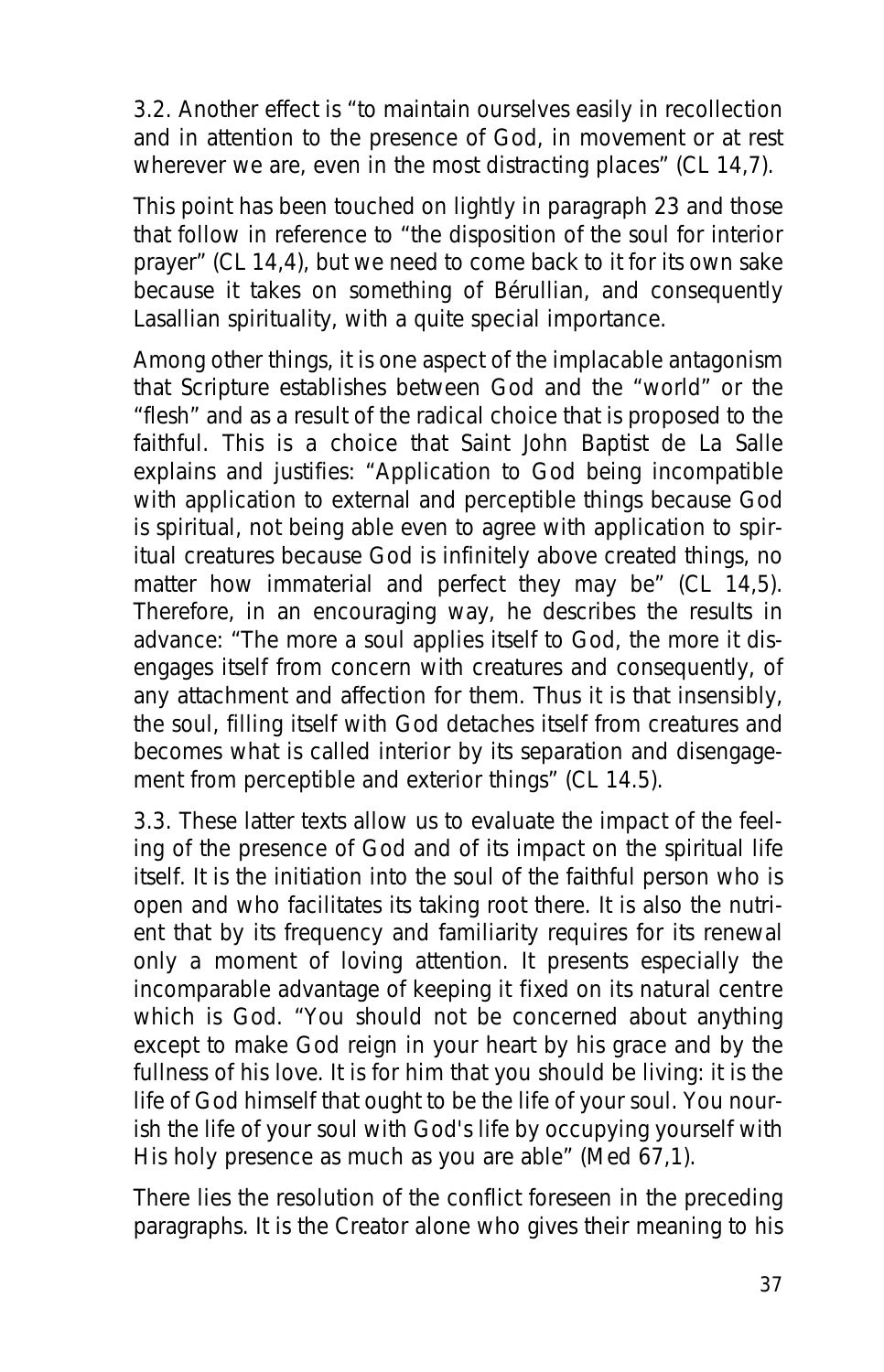creatures: it is in Him alone that these things should be considered, it is only from His viewpoint that they should be appreciated. "We should make apparent in our conduct that really we live from God's life, that we should have only thoughts that fill us with God and with lowly sentiments for all worldly things that are external to us. If we are to place any value on them it must be only that they are in God, convinced as we should be that all things are as nothing to us except for the fact that God is in them and they are imbued with God" (CL 14,13).

The Christian should have as a slogan not "since I have encountered the face of God I can no longer support that of men" but rather "since I have encountered the face of God, I find it at every moment in that of my brothers". Saint John Baptist de La Salle draws the pastoral conclusion: "You are under the obligation to instruct the children of the poor. You should, consequently, cultivate a very special tenderness for them and procure their spiritual welfare as far as you will be able, considering them as members of Jesus Christ and His well-beloved. Faith, which should animate you, should make you honour Jesus Christ in their persons, and make you prefer them to the wealthiest children on earth because they are the living images of Jesus Christ, our divine Master". (Med 80.3)

3.4. This flowering of the sense of the presence of God in itself and of His presence in the other person develops the interior life of the faithful and bestows on it its true stamp of a life of union with God. At the same time, it leads a person along the path that leads to the highest degree of the Christian life, sanctity, especially that which should be our own: "What characterizes the life of the saints is their continual attention to God. This should also be true of souls consecrated to God, who seek only to do His holy will, to love Him, and cause him to be loved by others. This should be your entire preoccupation on earth; to accomplish this should be the goal of all your work" (Med 67.1).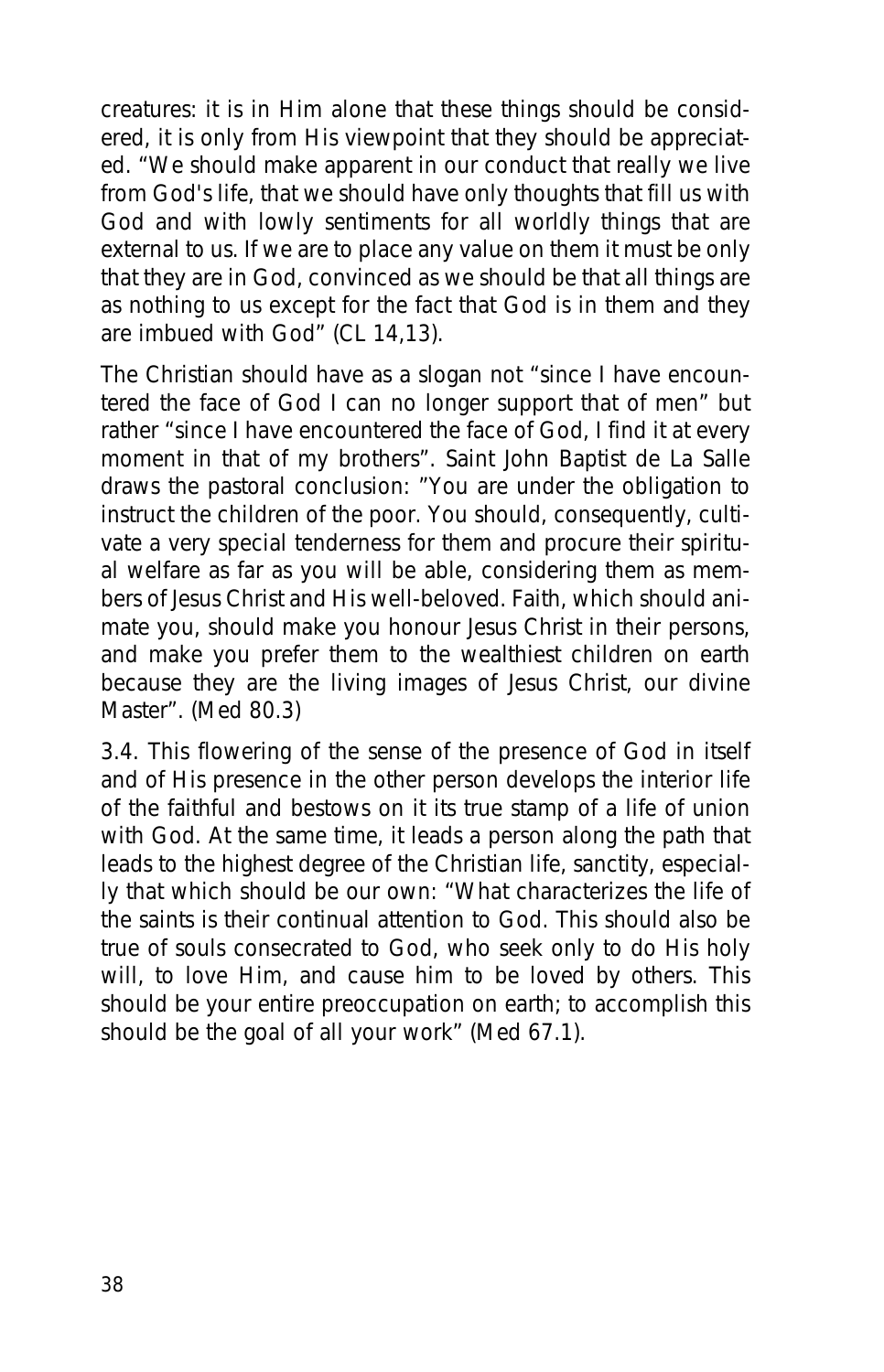# Part two: The exercise of the presence of God

On 8<sup>th</sup> July 1708, Saint John Baptist de La Salle wrote to Brother Denis, Director of Darnetal, "it is a very useful practice to apply oneself to the presence of God; be faithful to it" (Letter 11.8). It is impossible in reading this sentence not to notice the deep conviction that comes from it. Thirty-eight years since his entry into the Saint Sulpice Seminary, it passes onto us much more than the teaching he had himself received there as rather a sincere and strong witness to his personal experience. What is shown there in complete harmony is the doctor of theology, the director of consciences and above all the seeker after God which he was in the very depths of his soul for his whole life.

It seems to us, therefore, perfectly logical that strong in the mystical current of his age he offered both for his Brothers and for the children in his schools, a practice that he knew to be so fruitful.

### 1. Religious aspect of the exercise of the presence of God

"They will give the greatest attention they can to the holy presence of God and will take care to renew it from time to time, being convinced that they should think only of him and of what he orders, that is to say whatever concerns their duty and their employment" (CL 25,19). Such is the prescription given to the Brothers by article 7 of the second chapter of the Rule, entitled "The Spirit of this Institute."

1.1. We need to see, in fact, that the practice of the presence of God is not reduced by Saint John Baptist de La Salle to a more or less marginal devotion left to the imagination of the individual, something simply added as an act of piety like the cherry on a cake, a little something extra from folklore. He inserts it at the very heart of what is the original spirituality, a birth mark, the foundation of their religious personality and a criterion of their identity within the Church: the spirit of faith.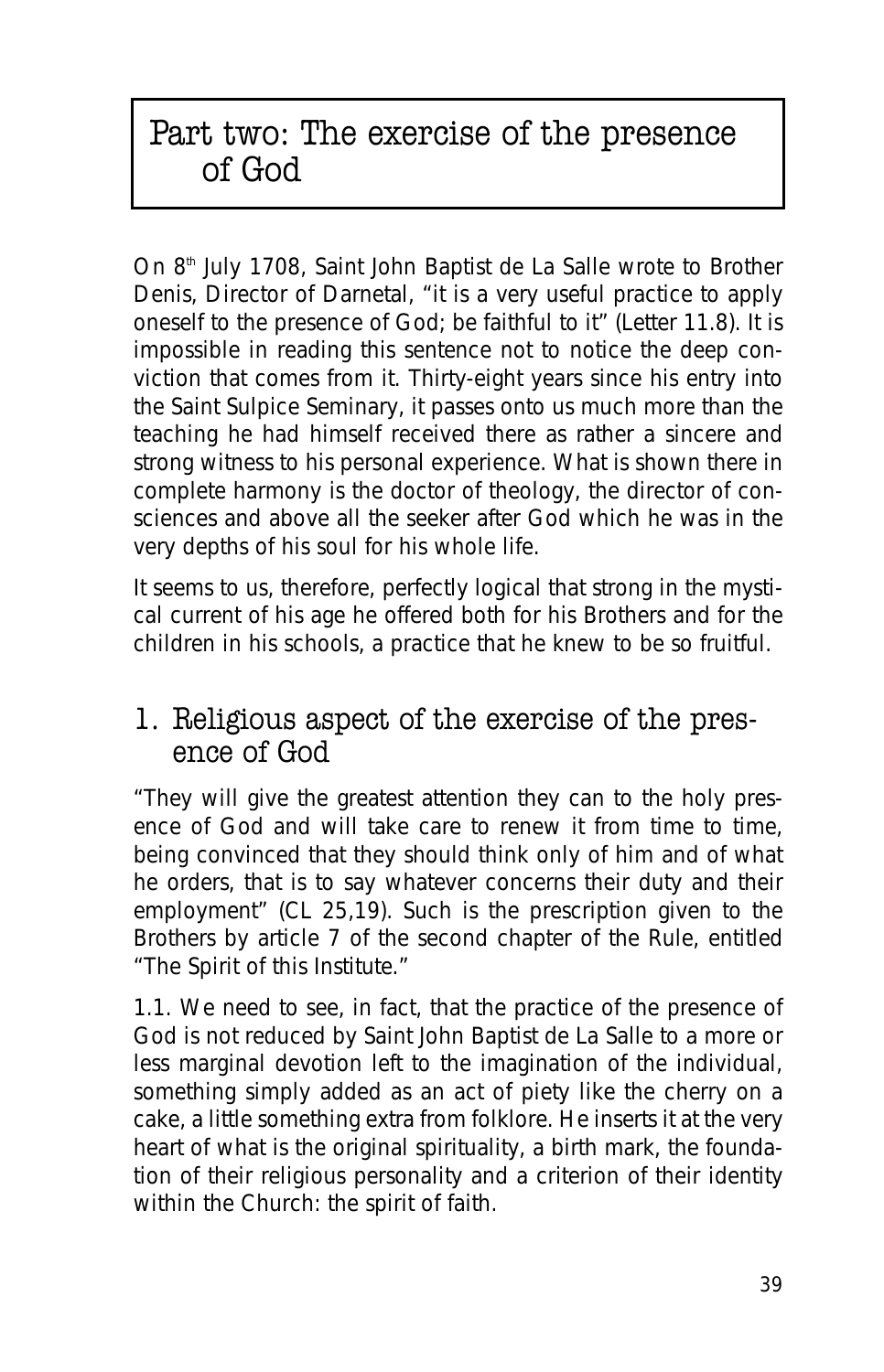Throughout all the fifteen or so Rules of religious teaching congregations, male or female, that I have been able to read, I have noticed that that their authors are at one in giving charity as the basis of their charism. Saint John Baptist de La Salle goes well beyond that, and is the only one to my knowledge, who has based his Institute on the very principle of Christian life: faith. And this is not any kind of faith, but that which, according to Saint James "is made perfect by works" (James 2,22), that which according to the present Rule itself "kindles in the Brothers an ardent zeal for those confided to their care" (Rule art.7).

In the text cited above (Collection 2.7, CL 25.19) the Founder himself clarifies his intention by beginning "being persuaded that", a formula he makes use of each time he wishes to gain from the person with whom he is talking an intrinsic support which commits him completely. Then he continues, "they should think only of him and what he commands, that is to say, what concerns their duty and employment". The expression "only" is a radical one: it is commanding [the word 'should' invokes a moral obligation referring to 'state' in its most general sense i.e. profession and social status]; it is concrete [the word 'employment' designates the ministry proper to the Brothers which they carry out in the heart of the Church in and by the Christian school].

The question posed, then, is the following: what is the relationship between the spirit of faith and the exercise of the presence of God? To answer this, we will again turn to the Founder. In a letter of which Blain cites only a passage (CL 8.232), he explains: "The spirit of faith is a participation of the spirit of God residing in us which ensures that we are governed by the sentiments and maxims that faith teaches us" (Letter 105).

This phrase offers us an example characteristic of the spirit of synthesis of Saint John Baptist de La Salle. Completely centred on the Holy Spirit, it affirms first of all quite categorically the presence in our soul and then, in its final part, makes clear the action in the field of the development of our Christian life. This is a traditional doctrine in the Church and we find it in the meditation for the Monday in the octave of Pentecost: "The truths which the Holy Spirit teaches to those who receive him are the maxims found in the holy Gospel. He helps them to understand these maxims and to take them to heart, and he leads them to live and act in accor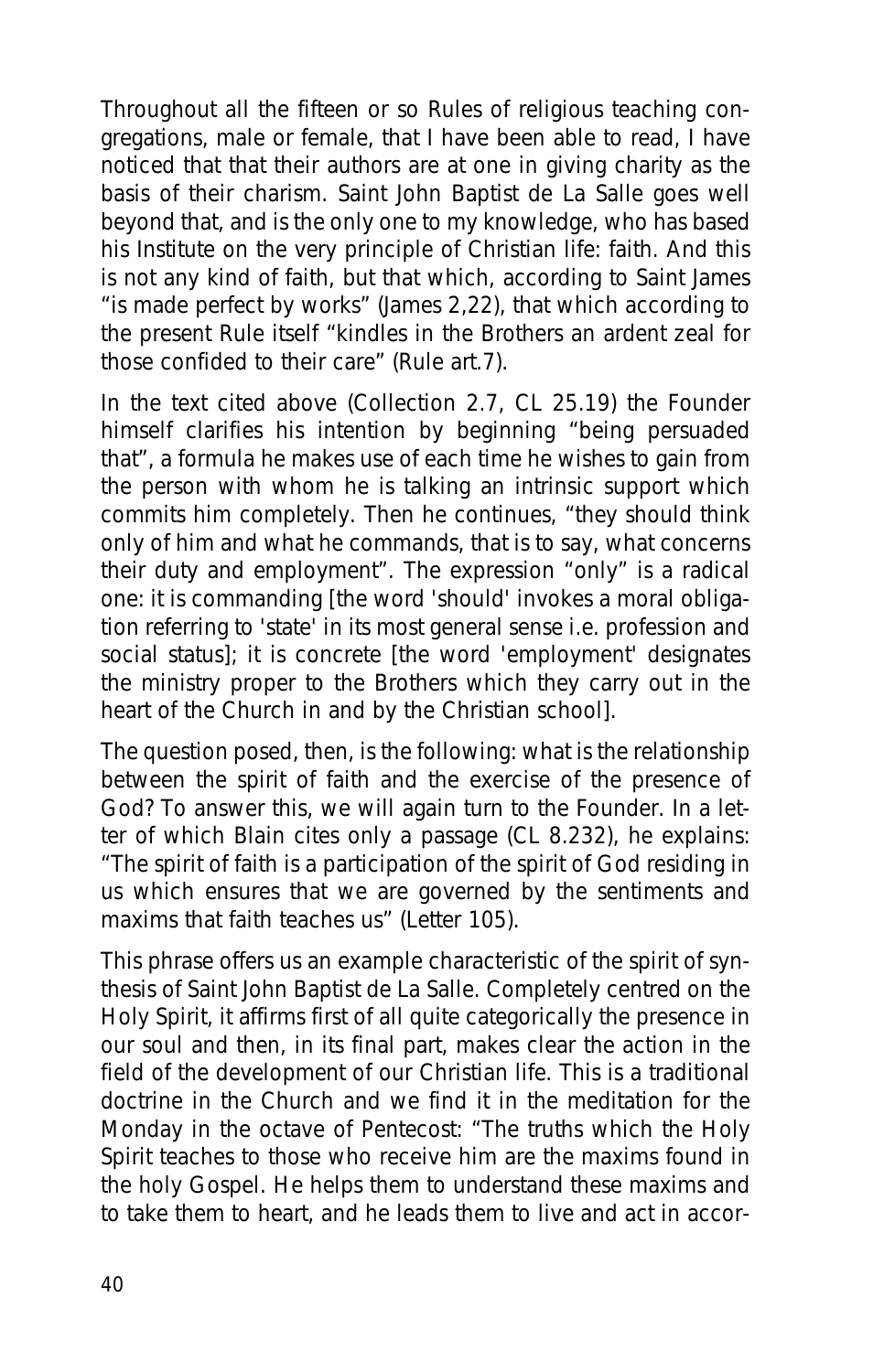dance with them. For the Spirit of God alone can give us a correct understanding of these maxims of the Gospel and can inspire us to put them into practice, because they are above the level of the human spirit" (Med 44.2). What God present to us communicates by his Spirit cannot be of any other nature than what is communicated to us by his Son: "The Holy Spirit whom the Father will send in my name will teach you all things and bring to your minds what I have told you" (John 14,26).

Recalling the presence of God, therefore, is to make an act of faith and, in this very act, nourish oneself in faith.

But the Founder, whose first concern with regard to his Brothers is to make very effort to guarantee the spiritual formation he considers indispensable both for their religious life as well as for their apostolate, would not be satisfied with simply formulating general principles in his Rule, excellent though they may be. He availed himself of all the suitable moments, notably interviews but especially the monthly correspondence he maintained with them, in order to bring them in simple and concrete language all the desirable clarifications about this spirit of faith about which he said that "those who do not have it or have lost it should be regarded, and should regard themselves, as dead members, since they are deprived of the life and of the grace of their state" (CL 15.44 & Collection 93,94).

This is precious teaching and he includes it in the Collection of which the oldest edition dates from 1705. There we can find the question: "What are the most appropriate means given to us to help us have the spirit of faith and to lead us by that spirit?" He replies that that there are seven, and after some aspects taken from the Rule such as "having a profound respect for holy Scripture… animating all our actions with sentiments of faith… having nothing in view in everything but the commands and the will of God…" he adds that "the sixth is to have as much attention as possible to the presence of God and to renew it from time to time" (CL 15,44 & R 82,83).

Some pages later he comes back to this and makes this doctrine more explicit: "*How does attention to the holy presence of God serve to regulate our actions by the spirit of faith?* First, it makes us perform them through respect for God. Second, it causes us to act modestly and with recollection on account of the holy pres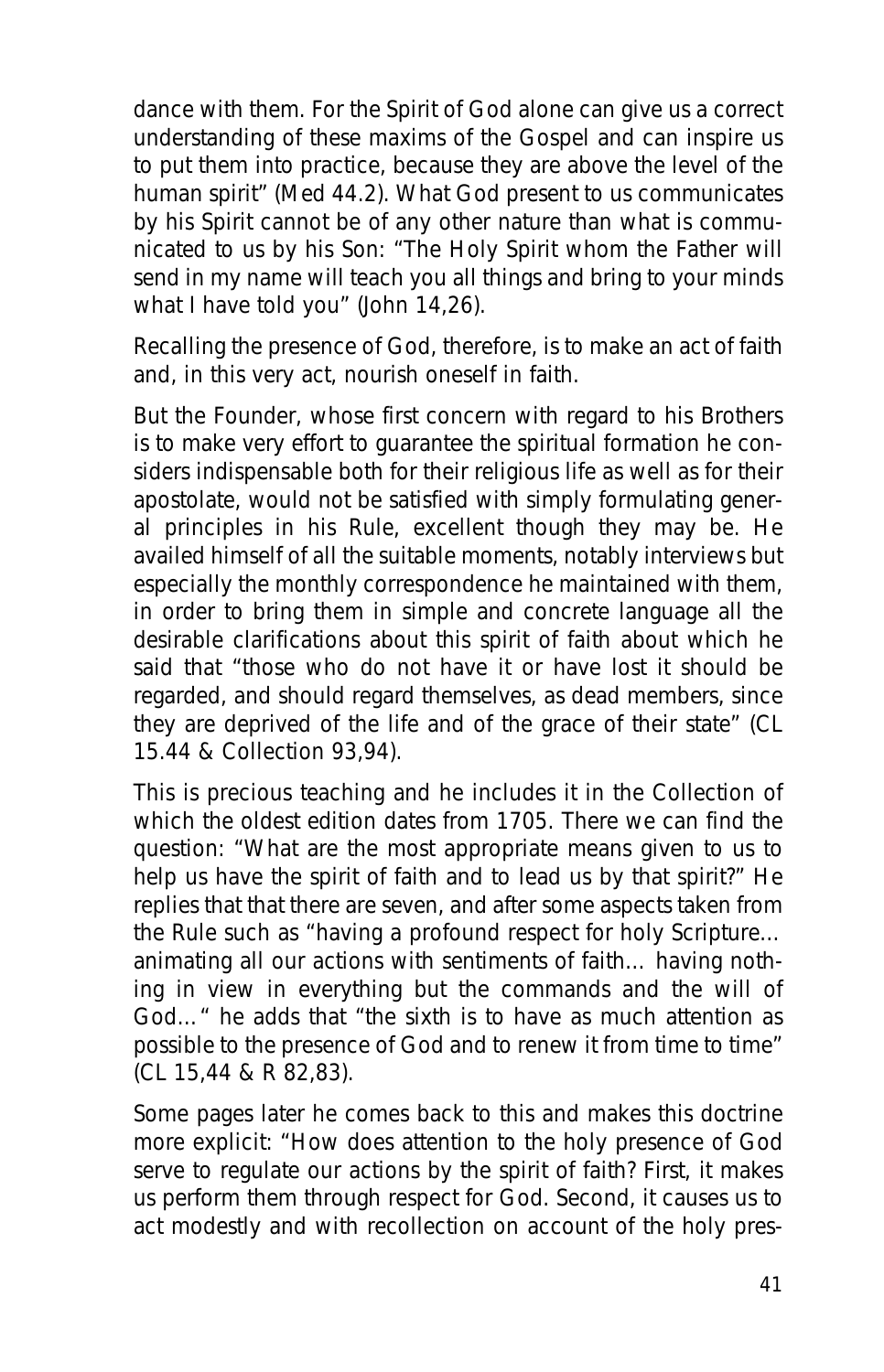ence. Third, it preserves us from sin as being displeasing and offensive in God's sight." (*Collection of Various Short Treatises*, Christian Brothers Conference, Landover, MD 20785, 1993, p. 38).

1.2. Being part of the spirit of faith, the exercise of the presence of God subsequently plays a key role in the interior life of a Lasallian. Sometimes the most explicit and most evocative title given to this is "life of union with God", an expression which fully justifies the importance which the presence of God holds. To live in union with someone, should it not be no matter who the person is, that the person is in some manner or other, present? And since God never ceases to be in us and around us, it is for our piety to make the effort to awaken us in faith to his presence.

Thus it is that the Collection explains that it is necessary to pay "attention to the holy presence of God, 1) because it is a means for driving bad or useless thoughts out of our minds or preventing them having any impression; 2) because the presence of God is the soul and support of the interior life; 3) because spiritual exercises have much more strength when they are animated by the presence of God" (CL 15.62 Collection 119,10,22).

Doubtless, the first of the above reasons may appear to be very negative. But it does not in any way take away from the very realistic thought of Saint John Baptist de La Salle as this text, already cited, shows: "For the spirit to pass suddenly from being occupied with tangible things to things that are purely spiritual would appear to be very difficult for many and quite impossible for others" (CL 14.33). A determined effort to free and purify it becomes indispensable to give openness and existence to the evocation of spiritual realities in the two other instances and this fully justifies the first reason.

Among other concrete arrangements taken by the Founder to regulate the daily life of the Brother, there are two that indicate his continual concern to encourage and help the growth of their interior life. We find this in the long list of topics that can be treated during recreation. "Of the great good that the exercise of the presence of God obtains and the means to make it easy and frequent" (CL 15.36 & Collection 66.4.7). And in the "articles on which they need to examine their conscience", he encourages them to go farther: "Whether or not one pays attention to the holy presence of God, frequent or even continuous" (CL 15.20 & Collection 34.20).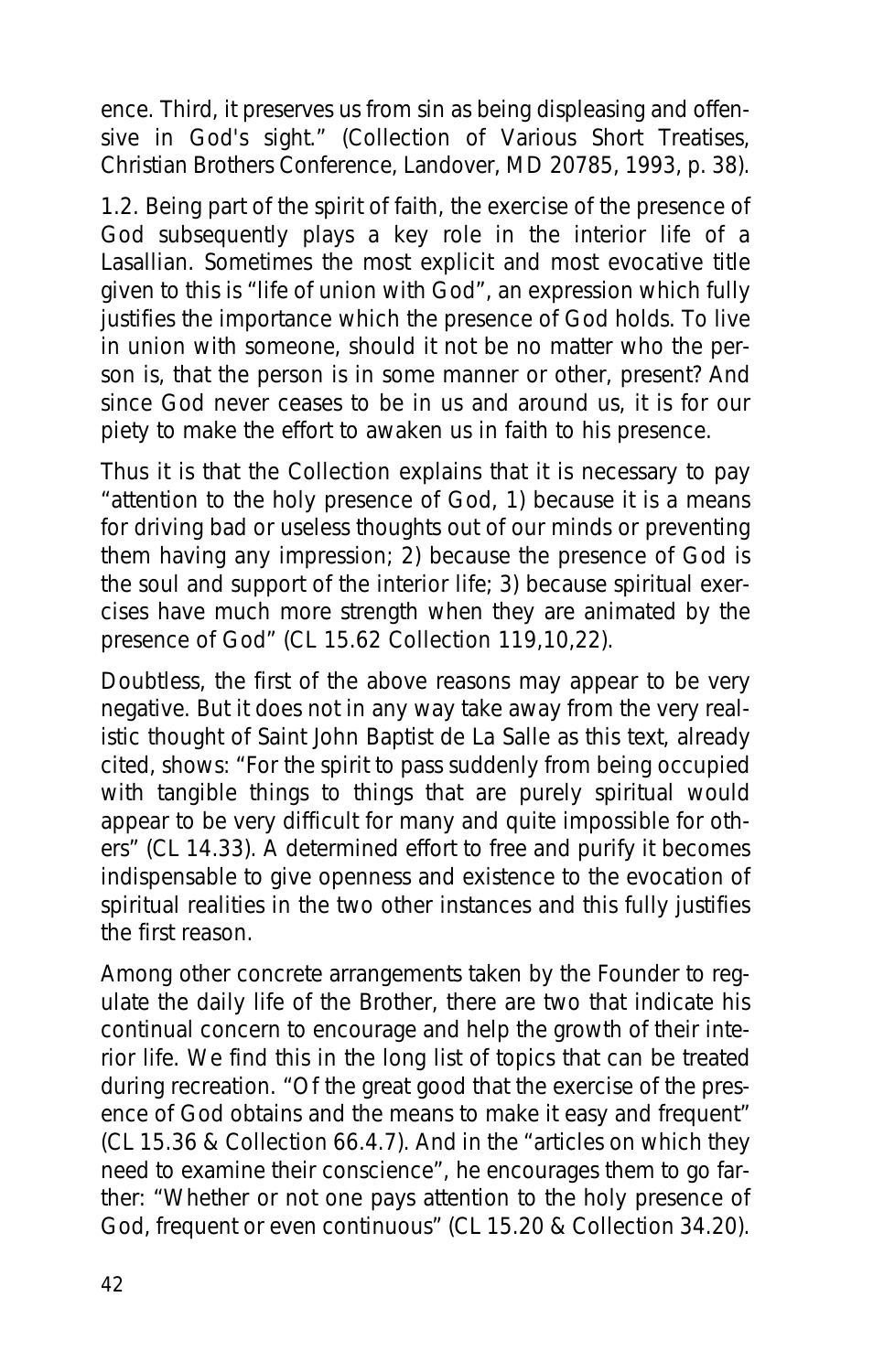In the "Explanation of the Method of Interior Prayer" he indeed slips in this statement which sounds somewhat like a personal secret: "It happens that some souls are so interiorly freed and even removed from any affection for created things that God gives them the grace that they rarely or never lose the sense of the presence of God, which is for them an anticipation and foretaste of the happiness of heave", (CL 14.30,31). The expressions "interior life" and "spiritual life" are perfectly synonymous. He employs the first expression 211 times and the second 218. Sometimes he unites the two expressions to emphasise his thought: "A person lives a new life, that is to say an interior and spiritual life…" (Med 31.1) but this is very rare.

1.3. All religions prescribe specific acts that assure, mark out and nourish for their faithful their life of union with God: reading sacred texts, common or private prayers, sharing in offerings and cultural sacrifices. We find these certainly in the daily life of each Brother.

From its origin, the monastic life in the East as in the West. imposed on its members a form of reading that tradition calls spiritual doubtless because of the religious character of the works used, but even more because it was intended to develop not so much the knowledge of the reader as his love of God. Hence the advice of the Founder: "Never begin any reading without first putting yourself in the presence of God, asking Him by a short prayer for the graces and the enlightenment to be able to understand and put into practice what you are going to read" (CL 15.74 & Collection 143.15), and "read your book as though you were reading a letter that Jesus Christ would have sent you for you to know His holy will" (CL 15.75 & Collection R.144.10).

Understood in this way, spiritual reading is a direct preparation for interior prayer, the most excellent exercise of the interior life. Saint John Baptist de La Salle consecrated a complete treatise from which a great number of texts have been used to illustrate this study. It would be tiresome to repeat all this. Let us content ourselves with this suggestion: "The first thing one should do in interior prayer is to penetrate oneself interiorly with the presence of God, something which should always be done by a sentiment of faith founded on a passage drawn from Sacred Scripture" (CL 14.6), or this comment, "this should not be done for a short time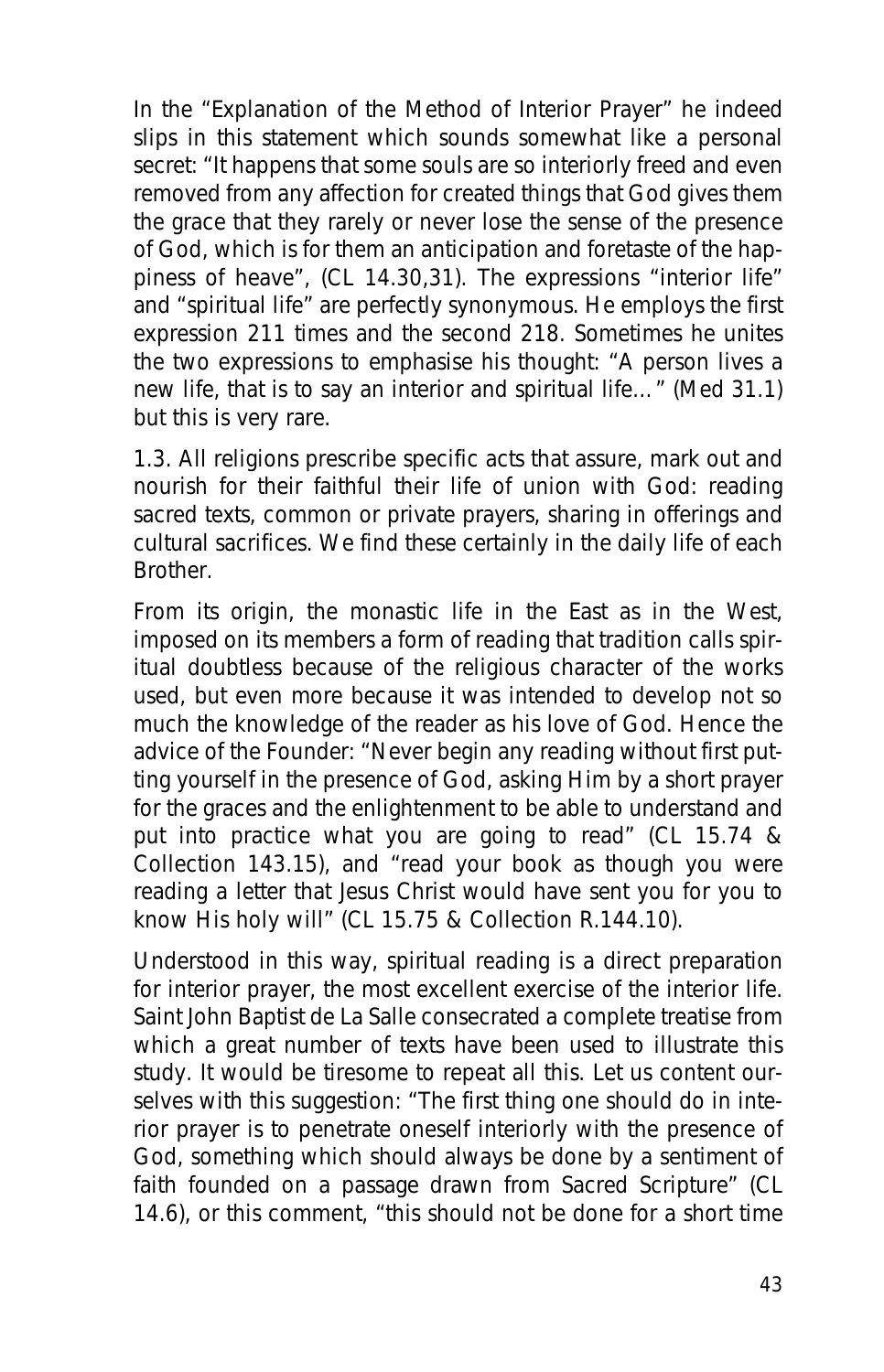because it contributes greatly to obtaining the spirit of interior prayer and the interior application one can have" (CL 14.35).

To this advice, Saint John Baptist de La Salle knows how to add some encouragement: "if you love God, interior prayer will be the food of your soul and He will enter within you and will have you eat at His table, as Saint John says in the Apocalypse, and you will then have as well the advantage of having Him present during all your actions and having no other purpose than to please Him; you will even always hunger for it, as the Wise man says, for, according to the expression of the Prophet-King, you will never be satisfied until you enjoy His glory in heaven" (Med 177.3).

In 1702 before the Explanation, he had printed a work of some 280 pages entitled "Instructions and prayers for Holy Mass, Confession and Communion". It was intended especially for children, perhaps also with an unexpressed intention of contacting parents through the children. In it, he summarised the proposals offered to the Brothers in the Collection, where we find this advice: "Often renew thinking of the presence of God and the respect that the angels have before His divine Majesty" (CL 15.77 & Collection 133.4).

Indeed, these directions had reference to the whole day, to all the activities of the Brothers as well as to their work: "They will go down on their knees to adore God present whenever they enter and leave every place in the house except the courtyard and the garden in which it be enough for them to take off their hats and salute the crucifix" (CL 25.25 & Rule IV.13). This extended also to leisure time: "Take some recreation every day after meals. Do not do this too enthusiastically or effusively but be careful not to become dissipated and lose the sense of the presence of God" (CL 15.77 & Collection 149.6).

In the present Rule, re-written in 1986, nothing more is said except the closing phrase of the second chapter: "The entire life of the Brothers is transformed by the presence of the Lord who calls, consecrates, sends and saves". This sentence was never written by Saint John Baptist de La Salle but it is completely his thought.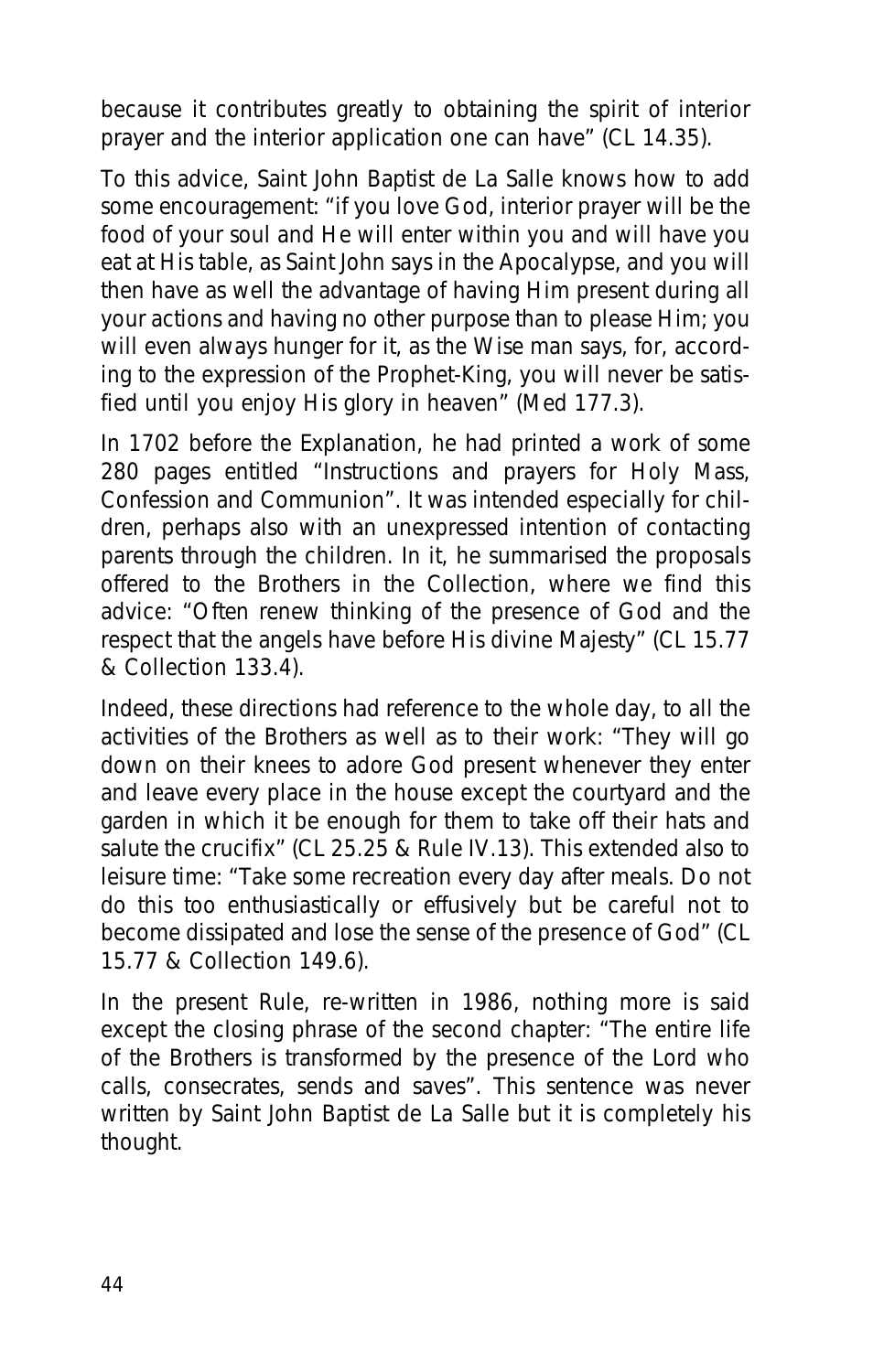# 2. The pastoral aspect of the presence of God

The education wished for by Saint John Baptist de La Salle for the pupils in his schools had as its purpose to make them "true Christians" (Med 171.3), "true disciples of Jesus Christ" (Med 116.2), "true children of God and citizens of heaven" (Med 199.3), by giving them "the true spirit of Christianity" (Med 159.1). His whole pedagogy is developed in this direction whether your look at "The Conduct of Schools" or "the Exercises of Piety to be carried out during the day in the Christian schools".

Unlike other words used during his time, De La Salle describes the two sections of the school day by "morning" and "evening".

2.1. Numerous prayers actually link the day because they open and conclude each particular activity. There is a mixture of formulas in Latin and French.

The more developed ones said "at the beginning of the school day at 8.00 a.m. (CL 18.3) and afternoon at 1.30" (CL 18.21) begin by the sign of the Cross and the reminder "Let us remember that we are in the holy presence of God" and the invocation of the Holy Spirit. They include next one of the seven acts of faith "which are said each day of the week", on Sunday "on all the Church believes and requires me to believe", "on Monday on the mystery of the Holy Trinity, Tuesday on the immortality of the soul, Wednesday on the Mystery of the Incarnation, Thursday on the Holy Eucharist, Friday on the Redemption and Saturday on the Resurrection" (CL 18.19.21).

During class from 8.30 to 10.30 in the morning and 1.30 to 3.30 in the afternoon, there is an act of offering and petition, "My God, I am going to carry out this lesson for love of you: give me, please, your holy blessing" (CL 18.6); "My God, I am going to carry out this action for love of you. Allow me to offer it to you in honour of and in union with actions of Jesus Christ carried out during his time on earth and give me the grace to do it so well that it may be pleasing to you" (CL 18.22); "I will continue, O my God, to do all my actions for love of you. In the name of the Father, the Son and the Holy Spirit" (CL 18.6). This formula was repeated by the pupil at every change of activity.

The "Prayers said at the conclusion of school for the morning" are integrated with a point for reflection briefly commented on by the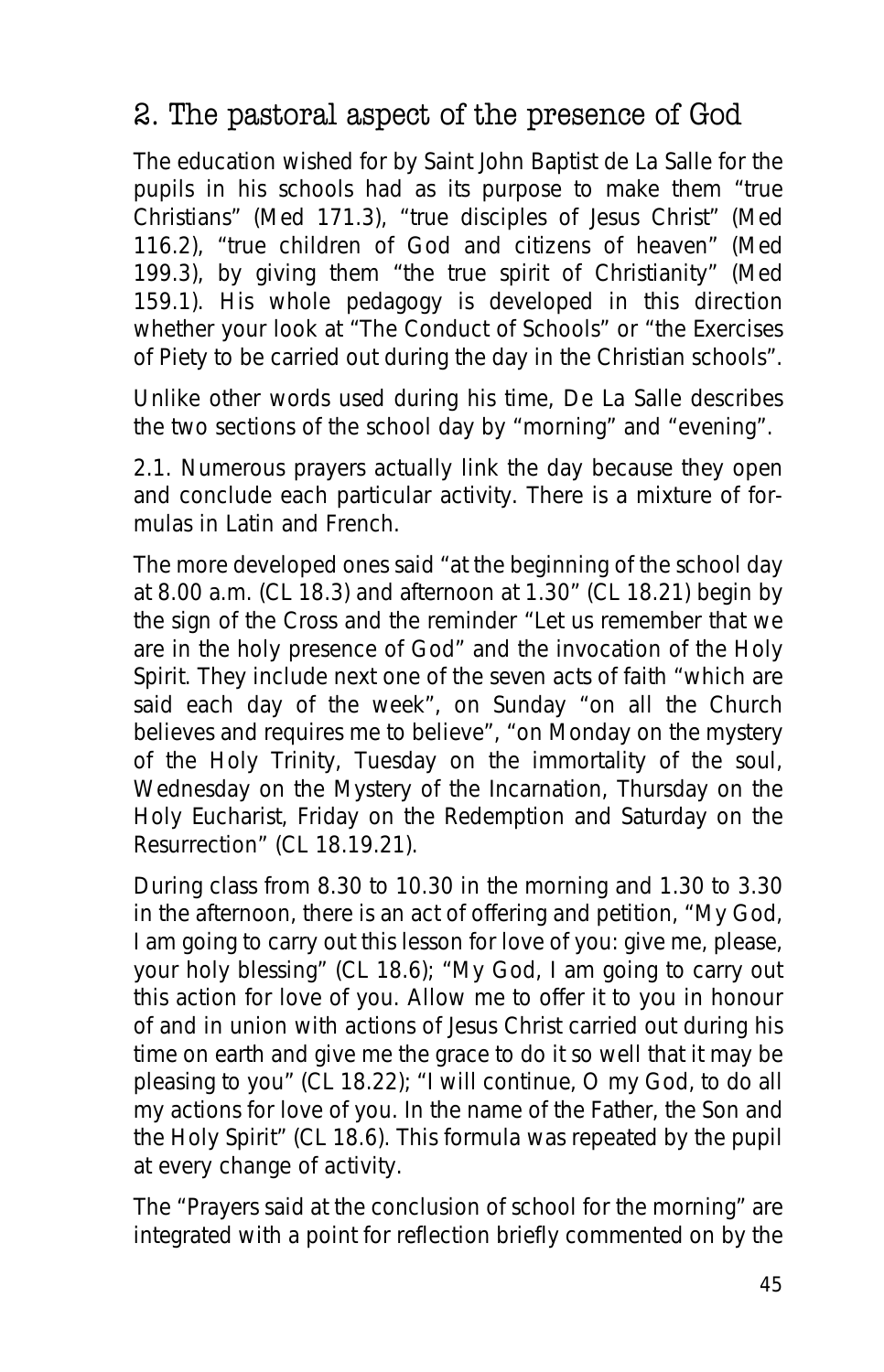teacher in order to suggest good resolutions to the pupils. There were five of them, one for each day: "1) we should consider that this day has been given to us only for us to work towards our salvation"; 2) "we should note that this day will be perhaps the last one of our life"; 3) "we should make a strong resolution to make use of this whole day to serve God in view of gaining life eternal"; 4) "we should be prepared to die rather than offend God"; 5) we should think of the faults we most ordinarily commit, foreseeing the occasions that make us fall and seeking the means to avoid them" (CL 18.9).

The "prayers said at the end of the school day include a very detailed examination of conscience. There were four such, of which one was taken every day during a whole week": each pupil was to examine His conscience individually (CL 18.30,33).

The 'breakfast' preceding the morning class (CL 18.4) and the 'snack' that followed in the afternoon (CL 18.23) were taken between a blessing and a thanksgiving.

The end of the 'snack' preceded the catechism, the very climax of the day. It began usually at 4.00pm (CL 18.24) by the singing of a canticle. A small work separate from the "Exercises of piety" gathered some 70 canticles for different periods and liturgical seasons to which there were added an "invitation to catechism" and the other "to implore the assistance of the Holy Spirit before the catechism" with couplets reserved for each day of the week (CL 18,134). At the end of the catechism, there was an act said at the end of the school day: "My God, I thank you for all the instructions you have given me today during school; give me the grace to profit from them and to be faithful in putting them into practice" (CL 18.25).

In all these acts of devotion, the body took an active part. The pupils were required to maintain the prescribed posture: "At the first sound of the bell, all the pupils will kneel down, their arms crossed and their eyes lowered in a very modest external posture" (CL 24.6). The teacher was to be very vigilant about this: "The teacher will be careful they do not move or change their posture, that they do not lean on the arms either in front or behind, do not touch them nor sit back on their heels; they are not to turn their heads to look about them and especially that they do not touch one another" (CL 24.81). All the more so, "the teacher during the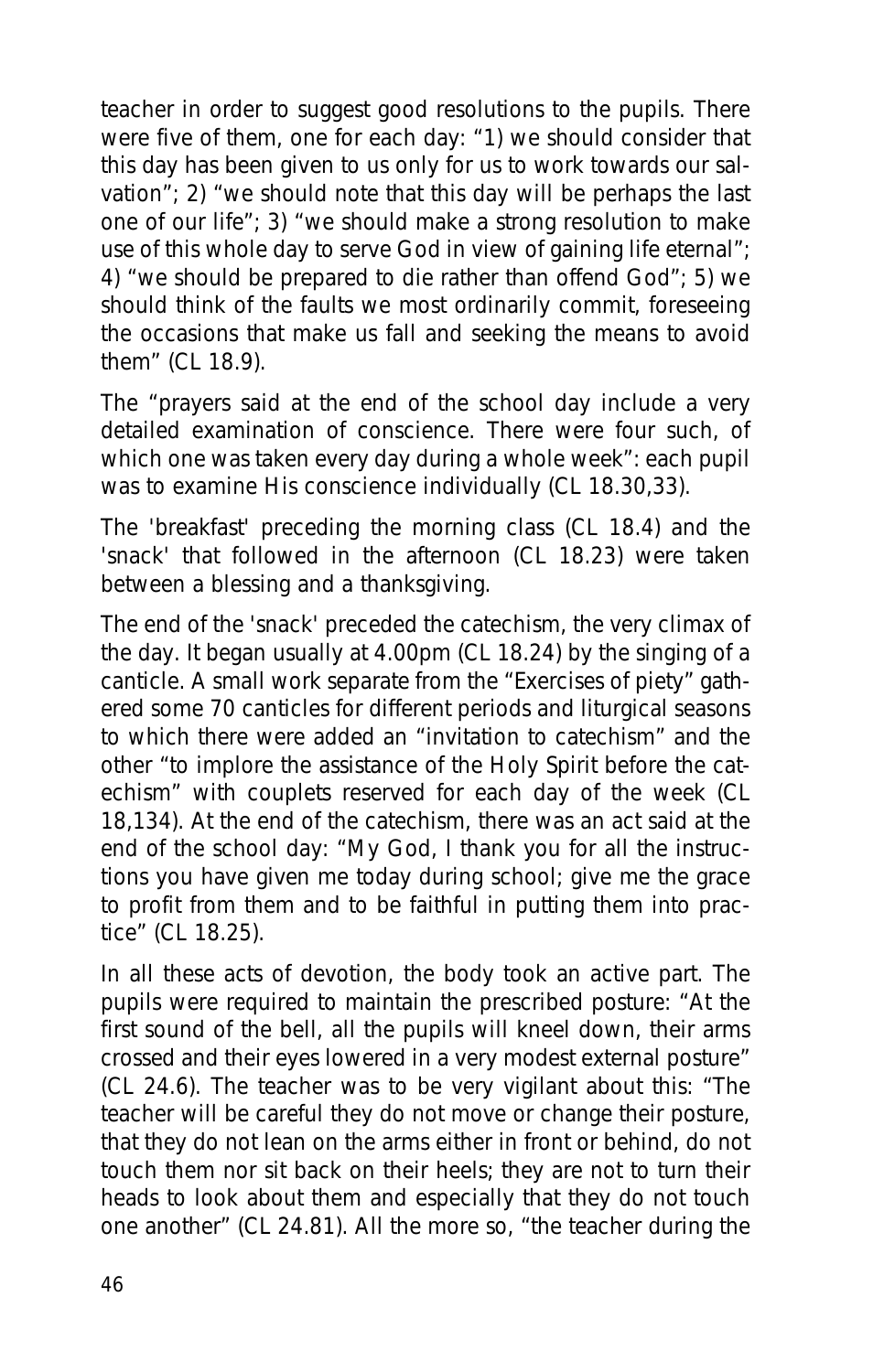prayers will do as on all other occasions, what he wishes the pupils to do. He will always remain standing in front of his chair with a very serious expression, very reserved and recollected, his arms crossed and with great modesty, so as to give to the pupils an example of what they should be doing during this time" (CL 24.81).

It is not only at the entrance and exit that they follow a ritual: "The teachers will be vigilant that all the pupils in entering the school walk so lightly and so carefully that they cannot be heard, that they have their hat in hand, take holy water and make the sign of the cross. They will be encouraged to enter class in a profound respect for the presence of God. Having reached the centre, they will make a deep bow to the crucifix, salute the teacher and will go carefully without any noise to their place" (CL 24.2,3).

It can be noted that even care of clothing is not without importance, in view of the principle proposed by Saint John Baptist de La Salle in the "Rules of Decorum": "Carelessness about clothing shows that not enough attention is being paid to the presence of God or that someone does not have enough respect for him" (CL 19.61).

2.2. These few examples have enabled us come close to seeing how "the behaviour of the teachers from morning to night" (CL 25.16 & Rule ch.1. art.3) brought about an intimate and natural union between the human and the Christian in the formation of pupils. These last texts cited bring us back now to our particular topic: the presence of God.

The prayers we have just reviewed briefly take their place at the beginning and the end of various activities and have as their aim to have the children praying on the occasion of these activities. Saint John Baptist de La Salle inserted others of a very different nature throughout the day. Here is how he presents them: "At each hour of the day, there will be several short prayers which will help the teachers to renew their attention to themselves, to the presence of God and to the pupils, to get them used to thinking of God from time to time during the day and to dispose them to offer him all their actions to draw down blessings on themselves" (CL 24.76).

The "Exercises of Piety" make clear the times and the prayers: for the morning "at nine and at ten o'clock" (CL 18.6). They also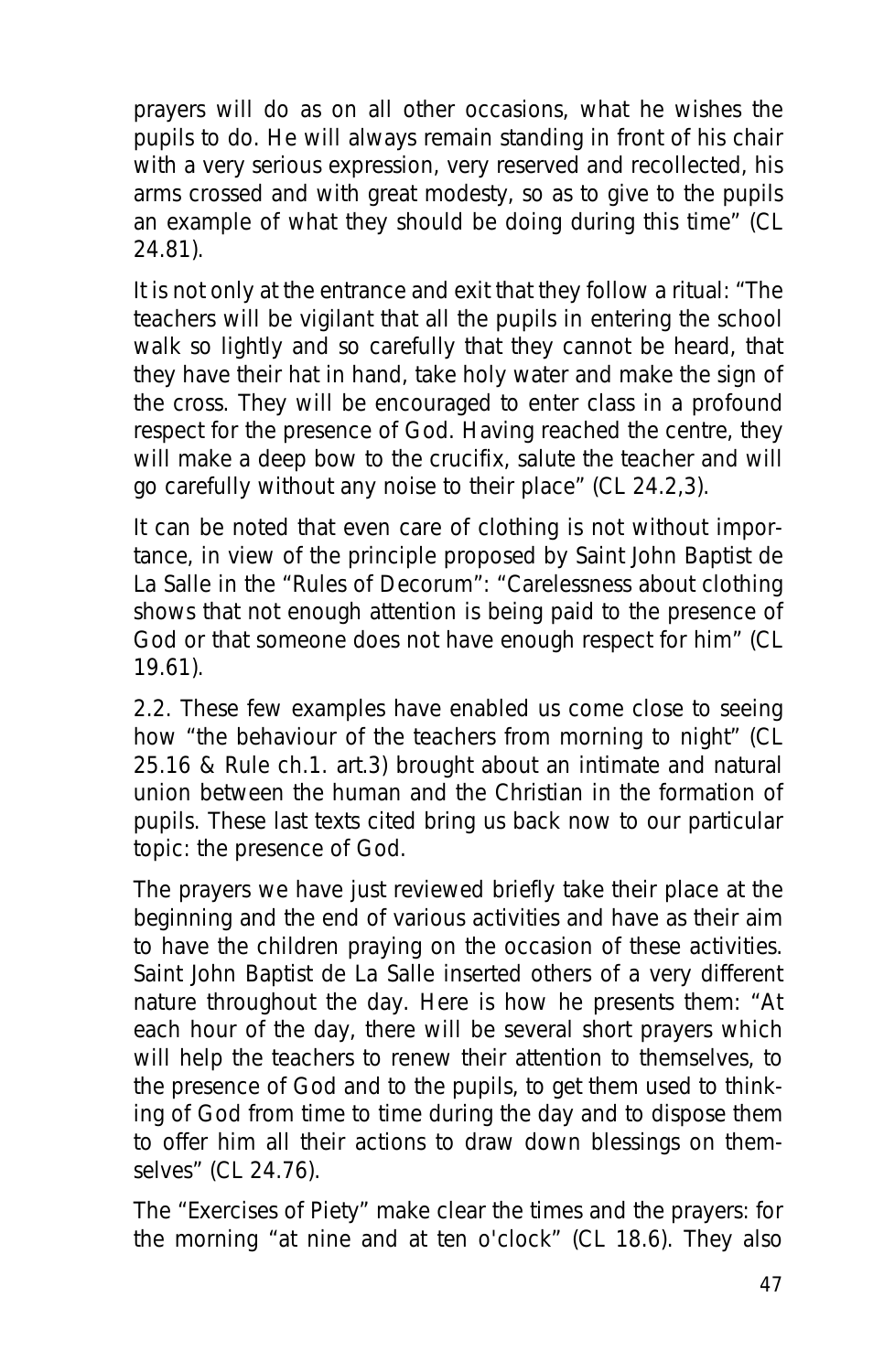indicate the content: "In the name of the Father, the Son and Holy Spirit. Let us remember that we are in the holy presence of God. Blessed be the day and the hour of the birth, death and resurrection of Our Lord Jesus Christ. My God, I give you my heart, give me the grace to pass this hour and the rest of the day in your holy love and without offending you". There follow the Hail Mary and the act of faith foreseen for that day (CL 18.6).

Moreover, the Conduct of Schools, having described the behaviour the pupils were to maintain during the prayers of the day (see above CL 24.81) adds: "During the other prayers said at different times in the school, the teacher and the pupils will remain at their places, their arms crossed, with an external modesty just as they have during the morning and evening prayers" (CL 24.82).

These recallings of the presence of God do not really mark the passage from one activity to the other. They only briefly suspend the lesson in progress which, after a time for breathing spiritually, continues at once. It is therefore more suitable and practical for the pupils to remain in their working positions.

But the truly original aspect of these "other prayers" consists in the fact that they not only concern the pupils but also, and first of all, the teachers. They offer them in the very midst of their work the opportunity to refresh themselves in what the Founder calls "the spirit of our state", this situation so unusual at the period that called on lay people living in community to work in the Church in the field of the school. In this "society" where an employment is raised to the level of a ministry, the teacher is transformed into an apostle and pedagogy is transcended into a pastoral work. How then could it not be felt that there was a fundamental need to have continual recourse to a God who allows himself to be reached in a love always present.

Saint John Baptist de La Salle, throughout his life, never ceased recommending to his Brothers "the exercise of the presence of God. There is nothing you should, or could, procure with more care, because it is happiness anticipated in this life, and it is also of great use to you in your work, because this work concerns God and aims at winning souls for him. It is, therefore, a matter of great consequence [i.e. IMPORTANCE] not to lose sight of God in your work. Make yourself as faithful to this as you possibly can. (Med 179.3). He takes up this idea frequently in his correspondence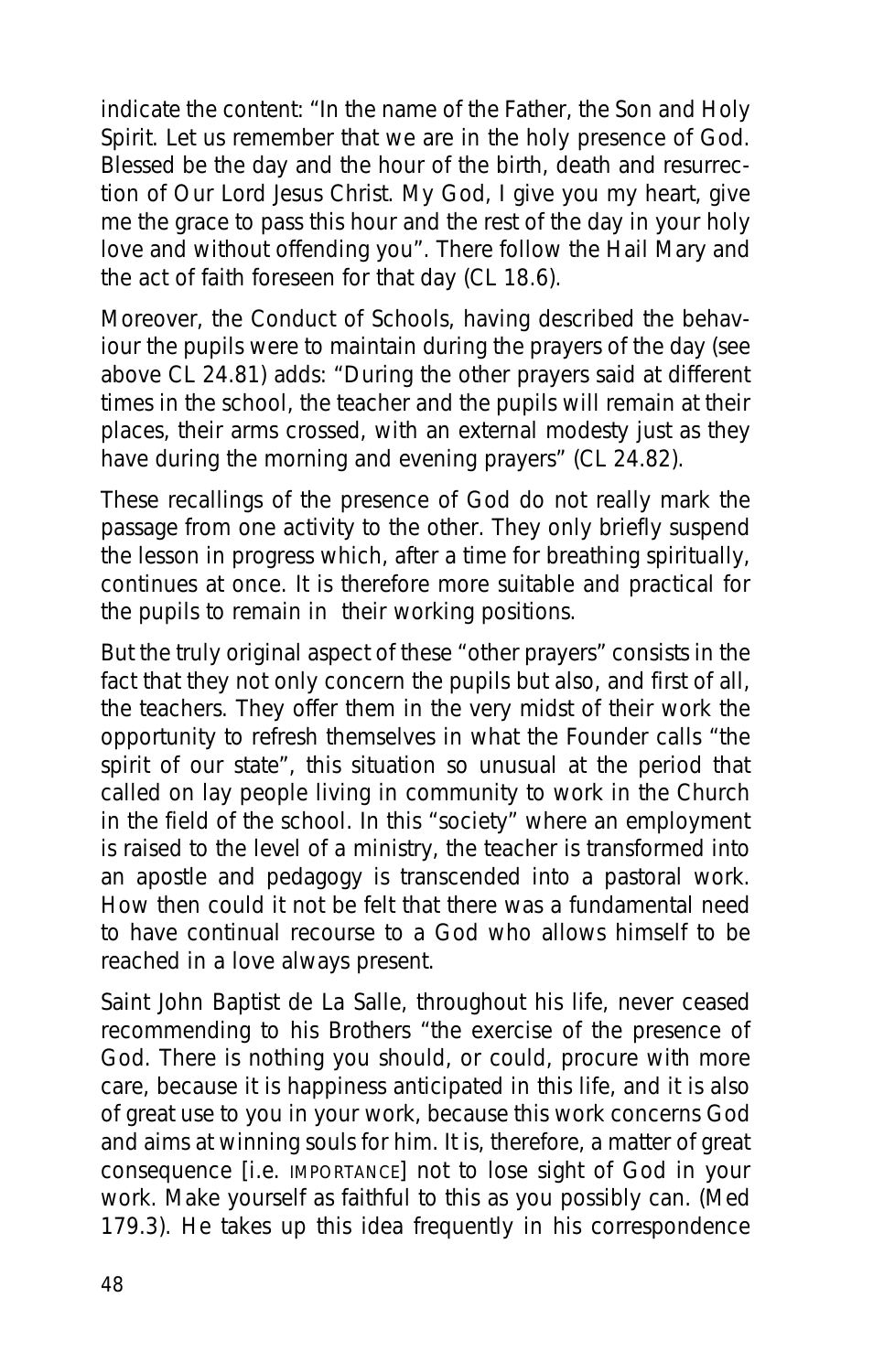with his Brothers: "The presence of God will be very useful for you in helping you and animating you to do all your actions well" (Letter 102.7). "Often recollect yourself to renew and strengthen in yourself the memory of the presence of God. The more you try to do this, the more facility you will have in doing your actions well and in carrying out your duties successfully" (Letter 1.5).

Moreover, with very simple words reduced to their meaning, he maintains the same language with the pupils, inciting them to live as best they can under the benevolent gaze of God, so as not to carry out any of their actions except for Him and with the help of His grace.

*Br. Jacques Goussin*